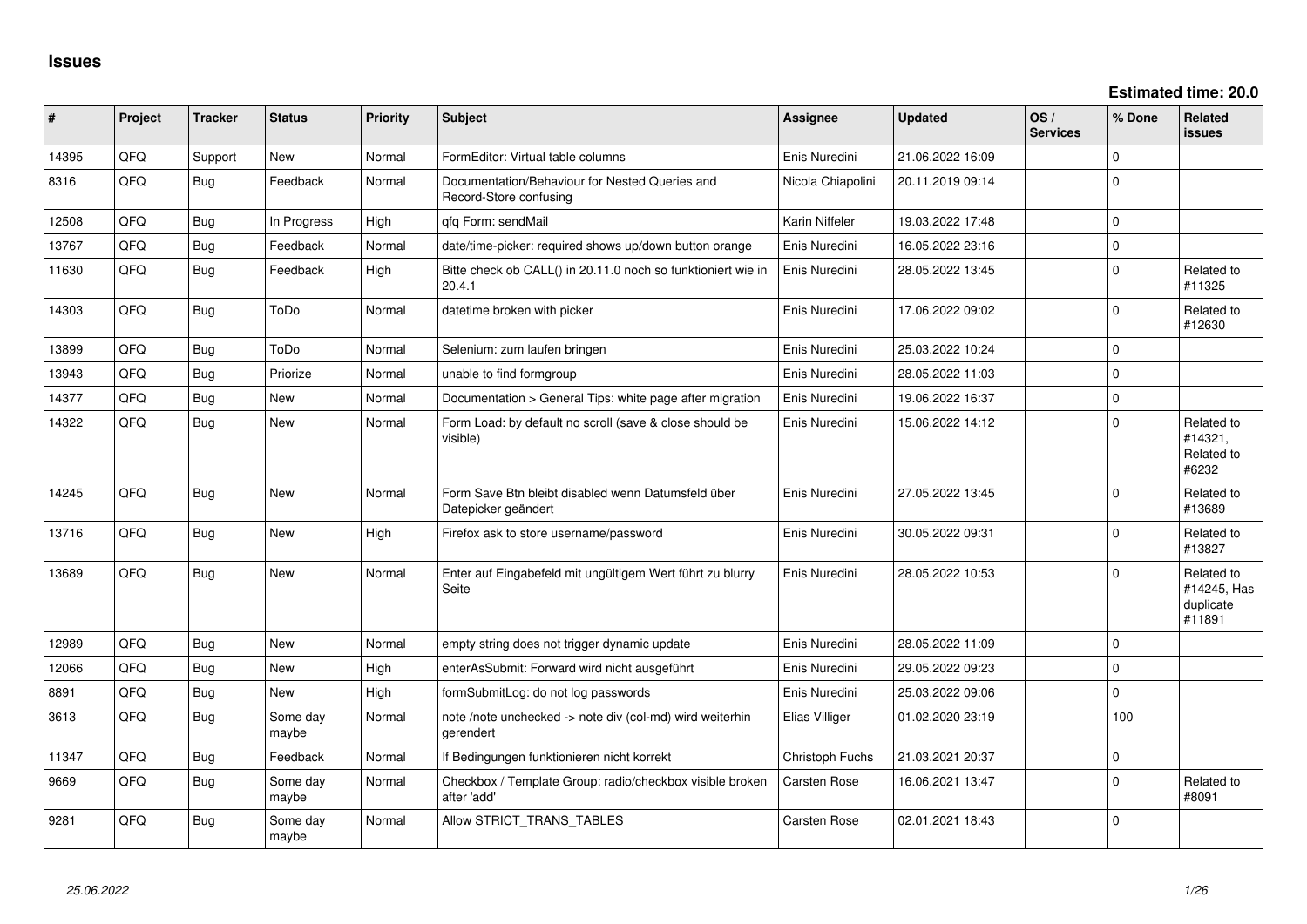| #    | Project | <b>Tracker</b> | <b>Status</b>     | <b>Priority</b> | <b>Subject</b>                                                                                                       | <b>Assignee</b>     | <b>Updated</b>   | OS/<br><b>Services</b> | % Done      | <b>Related</b><br><b>issues</b>                |
|------|---------|----------------|-------------------|-----------------|----------------------------------------------------------------------------------------------------------------------|---------------------|------------------|------------------------|-------------|------------------------------------------------|
| 8106 | QFQ     | <b>Bug</b>     | Some day<br>maybe | Normal          | Dynamic Update: Feld kann nicht auf empty zurückgesetzt<br>werden                                                    | <b>Carsten Rose</b> | 11.12.2019 16:01 |                        | $\mathbf 0$ |                                                |
| 7456 | QFQ     | Bug            | Some day<br>maybe | Low             | Todos in Code: solve or make ticket                                                                                  | Carsten Rose        | 16.09.2021 15:10 |                        | $\mathbf 0$ |                                                |
| 5991 | QFQ     | <b>Bug</b>     | Some day<br>maybe | Normal          | URLs with ' ' or long parameter are problematic                                                                      | Carsten Rose        | 01.02.2020 23:19 |                        | $\mathbf 0$ |                                                |
| 5768 | QFQ     | <b>Bug</b>     | Some day<br>maybe | Normal          | '{{pageLanguage:T}}' missing if QFQ is called via api                                                                | Carsten Rose        | 01.02.2020 23:19 |                        | $\mathbf 0$ |                                                |
| 5706 | QFQ     | <b>Bug</b>     | Some day<br>maybe | Normal          | upload: fileDestination needs to be sanatized                                                                        | Carsten Rose        | 01.02.2020 23:19 |                        | $\mathbf 0$ |                                                |
| 5557 | QFQ     | Bug            | Some day<br>maybe | Normal          | Form load: STORE_RECORD filled, but should be empty                                                                  | Carsten Rose        | 01.02.2020 23:19 |                        | $\mathbf 0$ |                                                |
| 5021 | QFQ     | Bug            | Some day<br>maybe | Normal          | FE.typ=extra - during save displays error 'datum2' already<br>filled in STORE_SIP - the value is stored nevertheless | Carsten Rose        | 01.02.2020 23:19 |                        | $\mathbf 0$ | Related to<br>#3875                            |
| 4771 | QFQ     | <b>Bug</b>     | Some day<br>maybe | Normal          | qfq: select-down-values empty after save (edit-form for<br>program administrators)                                   | Carsten Rose        | 01.02.2020 23:20 |                        | $\mathbf 0$ | Related to<br>#4549, Has<br>duplicate<br>#4282 |
| 4659 | QFQ     | <b>Bug</b>     | Some day<br>maybe | Normal          | infoButtonExtra                                                                                                      | Carsten Rose        | 01.02.2020 23:20 |                        | $\mathbf 0$ |                                                |
| 4651 | QFQ     | <b>Bug</b>     | Some day<br>maybe | Normal          | "Loading document" Modal wird angezeigt bei uzhcd type=2<br>Ansicht                                                  | Carsten Rose        | 01.02.2020 23:20 |                        | $\mathbf 0$ |                                                |
| 4583 | QFQ     | <b>Bug</b>     | Some day<br>maybe | Normal          | Dynamic Update bei TypeAhead Feldern                                                                                 | Carsten Rose        | 01.02.2020 23:19 |                        | $\mathbf 0$ |                                                |
| 4549 | QFQ     | Bug            | Some day<br>maybe | Normal          | TemplateGroups: FE.type SELECT loose selected value<br>after save                                                    | Carsten Rose        | 01.02.2020 23:20 |                        | $\mathbf 0$ | Related to<br>#4548.<br>Related to<br>#4771    |
| 4528 | QFQ     | <b>Bug</b>     | Some day<br>maybe | Normal          | extraButtonLock mit SQLAhead Bug                                                                                     | Carsten Rose        | 01.02.2020 23:19 |                        | $\mathbf 0$ |                                                |
| 4328 | QFQ     | <b>Bug</b>     | Some day<br>maybe | Normal          | Error Message: Show FE name/number on problems in FE                                                                 | Carsten Rose        | 01.02.2020 23:20 |                        | $\mathbf 0$ |                                                |
| 4293 | QFQ     | <b>Bug</b>     | Some day<br>maybe | Normal          | Download broken if token 'd:' is missing - but no error<br>message                                                   | Carsten Rose        | 11.12.2019 16:03 |                        | $\mathbf 0$ | Related to<br>#7514                            |
| 4279 | QFG     | <b>Bug</b>     | Some day<br>maybe | High            | config.linkVars lost                                                                                                 | Carsten Rose        | 03.05.2021 21:14 |                        | $\mathbf 0$ |                                                |
| 4092 | QFG     | <b>Bug</b>     | Some day<br>maybe | Normal          | 1) Logging verbessern wann welches FE warum<br>ausgefuehrt wird, 2) Documentation: Best Practice Template<br>Group   | Carsten Rose        | 01.02.2020 23:19 |                        | $\mathbf 0$ | Related to<br>#3504                            |
| 4008 | QFG     | <b>Bug</b>     | Some day<br>maybe | Normal          | FormElemen.type=sendmail: wrong 'TO' if 'real<br>name <rea@mail.to>' is used</rea@mail.to>                           | Carsten Rose        | 11.12.2019 16:03 |                        | $\mathbf 0$ |                                                |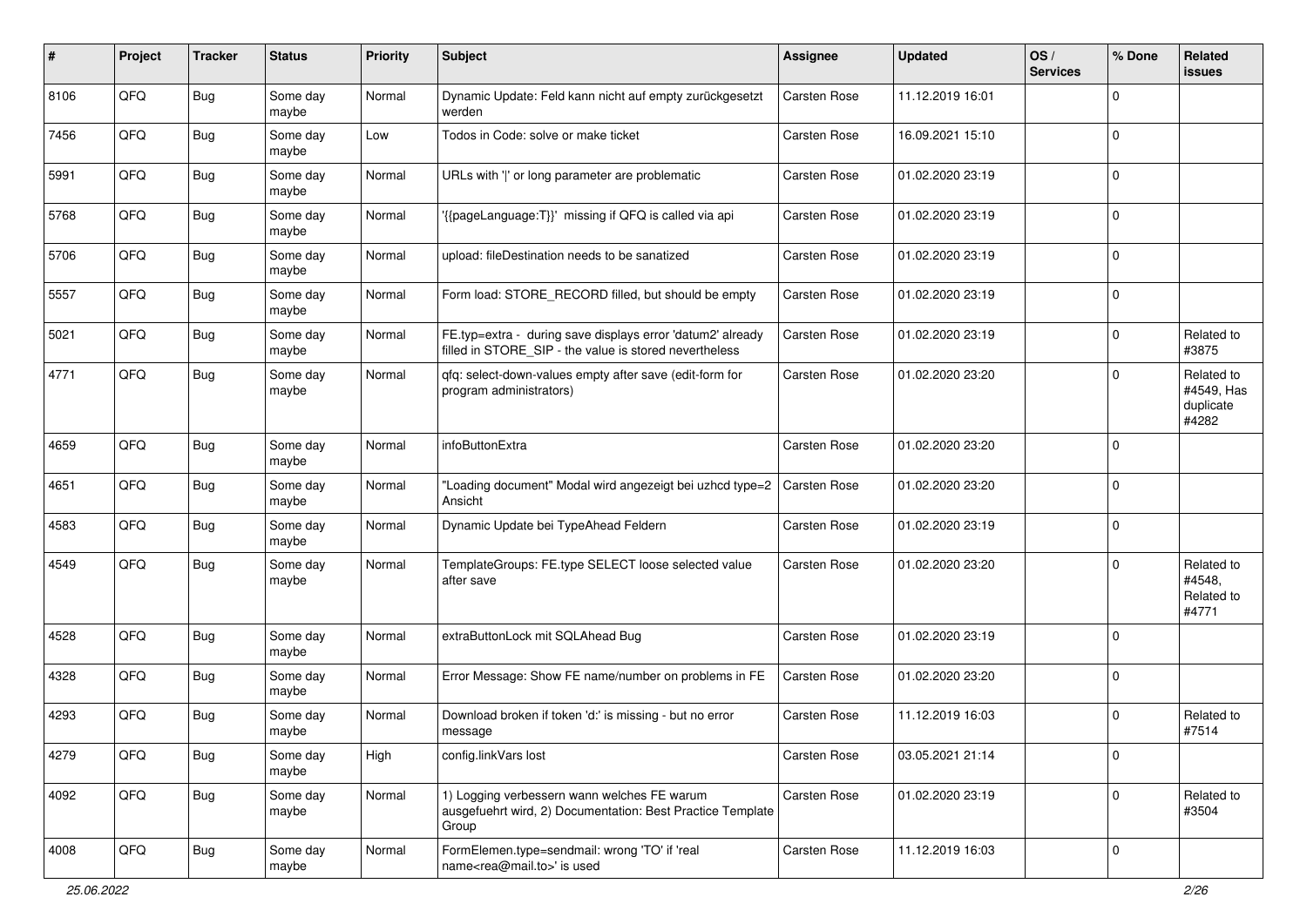| #     | Project | <b>Tracker</b> | <b>Status</b>     | <b>Priority</b> | <b>Subject</b>                                                                                                                | Assignee            | <b>Updated</b>   | OS/<br><b>Services</b> | % Done       | Related<br><b>issues</b>                                                                                                       |
|-------|---------|----------------|-------------------|-----------------|-------------------------------------------------------------------------------------------------------------------------------|---------------------|------------------|------------------------|--------------|--------------------------------------------------------------------------------------------------------------------------------|
| 3895  | QFQ     | <b>Bug</b>     | Some day<br>maybe | Normal          | typeahead pedantic: on lehrkredit Idap webpass - if only one<br>person is in dropdown, such person can't be selected          | Carsten Rose        | 11.12.2019 16:03 |                        | $\mathbf{0}$ |                                                                                                                                |
| 3882  | QFQ     | <b>Bug</b>     | Some day<br>maybe | Normal          | templateGroup: disable 'add' if limit is reached - funktioniert<br>nicht wenn bereits records existierten                     | <b>Carsten Rose</b> | 11.12.2019 16:03 |                        | $\mathbf 0$  |                                                                                                                                |
| 3811  | QFQ     | <b>Bug</b>     | Some day<br>maybe | Normal          | Dynamic Update: extraButtonInfo - Text aktualisieren                                                                          | Carsten Rose        | 11.12.2019 16:03 |                        | $\mathbf 0$  | Related to<br>#11517                                                                                                           |
| 3750  | QFQ     | Bug            | Some day<br>maybe | Normal          | FE in a row: if one violates check, all are red                                                                               | Carsten Rose        | 11.12.2019 16:03 |                        | $\mathbf 0$  |                                                                                                                                |
| 3682  | QFQ     | Bug            | Some day<br>maybe | Normal          | Dynamic update: Radio buttons                                                                                                 | Carsten Rose        | 11.12.2019 16:02 |                        | $\pmb{0}$    |                                                                                                                                |
| 3588  | QFQ     | <b>Bug</b>     | Some day<br>maybe | Normal          | templateGroup: versteckte Elemente werden weiterhin<br>gespeichert.                                                           | <b>Carsten Rose</b> | 11.12.2019 16:02 |                        | $\mathbf 0$  |                                                                                                                                |
| 3570  | QFQ     | Bug            | Some day<br>maybe | High            | Formular mit prmitnew permitEdit=Always wird nicht<br>aufgerufen (ist leer)                                                   | Carsten Rose        | 03.05.2021 21:14 |                        | $\mathbf 0$  |                                                                                                                                |
| 3349  | QFQ     | <b>Bug</b>     | Some day<br>maybe | Normal          | config.qfq.ini: a) vertraegt keine '=' im Value (z.B. Passwort),<br>b) Values sollten in ticks einschliessbar sein (spaces, ) | Carsten Rose        | 11.12.2019 16:02 |                        | $\mathbf 0$  |                                                                                                                                |
| 3130  | QFQ     | <b>Bug</b>     | Some day<br>maybe | Normal          | Debug Info's nicht korrekt nach 'New > Save'.                                                                                 | Carsten Rose        | 11.12.2019 16:03 |                        | $\mathsf 0$  | Related to<br>#3253                                                                                                            |
| 3109  | QFQ     | <b>Bug</b>     | Some day<br>maybe | High            | RealUrl: Links werden nicht korrekt gerendert                                                                                 | <b>Carsten Rose</b> | 03.05.2021 21:14 |                        | $\Omega$     |                                                                                                                                |
| 3061  | QFQ     | Bug            | Some day<br>maybe | High            | winstitute: mysql connection durcheinander - nmhp17<br>(ag7)/QFQ arbeitet mit DB/Tabellen von biostat.                        | <b>Carsten Rose</b> | 03.05.2021 21:14 |                        | $\mathbf 0$  |                                                                                                                                |
| 2643  | QFQ     | <b>Bug</b>     | Some day<br>maybe | Normal          | Zend / PHP Webinars anschauen                                                                                                 | <b>Carsten Rose</b> | 01.02.2020 15:56 |                        | $\pmb{0}$    |                                                                                                                                |
| 12546 | QFQ     | Bug            | Feedback          | Normal          | Branch 'Development' - Unit Tests mit dirty workaround<br>angepasst                                                           | <b>Carsten Rose</b> | 19.03.2022 17:48 |                        | $\mathbf 0$  |                                                                                                                                |
| 14323 | QFQ     | <b>Bug</b>     | In Progress       | Normal          | Report: render=both single - no impact                                                                                        | Carsten Rose        | 19.06.2022 18:31 |                        | $\mathsf 0$  |                                                                                                                                |
| 14175 | QFQ     | Bug            | In Progress       | Normal          | Opening a form with no QFQ Session cookie fails                                                                               | <b>Carsten Rose</b> | 03.06.2022 10:40 |                        | $\pmb{0}$    |                                                                                                                                |
| 11517 | QFQ     | <b>Bug</b>     | In Progress       | Normal          | extraButtonInfo Broken for multiple FormElements                                                                              | Carsten Rose        | 12.05.2022 13:12 |                        | $\mathbf 0$  | Related to<br>#7890,<br>Related to<br>#3811, Has<br>duplicate<br>#10905, Has<br>duplicate<br>#10553, Has<br>duplicate<br>#6779 |
| 10661 | QFQ     | <b>Bug</b>     | In Progress       | Normal          | Typo3 Warnungen                                                                                                               | Carsten Rose        | 07.09.2021 13:23 |                        | $\Omega$     | Related to<br>#12440                                                                                                           |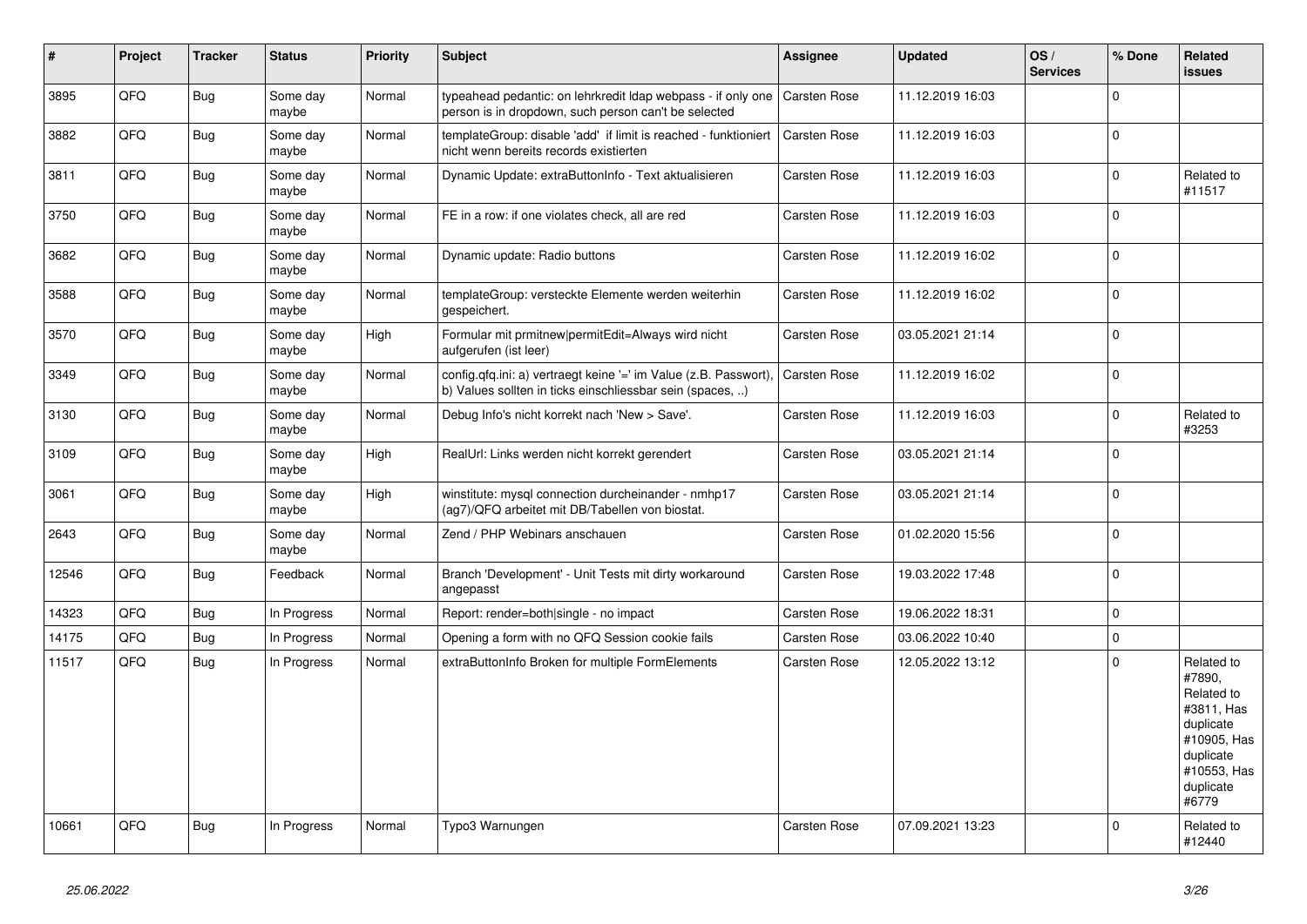| #     | Project | <b>Tracker</b> | <b>Status</b> | <b>Priority</b> | <b>Subject</b>                                                                                           | Assignee            | <b>Updated</b>   | OS/<br><b>Services</b> | % Done      | Related<br><b>issues</b>                                                |
|-------|---------|----------------|---------------|-----------------|----------------------------------------------------------------------------------------------------------|---------------------|------------------|------------------------|-------------|-------------------------------------------------------------------------|
| 9789  | QFQ     | <b>Bug</b>     | In Progress   | High            | Record Lock: release to early on 'leave page'                                                            | Carsten Rose        | 10.01.2022 09:25 |                        | 100         | Related to<br>#10081,<br>Related to<br>#9173,<br>Related to<br>#8702    |
| 9691  | QFQ     | <b>Bug</b>     | In Progress   | Normal          | Checkbox: dynamic update > readonly                                                                      | <b>Carsten Rose</b> | 01.02.2020 23:22 |                        | 50          | Related to<br>#9834                                                     |
| 12463 | QFQ     | <b>Bug</b>     | ToDo          | High            | QFQ Function: 'function' and 'sql' on same level - output of<br>sal is shown two times.                  | Carsten Rose        | 15.12.2021 16:31 |                        | $\mathbf 0$ |                                                                         |
| 12395 | QFQ     | <b>Bug</b>     | ToDo          | High            | QFQ Function: Result two times shown                                                                     | Carsten Rose        | 18.02.2022 08:59 |                        | $\Omega$    |                                                                         |
| 14283 | QFQ     | Bug            | Priorize      | Normal          | HEIC / HEIF convert doesn't trigger                                                                      | Carsten Rose        | 19.06.2022 16:37 |                        | $\mathbf 0$ |                                                                         |
| 12325 | QFQ     | Bug            | Priorize      | Normal          | MultiDB form.dblndex not working for report syntax                                                       | Carsten Rose        | 07.09.2021 13:37 |                        | $\mathbf 0$ | Related to<br>#12145,<br>Related to<br>#12314                           |
| 9975  | QFQ     | Bug            | Priorize      | Normal          | Dropdown Menu: 'r:3' broken                                                                              | Carsten Rose        | 01.02.2020 10:13 |                        | $\mathbf 0$ |                                                                         |
| 9958  | QFQ     | Bug            | Priorize      | Normal          | Broken subrecord query: no error message                                                                 | Carsten Rose        | 05.02.2021 15:15 |                        | $\mathbf 0$ |                                                                         |
| 9947  | QFQ     | <b>Bug</b>     | Priorize      | Normal          | Unwanted error message if missing 'typeAheadSqlPrefetch'                                                 | Carsten Rose        | 01.02.2020 10:13 |                        | $\mathbf 0$ |                                                                         |
| 9862  | QFQ     | <b>Bug</b>     | Priorize      | Normal          | Failed writing to sql mail qfq.log should throw an exception                                             | Carsten Rose        | 01.02.2020 10:13 |                        | $\pmb{0}$   |                                                                         |
| 9834  | QFQ     | Bug            | Priorize      | Normal          | Input elements with tag 'disabled' are missing on<br>form-submit: server option 'processReadOnly' broken | Carsten Rose        | 07.12.2021 16:43 |                        | $\mathbf 0$ | Related to<br>#9691,<br>Related to<br>#5305, Has<br>duplicate<br>#12331 |
| 9534  | QFQ     | Bug            | Priorize      | Urgent          | FE.type=upload: 'Unknown Mode: ID"                                                                       | Carsten Rose        | 03.05.2021 21:14 |                        | $\Omega$    | Related to<br>#9532                                                     |
| 9173  | QFQ     | Bug            | Priorize      | Urgent          | Stale Record Lock: Firefox                                                                               | Carsten Rose        | 03.05.2021 21:14 |                        | $\mathbf 0$ | Related to<br>#9789                                                     |
| 9121  | QFQ     | <b>Bug</b>     | Priorize      | High            | sip links have r and dblndexData set                                                                     | Carsten Rose        | 12.06.2021 10:41 |                        | $\mathbf 0$ |                                                                         |
| 8037  | QFQ     | Bug            | Priorize      | Normal          | FE.type=upload (advanced mode): {{slaveld:V}} missing<br>during dynamic update                           | Carsten Rose        | 01.02.2020 10:13 |                        | $\Omega$    |                                                                         |
| 7656  | QFQ     | Bug            | Priorize      | Normal          | FE with required, 'pattern' and 'extraButtonLock': always<br>complain about missing value                | Carsten Rose        | 01.02.2020 10:13 |                        | $\mathbf 0$ |                                                                         |
| 7616  | QFQ     | Bug            | Priorize      | Normal          | Selectlist with Enum & Dynamic Update                                                                    | Carsten Rose        | 01.02.2020 10:13 |                        | $\mathbf 0$ |                                                                         |
| 6574  | QFQ     | <b>Bug</b>     | Priorize      | Normal          | gfg.log: Fehlermeldung wurde angezeigt, aber nicht geloggt                                               | Carsten Rose        | 01.02.2020 10:13 |                        | $\mathbf 0$ |                                                                         |
| 6116  | QFQ     | <b>Bug</b>     | Priorize      | High            | value of checkbox not saved                                                                              | Carsten Rose        | 07.12.2021 17:19 |                        | $\Omega$    |                                                                         |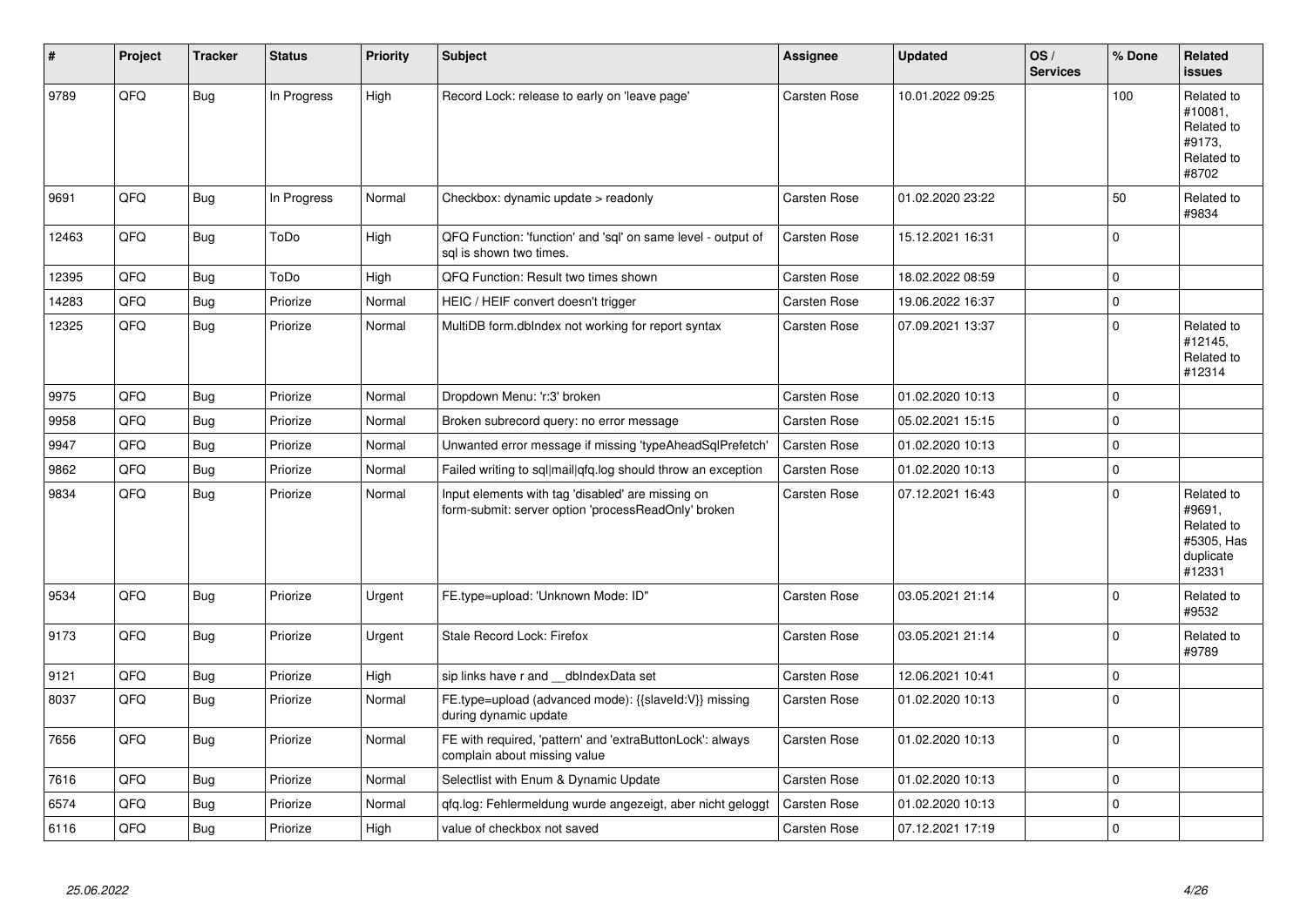| #     | Project | <b>Tracker</b> | <b>Status</b> | <b>Priority</b> | Subject                                                                                                                                             | <b>Assignee</b> | <b>Updated</b>   | OS/<br><b>Services</b> | % Done       | Related<br><b>issues</b>                    |
|-------|---------|----------------|---------------|-----------------|-----------------------------------------------------------------------------------------------------------------------------------------------------|-----------------|------------------|------------------------|--------------|---------------------------------------------|
| 3782  | QFQ     | <b>Bug</b>     | Priorize      | Normal          | Bei fehlerhafter Eingabe (z.B. Datum) sollte das erwartete<br>Format angezeigt werden                                                               | Carsten Rose    | 01.02.2020 10:13 |                        | $\Omega$     |                                             |
| 14305 | QFQ     | <b>Bug</b>     | <b>New</b>    | Normal          | Inline Report editing does not create history entries                                                                                               | Carsten Rose    | 10.06.2022 11:55 |                        | $\mathbf 0$  |                                             |
| 14304 | QFQ     | <b>Bug</b>     | New           | Normal          | table sorter view safer does not work                                                                                                               | Carsten Rose    | 10.06.2022 11:49 |                        | $\mathbf 0$  |                                             |
| 14233 | QFQ     | Bug            | New           | Normal          | AS link: question - HTML is not rendered                                                                                                            | Carsten Rose    | 28.05.2022 11:02 |                        | $\mathbf 0$  |                                             |
| 14091 | QFQ     | <b>Bug</b>     | <b>New</b>    | Normal          | inconsistent template path for twig                                                                                                                 | Carsten Rose    | 19.04.2022 18:36 |                        | $\pmb{0}$    |                                             |
| 14077 | QFQ     | Bug            | New           | Normal          | As _link: Attribute 'class' missing by r:1 and r:3 - but should<br>set                                                                              | Carsten Rose    | 28.05.2022 11:02 |                        | $\mathbf 0$  | Related to<br>#5342,<br>Related to<br>#4343 |
| 13706 | QFQ     | <b>Bug</b>     | <b>New</b>    | Normal          | Wrong CheckType in FieldElement LastStatus of Form Cron                                                                                             | Carsten Rose    | 21.01.2022 18:20 |                        | $\mathbf 0$  |                                             |
| 13659 | QFQ     | <b>Bug</b>     | New           | Normal          | wrong sanitize class applied to R-store                                                                                                             | Carsten Rose    | 15.01.2022 14:23 |                        | $\mathbf 0$  |                                             |
| 13592 | QFQ     | <b>Bug</b>     | New           | Normal          | QFQ Build Queue: das vergeben von Tags klappt nicht. Es<br>werden keine Releases gebaut.                                                            | Carsten Rose    | 19.03.2022 17:45 |                        | $\mathbf 0$  |                                             |
| 13460 | QFQ     | Bug            | New           | Normal          | Doc: Password set/reset  password should not processed<br>with 'html encode'                                                                        | Carsten Rose    | 19.03.2022 17:46 |                        | $\mathbf 0$  |                                             |
| 13451 | QFQ     | Bug            | New           | Normal          | Character Counter / Max Character: Problem in Safari                                                                                                | Carsten Rose    | 15.04.2022 17:18 |                        | $\mathbf 0$  |                                             |
| 13332 | QFQ     | <b>Bug</b>     | New           | Normal          | Multi Form: Required Felder werden visuell nicht markiert.                                                                                          | Carsten Rose    | 19.03.2022 17:47 |                        | $\mathbf 0$  |                                             |
| 13331 | QFQ     | <b>Bug</b>     | New           | Normal          | Multi Form: Clear Icon misplaced                                                                                                                    | Carsten Rose    | 19.03.2022 17:47 |                        | $\mathbf 0$  |                                             |
| 12974 | QFQ     | Bug            | New           | High            | Sanitize Queries in Action-Elements                                                                                                                 | Carsten Rose    | 07.12.2021 17:19 |                        | $\mathbf 0$  |                                             |
| 12716 | QFQ     | <b>Bug</b>     | New           | Normal          | template group: Pattern only applied to first instance                                                                                              | Carsten Rose    | 19.03.2022 17:47 |                        | $\mathbf 0$  |                                             |
| 12714 | QFQ     | <b>Bug</b>     | New           | Normal          | Conversion of GIF to PDF broken when GIF contains Alpha.                                                                                            | Carsten Rose    | 19.03.2022 17:49 |                        | $\mathbf 0$  |                                             |
| 12702 | QFQ     | <b>Bug</b>     | <b>New</b>    | High            | templateGroup: broken in multiDb Setup                                                                                                              | Carsten Rose    | 14.12.2021 16:02 |                        | $\mathbf 0$  |                                             |
| 12670 | QFQ     | <b>Bug</b>     | New           | High            | Dropdown-Menu classes können nicht mehr angegeben<br>werden                                                                                         | Carsten Rose    | 07.12.2021 17:19 |                        | $\mathbf 0$  |                                             |
| 12581 | QFQ     | <b>Bug</b>     | New           | Normal          | Form.forward=close: Record 'new' in new browser tab ><br>save (& close) >> Form is not reloaded with new created<br>record id and stays in mode=new | Carsten Rose    | 19.03.2022 17:48 |                        | $\mathbf{0}$ |                                             |
| 12545 | QFQ     | <b>Bug</b>     | New           | Urgent          | sql.log not created / updated                                                                                                                       | Carsten Rose    | 14.12.2021 16:02 |                        | $\mathbf 0$  |                                             |
| 12520 | QFQ     | <b>Bug</b>     | New           | Normal          | Switch FE User: still active even FE User session expired                                                                                           | Carsten Rose    | 19.03.2022 17:48 |                        | $\mathbf 0$  |                                             |
| 12513 | QFQ     | Bug            | New           | High            | Implement server side check of maxlength                                                                                                            | Carsten Rose    | 07.12.2021 17:19 |                        | $\mathbf 0$  |                                             |
| 12512 | QFQ     | <b>Bug</b>     | New           | Normal          | Some MySQL Installation can't use 'stored procedures'                                                                                               | Carsten Rose    | 19.03.2022 17:48 |                        | $\mathbf 0$  |                                             |
| 12468 | QFQ     | Bug            | New           | Urgent          | Form: update Form.title after save                                                                                                                  | Carsten Rose    | 03.05.2021 21:12 |                        | $\mathbf 0$  |                                             |
| 12327 | QFQ     | Bug            | New           | Normal          | Copy to clipboard: Glyphicon can not be changed                                                                                                     | Carsten Rose    | 27.12.2021 17:59 |                        | 0            |                                             |
| 12187 | QFG     | <b>Bug</b>     | New           | Normal          | Trigger FormAsFile() via Report: probably problem with<br>multi DB setup                                                                            | Carsten Rose    | 20.03.2021 21:20 |                        | $\mathbf 0$  |                                             |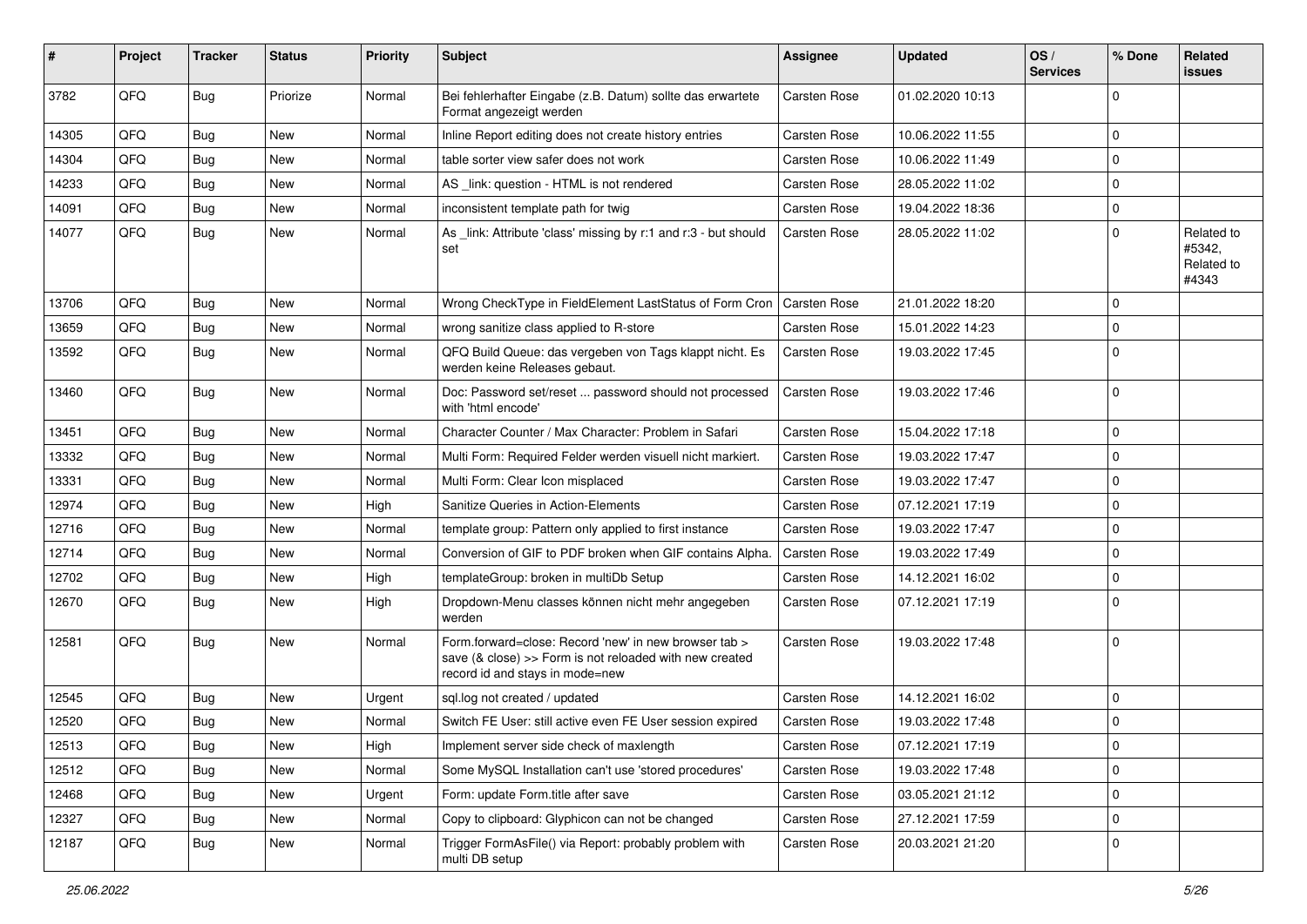| #     | Project | <b>Tracker</b> | <b>Status</b> | <b>Priority</b> | Subject                                                                             | <b>Assignee</b> | <b>Updated</b>   | OS/<br><b>Services</b> | % Done      | Related<br><b>issues</b>                                             |
|-------|---------|----------------|---------------|-----------------|-------------------------------------------------------------------------------------|-----------------|------------------|------------------------|-------------|----------------------------------------------------------------------|
| 12133 | QFQ     | <b>Bug</b>     | New           | Normal          | NPM, phpSpreadSheet aktualisieren                                                   | Carsten Rose    | 15.03.2021 09:04 |                        | $\mathbf 0$ |                                                                      |
| 12045 | QFQ     | <b>Bug</b>     | New           | Normal          | templateGroup afterSave FE: Aufruf ohne<br>sqlHonorFormElements funktioniert nicht  | Carsten Rose    | 18.02.2021 16:33 |                        | $\mathbf 0$ |                                                                      |
| 12040 | QFQ     | <b>Bug</b>     | New           | Normal          | FE Mode 'hidden' für zwei FEs auf einer Zeile                                       | Carsten Rose    | 18.02.2021 10:13 |                        | $\mathbf 0$ |                                                                      |
| 11752 | QFQ     | <b>Bug</b>     | New           | Normal          | checkbox renders multiple input elements with same name                             | Carsten Rose    | 17.12.2020 14:58 |                        | $\mathbf 0$ | Related to<br>#11750                                                 |
| 11695 | QFQ     | <b>Bug</b>     | <b>New</b>    | Normal          | MultiForm required FE Error                                                         | Carsten Rose    | 04.12.2020 13:34 |                        | $\mathbf 0$ |                                                                      |
| 11668 | QFQ     | <b>Bug</b>     | New           | Normal          | Play function.sql - problem with mysql                                              | Carsten Rose    | 03.05.2021 20:48 |                        | $\mathbf 0$ |                                                                      |
| 11667 | QFQ     | <b>Bug</b>     | New           | Normal          | MySQL mariadb-server-10.3: Incorrect datetime value                                 | Carsten Rose    | 03.05.2021 20:48 |                        | $\mathbf 0$ |                                                                      |
| 11239 | QFQ     | <b>Bug</b>     | New           | Normal          | Radiobutton (plain): horizontales Rendern abhängig vom<br>Datentyp in der Datenbank | Carsten Rose    | 30.09.2020 18:37 |                        | $\mathbf 0$ |                                                                      |
| 10937 | QFQ     | <b>Bug</b>     | New           | Normal          | Fehler mit abhängigen Select- Feldern beim Positionieren                            | Carsten Rose    | 12.11.2020 23:45 |                        | $\mathbf 0$ |                                                                      |
| 10704 | QFQ     | <b>Bug</b>     | New           | Normal          | wkhtml problem rendering fullCalendar.js / fabric.js >><br>successor: puppeteer     | Carsten Rose    | 12.11.2020 23:45 |                        | $\mathbf 0$ | Related to<br>#5024,<br>Related to<br>#4650.<br>Related to<br>#10715 |
| 10658 | QFQ     | <b>Bug</b>     | New           | Normal          | processReadOnly broken                                                              | Carsten Rose    | 27.05.2020 17:55 |                        | $\mathbf 0$ |                                                                      |
| 10640 | QFQ     | <b>Bug</b>     | New           | High            | TypeAhead Tag: FE editierbar trotz readOnly                                         | Carsten Rose    | 03.05.2021 21:12 |                        | $\mathbf 0$ |                                                                      |
| 10588 | QFQ     | <b>Bug</b>     | New           | Normal          | typeahed Tag: Doku anpassen                                                         | Carsten Rose    | 12.11.2020 23:45 |                        | $\mathbf 0$ |                                                                      |
| 10508 | QFQ     | <b>Bug</b>     | New           | High            | Multi Form broken on Multi DB Instance                                              | Carsten Rose    | 03.05.2021 21:12 |                        | $\mathbf 0$ |                                                                      |
| 10506 | QFQ     | Bug            | New           | High            | Template Group broken on MultiDB instance                                           | Carsten Rose    | 03.05.2021 21:12 |                        | $\mathbf 0$ | Related to<br>#10505                                                 |
| 10322 | QFQ     | Bug            | New           | Normal          | FormElement / Radio: missing column 'enum' >> FE not<br>reported                    | Carsten Rose    | 07.05.2020 09:37 |                        | $\mathbf 0$ |                                                                      |
| 10082 | QFQ     | <b>Bug</b>     | New           | Normal          | FE.type=SELECT - 'sanatize' Class                                                   | Carsten Rose    | 07.05.2020 09:36 |                        | $\mathbf 0$ | Related to<br>#10081                                                 |
| 10081 | QFQ     | <b>Bug</b>     | New           | High            | Stale record lock after 'forbidden' character                                       | Carsten Rose    | 03.05.2021 21:12 |                        | $\mathbf 0$ | Related to<br>#10082,<br>Related to<br>#9789                         |
| 9783  | QFQ     | <b>Bug</b>     | New           | Normal          | Email with special characters                                                       | Carsten Rose    | 01.02.2020 23:22 |                        | $\pmb{0}$   |                                                                      |
| 9773  | QFQ     | <b>Bug</b>     | New           | Normal          | form.parameter.formModeGlobal=requiredOff                                           | Carsten Rose    | 01.02.2020 15:56 |                        | $\mathbf 0$ |                                                                      |
| 9533  | QFQ     | <b>Bug</b>     | New           | Normal          | FE.type=upload: Check in 'beforeSave' if upload is given                            | Carsten Rose    | 01.02.2020 23:22 |                        | $\pmb{0}$   | Related to<br>#11523                                                 |
| 9531  | QFQ     | Bug            | New           | High            | FE File: Dynamic Update / modeSql / required detected<br>even it not set            | Carsten Rose    | 11.06.2021 20:32 |                        | $\pmb{0}$   | Related to<br>#12398                                                 |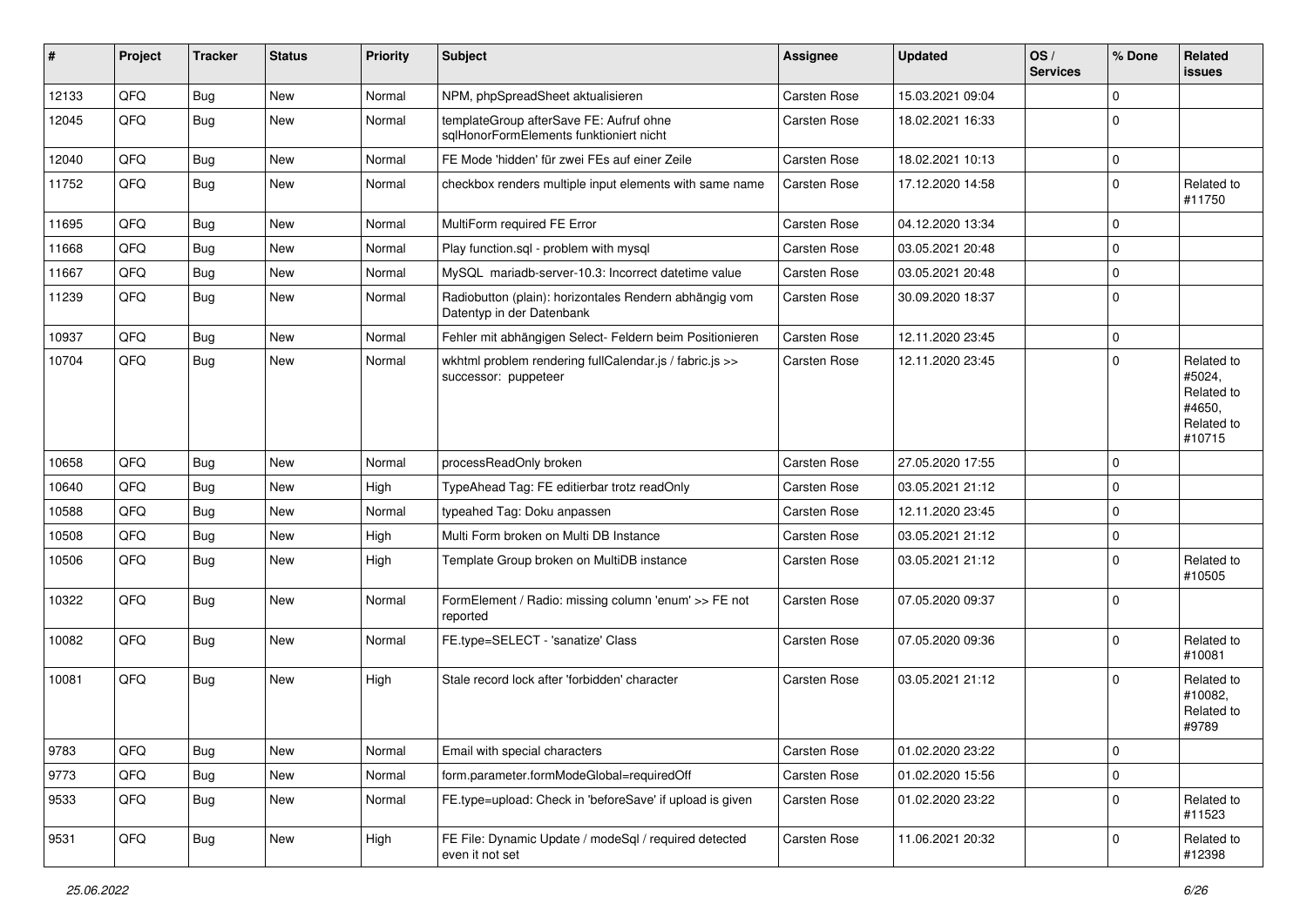| #    | Project | <b>Tracker</b> | <b>Status</b> | <b>Priority</b> | <b>Subject</b>                                                                                        | <b>Assignee</b>     | <b>Updated</b>   | OS/<br><b>Services</b> | % Done      | <b>Related</b><br><b>issues</b>              |
|------|---------|----------------|---------------|-----------------|-------------------------------------------------------------------------------------------------------|---------------------|------------------|------------------------|-------------|----------------------------------------------|
| 9347 | QFQ     | <b>Bug</b>     | New           | High            | FE.type=upload with dynamic show/hidden: required not<br>detected                                     | Carsten Rose        | 12.06.2021 10:40 |                        | $\Omega$    | Related to<br>#5305.<br>Related to<br>#12398 |
| 9317 | QFQ     | <b>Bug</b>     | <b>New</b>    | Normal          | FE.type=note: with dynamic show/hidden an empty label<br>causes trouble                               | Carsten Rose        | 01.02.2020 23:22 |                        | $\mathbf 0$ |                                              |
| 9275 | QFQ     | <b>Bug</b>     | New           | Normal          | autcron: t3 page, which takes to long to respond, is not<br>reported properly                         | Carsten Rose        | 01.02.2020 23:22 |                        | 100         |                                              |
| 9177 | QFQ     | <b>Bug</b>     | <b>New</b>    | Normal          | Bug? QFQ tries to save an action FE, which has real<br>existing column name                           | Carsten Rose        | 01.02.2020 23:22 |                        | $\Omega$    |                                              |
| 9127 | QFQ     | <b>Bug</b>     | <b>New</b>    | Normal          | Error Message: change 'roll over' color - text not readable                                           | Carsten Rose        | 01.02.2020 23:22 |                        | $\mathbf 0$ |                                              |
| 9077 | QFQ     | Bug            | New           | Normal          | typeAheadSql: report broken SQL                                                                       | Carsten Rose        | 01.02.2020 23:22 |                        | $\pmb{0}$   |                                              |
| 9013 | QFQ     | Bug            | New           | Normal          | Error in Twig template not handled                                                                    | <b>Carsten Rose</b> | 20.10.2021 13:43 |                        | $\mathsf 0$ |                                              |
| 8668 | QFQ     | Bug            | New           | High            | Pill disabled: dyamic mode 'hidden' not respected - FE is still<br>required                           | Carsten Rose        | 03.05.2021 21:14 |                        | $\pmb{0}$   |                                              |
| 8431 | QFQ     | <b>Bug</b>     | <b>New</b>    | High            | autocron.php with wrong path                                                                          | <b>Carsten Rose</b> | 03.05.2021 21:14 |                        | $\pmb{0}$   |                                              |
| 8083 | QFQ     | Bug            | New           | High            | FormEditor: primary table list does not respect<br>'indexDb={{indexData:Y}}'                          | Carsten Rose        | 03.05.2021 21:14 |                        | $\mathbf 0$ | Has<br>duplicate<br>#6678                    |
| 8049 | QFQ     | <b>Bug</b>     | <b>New</b>    | Normal          | FE.type=note, column 'value': text moves some pixel to top<br>after save                              | Carsten Rose        | 01.02.2020 23:22 |                        | $\Omega$    |                                              |
| 7899 | QFQ     | <b>Bug</b>     | <b>New</b>    | High            | Fe.type=password / retype / required: always complain<br>about missing value                          | Carsten Rose        | 03.05.2021 21:14 |                        | $\mathbf 0$ |                                              |
| 7890 | QFQ     | <b>Bug</b>     | <b>New</b>    | Normal          | FormElement 'required': extraButtonInfo not aligned                                                   | Carsten Rose        | 11.06.2021 21:17 |                        | $\Omega$    | Related to<br>#11517                         |
| 7795 | QFQ     | Bug            | <b>New</b>    | Normal          | Readonly Form: Typeahead-Felder                                                                       | <b>Carsten Rose</b> | 01.02.2020 23:22 |                        | $\mathbf 0$ |                                              |
| 7685 | QFQ     | Bug            | New           | Normal          | Open FormElement from QFQ error message and save<br>modified record: error about missing {{formId:F}} | Carsten Rose        | 01.02.2020 23:22 |                        | $\mathbf 0$ |                                              |
| 7650 | QFQ     | <b>Bug</b>     | New           | High            | Optional do not show 'required' sign on FormElement                                                   | <b>Carsten Rose</b> | 03.05.2021 21:14 |                        | $\mathbf 0$ |                                              |
| 7574 | QFQ     | Bug            | <b>New</b>    | Normal          | Substitute error: form element not reported / dont parse<br>Form.note                                 | <b>Carsten Rose</b> | 01.02.2020 23:21 |                        | $\mathbf 0$ |                                              |
| 7547 | QFQ     | <b>Bug</b>     | <b>New</b>    | Normal          | Error Message in afterSave: wrong parameter column<br>reported                                        | Carsten Rose        | 01.02.2020 23:22 |                        | $\mathbf 0$ |                                              |
| 7524 | QFQ     | Bug            | New           | Normal          | QFQ throws a 'General Error' if 'fileadmin/protected/log/' is<br>not writeable                        | <b>Carsten Rose</b> | 01.02.2020 23:22 |                        | $\mathbf 0$ |                                              |
| 7513 | QFQ     | Bug            | New           | Normal          | Radios not correct aligned                                                                            | <b>Carsten Rose</b> | 01.02.2020 23:22 |                        | $\mathbf 0$ |                                              |
| 7512 | QFQ     | Bug            | <b>New</b>    | Normal          | FE: inputType=number >> 'pattern' is not respected                                                    | <b>Carsten Rose</b> | 01.02.2020 23:22 |                        | $\mathbf 0$ |                                              |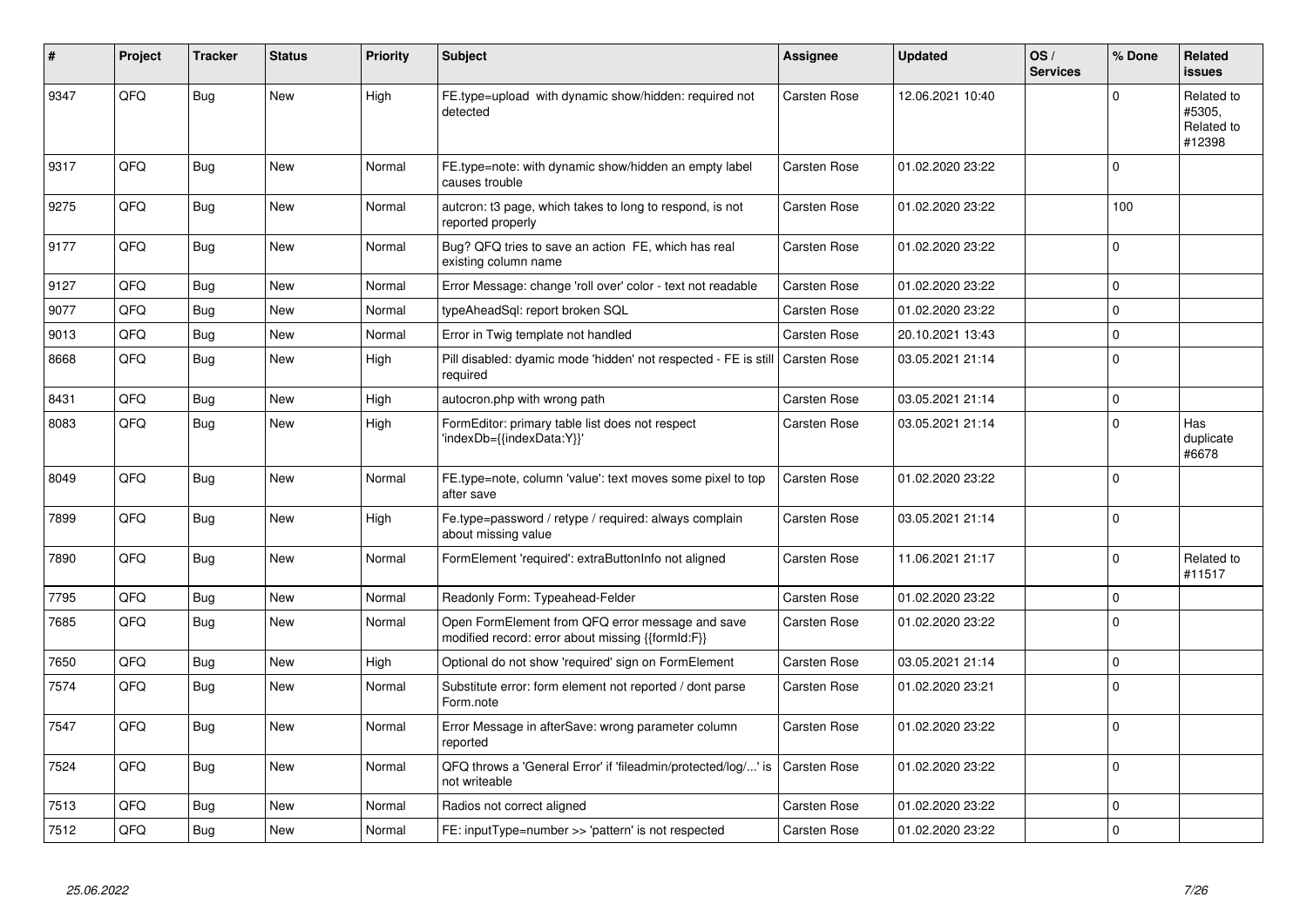| #    | Project | <b>Tracker</b> | <b>Status</b>     | <b>Priority</b> | <b>Subject</b>                                                                                                                                           | Assignee      | <b>Updated</b>   | OS/<br><b>Services</b> | % Done      | Related<br><b>issues</b>                    |
|------|---------|----------------|-------------------|-----------------|----------------------------------------------------------------------------------------------------------------------------------------------------------|---------------|------------------|------------------------|-------------|---------------------------------------------|
| 7261 | QFQ     | <b>Bug</b>     | <b>New</b>        | Normal          | Report pathFilename for user without path, only the<br>filename                                                                                          | Carsten Rose  | 01.02.2020 23:21 |                        | $\Omega$    |                                             |
| 7219 | QFQ     | Bug            | New               | Normal          | typeSheadSql / typeAheadSqlPrefetch: change to curly<br>braces                                                                                           | Carsten Rose  | 01.02.2020 23:21 |                        | $\mathbf 0$ |                                             |
| 7014 | QFQ     | <b>Bug</b>     | <b>New</b>        | Normal          | Sending invalid emails succeeds when<br>debug.redirectAllMailTo is set                                                                                   | Carsten Rose  | 01.02.2020 23:21 |                        | $\mathbf 0$ |                                             |
| 7002 | QFQ     | <b>Bug</b>     | New               | Normal          | Dynamic Update: row does not disappear / appear                                                                                                          | Carsten Rose  | 01.02.2020 23:22 |                        | 0           |                                             |
| 6912 | QFQ     | <b>Bug</b>     | New               | Normal          | error Message Var 'deadline' already set in SIP - in Form<br>with FE.value={{deadline:R:::{{deadlinePeriod:Y}}}}                                         | Carsten Rose  | 01.02.2020 23:21 |                        | $\Omega$    |                                             |
| 6677 | QFQ     | Bug            | New               | Normal          | Error message FE Action Element: no/wrong FE reference<br>who cause the problem.                                                                         | Carsten Rose  | 01.02.2020 23:21 |                        | $\mathbf 0$ |                                             |
| 6483 | QFQ     | <b>Bug</b>     | <b>New</b>        | Normal          | R Store funktioniert nicht bei 'Report Notation' im FE                                                                                                   | Carsten Rose  | 01.02.2020 23:21 |                        | $\mathbf 0$ |                                             |
| 6462 | QFQ     | <b>Bug</b>     | New               | Normal          | File Upload: Nutzlose Fehlermeldung wenn Datei zu gross                                                                                                  | Carsten Rose  | 01.02.2020 23:21 |                        | $\mathbf 0$ | Related to<br>#6139                         |
| 5576 | QFQ     | <b>Bug</b>     | New               | Normal          | Using MySQL 'DROP' requires privilege - wich is not really<br>necessary.                                                                                 | Carsten Rose  | 01.02.2020 23:21 |                        | $\mathbf 0$ |                                             |
| 5559 | QFQ     | <b>Bug</b>     | New               | Normal          | FE.type = Upload: 'accept' might contain variables                                                                                                       | Carsten Rose  | 11.05.2020 21:23 |                        | $\mathbf 0$ |                                             |
| 5459 | QFQ     | Bug            | New               | High            | Multi DB: spread system tables between 'QFQ' and<br>'Data'-DB                                                                                            | Carsten Rose  | 03.05.2021 21:14 |                        | $\mathbf 0$ | Related to<br>#4720                         |
| 5305 | QFQ     | <b>Bug</b>     | New               | Normal          | Upload FormElement: nicht disabled by readonly Form                                                                                                      | Carsten Rose  | 16.06.2021 13:43 |                        | $\mathbf 0$ | Related to<br>#9347,<br>Related to<br>#9834 |
| 5221 | QFQ     | <b>Bug</b>     | <b>New</b>        | High            | Download Dialog: Bleibt stehen in FF wenn Datei<br>automatisch gespeichert wird.                                                                         | Carsten Rose  | 03.05.2021 21:14 |                        | $\mathbf 0$ |                                             |
| 4756 | QFQ     | <b>Bug</b>     | <b>New</b>        | Normal          | Form dirty even nothing changes                                                                                                                          | Carsten Rose  | 11.12.2019 16:16 |                        | $\mathbf 0$ |                                             |
| 3547 | QFQ     | <b>Bug</b>     | New               | Normal          | FE of type 'note' causes writing of empty fields.                                                                                                        | Carsten Rose  | 01.02.2020 23:21 |                        | $\mathbf 0$ |                                             |
| 4454 | QFQ     | <b>Bug</b>     | Some day<br>maybe | Normal          | Required Elements: multiple elements in a row - whole row<br>marked if only one input is empty.                                                          | Benjamin Baer | 01.02.2020 23:20 |                        | $\Omega$    |                                             |
| 4398 | QFQ     | Bug            | Some day<br>maybe | Normal          | Typeahead: mouse click in a prefilled input opens a single<br>item dropdown with the current value - click on it seems to<br>set the value, not the key. | Benjamin Baer | 01.02.2020 23:20 |                        | $\mathbf 0$ | Related to<br>#4457                         |
| 2063 | QFQ     | <b>Bug</b>     | Some day<br>maybe | Normal          | Pills auf 'inaktiv' setzen falls keine Element auf dem Pill<br>sichtbar sind.                                                                            | Benjamin Baer | 11.12.2019 16:03 |                        | $\mathsf 0$ | Related to<br>#3752                         |
| 9898 | QFQ     | Bug            | Feedback          | Normal          | Formular trotz Timeout gespeichert                                                                                                                       | Benjamin Baer | 01.02.2020 15:56 |                        | $\mathbf 0$ |                                             |
| 9535 | QFQ     | Bug            | Feedback          | Normal          | Report:  AS '_vertical' - column to wide - vertical >> rot45,<br>rot90                                                                                   | Benjamin Baer | 01.02.2020 15:56 |                        | $\mathbf 0$ |                                             |
| 6566 | QFQ     | <b>Bug</b>     | Priorize          | Normal          | Link Function 'delete': provided parameter missing on page<br>reload                                                                                     | Benjamin Baer | 03.01.2022 08:08 |                        | 0           |                                             |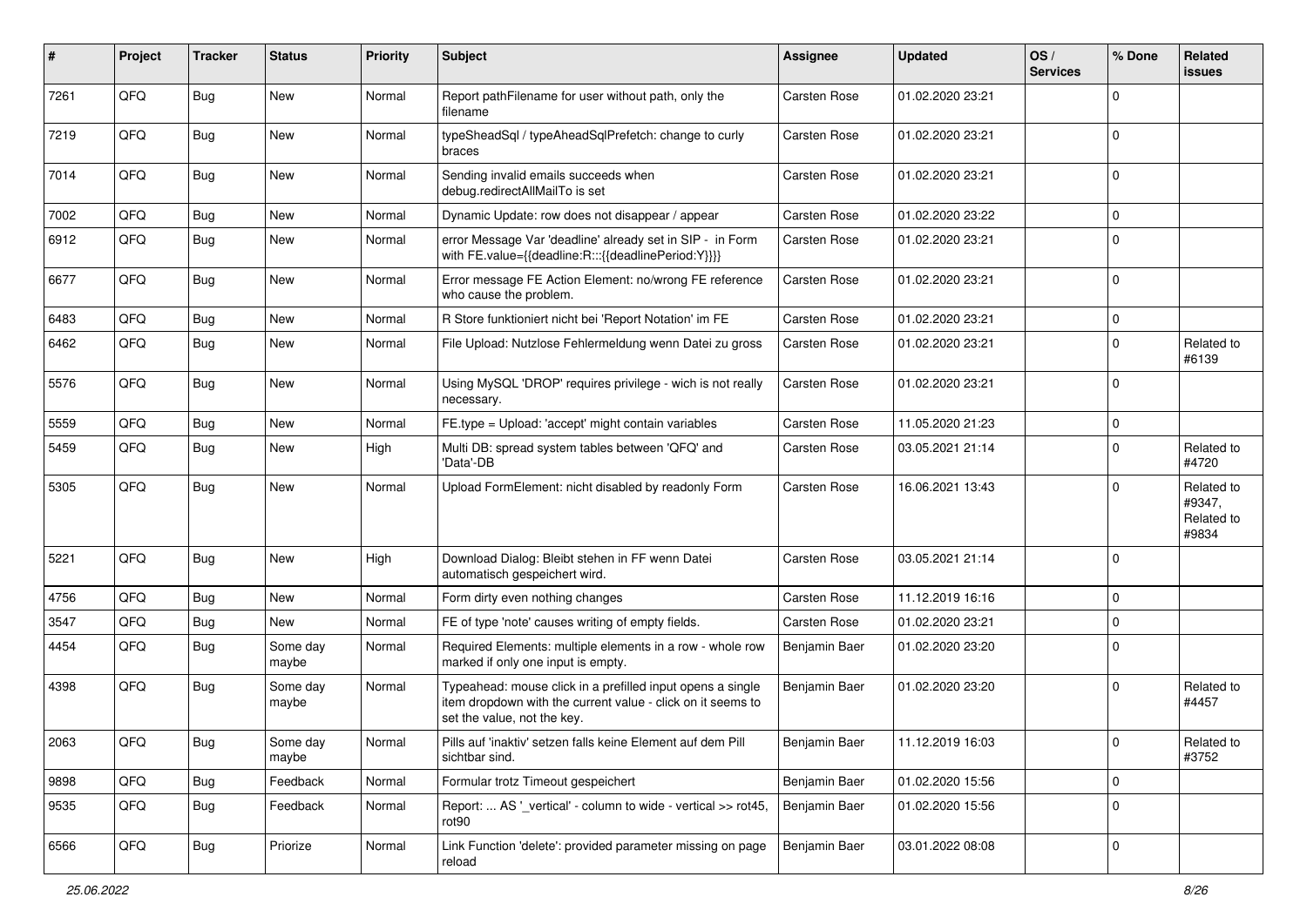| #     | Project | <b>Tracker</b> | <b>Status</b>     | <b>Priority</b> | <b>Subject</b>                                                                                      | <b>Assignee</b> | <b>Updated</b>   | OS/<br><b>Services</b> | % Done      | <b>Related</b><br>issues |
|-------|---------|----------------|-------------------|-----------------|-----------------------------------------------------------------------------------------------------|-----------------|------------------|------------------------|-------------|--------------------------|
| 6140  | QFQ     | <b>Bug</b>     | Priorize          | Normal          | QFQ DnD Sort: Locked fields                                                                         | Benjamin Baer   | 21.03.2022 09:56 |                        | $\mathbf 0$ |                          |
| 4457  | QFQ     | Bug            | Priorize          | Normal          | typeahead: pressing return to select an item, saves the form<br>and closes the form.                | Benjamin Baer   | 03.01.2022 08:01 |                        | $\mathbf 0$ | Related to<br>#4398      |
| 2665  | QFQ     | <b>Bug</b>     | Priorize          | Normal          | Dynamic Update funktioniert nicht, wenn beim<br>entsprechenden FormElement eine size angegeben ist. | Benjamin Baer   | 03.01.2022 08:12 |                        | 30          |                          |
| 13647 | QFQ     | <b>Bug</b>     | <b>New</b>        | Normal          | Autofocus funktioniert nicht auf Chrome                                                             | Benjamin Baer   | 19.03.2022 17:44 |                        | $\mathbf 0$ |                          |
| 13528 | QFQ     | <b>Bug</b>     | <b>New</b>        | Normal          | gfg.io > releases: es wird kein neues Release angelegt                                              | Benjamin Baer   | 19.03.2022 17:46 |                        | $\Omega$    |                          |
| 11237 | QFQ     | Bug            | New               | High            | Radiobutton / parameter.buttonClass= btn-default - kein<br>dirty Trigger                            | Benjamin Baer   | 03.05.2021 21:12 |                        | $\Omega$    | Related to<br>#10766     |
| 11057 | QFQ     | Bug            | <b>New</b>        | High            | Checkboxes ohne span.checkmark im Report werden<br>ausgeblendet                                     | Benjamin Baer   | 03.05.2021 21:12 |                        | $\mathbf 0$ | Related to<br>#11039     |
| 9126  | QFQ     | Bug            | Some day<br>maybe | Normal          | hidden Form elements are present in page source                                                     |                 | 02.01.2021 18:41 |                        | $\mathbf 0$ |                          |
| 9024  | QFQ     | <b>Bug</b>     | Some day<br>maybe | Normal          | QFQ Einarbeitung                                                                                    |                 | 01.02.2020 15:56 |                        | $\mathbf 0$ |                          |
| 9020  | QFQ     | <b>Bug</b>     | Some day<br>maybe | Normal          | radio mit buttonClass und dynamicUpdate lassen sich nicht<br>kombinieren                            |                 | 11.12.2019 16:01 |                        | $\mathbf 0$ |                          |
| 7402  | QFQ     | <b>Bug</b>     | Some day<br>maybe | Normal          | thumbnail cache: outdated picture when permission denied<br>and permission resolved.                |                 | 01.02.2020 23:20 |                        | $\mathbf 0$ |                          |
| 7281  | QFQ     | <b>Bug</b>     | Some day<br>maybe | Normal          | Subrecords: on large screen separator line too short                                                |                 | 01.02.2020 23:19 |                        | $\mathbf 0$ |                          |
| 7101  | QFQ     | <b>Bug</b>     | Some day<br>maybe | Normal          | 'form' in SIP and 'report' - breaks                                                                 |                 | 01.02.2020 23:20 |                        | $\mathbf 0$ |                          |
| 5877  | QFQ     | Bug            | Some day<br>maybe | Normal          | FE.type=note:bsColumn strange behaviour                                                             |                 | 01.02.2020 23:19 |                        | $\mathbf 0$ |                          |
| 4546  | QFQ     | <b>Bug</b>     | Some day<br>maybe | Normal          | NH: SIP storage is destroyed                                                                        |                 | 01.02.2020 23:20 |                        | $\mathbf 0$ |                          |
| 4441  | QFQ     | <b>Bug</b>     | Some day<br>maybe | Normal          | \$ SERVER Vars sollten nur aus dem Store genommen<br>werden - Code entsprechend anpassen.           |                 | 11.12.2019 16:02 |                        | $\mathbf 0$ |                          |
| 4138  | QFQ     | <b>Bug</b>     | Some day<br>maybe | Normal          | _style fehlt                                                                                        |                 | 11.12.2019 16:03 |                        | $\mathbf 0$ |                          |
| 4122  | QFQ     | Bug            | Some day<br>maybe | Normal          | file: Render Mode hat keinen Effekt                                                                 |                 | 11.12.2019 16:03 |                        | $\mathbf 0$ |                          |
| 11715 | QFQ     | Bug            | New               | Normal          | acceptZeroAsRequired and requiredOffButMark do not<br>coincide                                      |                 | 08.12.2020 12:13 |                        | $\mathbf 0$ |                          |
| 11522 | QFQ     | <b>Bug</b>     | New               | Normal          | Aus/Einblenden von Reitern                                                                          |                 | 13.11.2020 14:58 |                        | $\mathbf 0$ |                          |
| 11195 | QFQ     | <b>Bug</b>     | New               | Low             | Dynamic Update: Note not updated if new text is empty<br>(v20.4)                                    |                 | 25.09.2020 11:14 |                        | 0           |                          |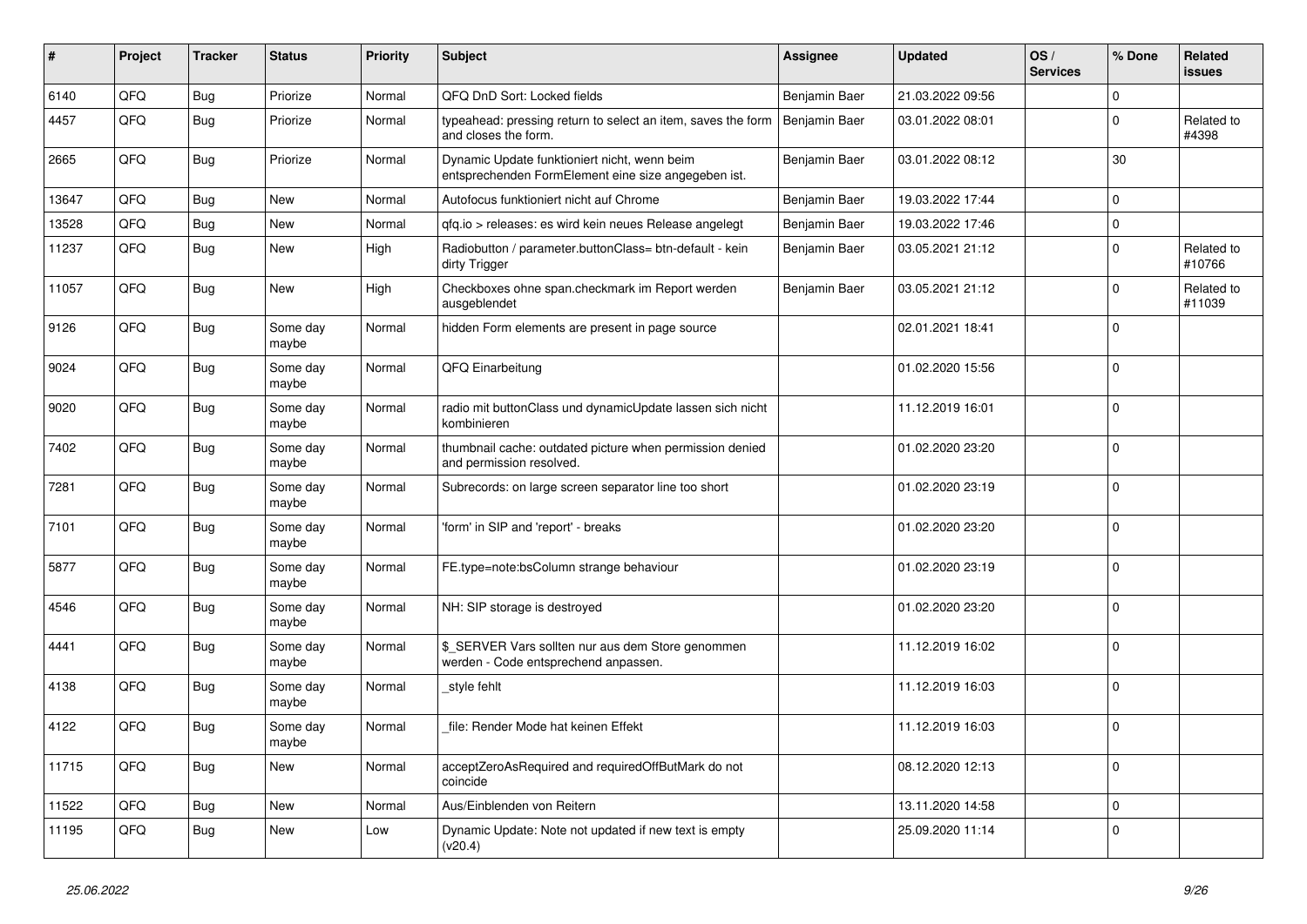| $\vert$ # | Project | <b>Tracker</b> | <b>Status</b>     | <b>Priority</b> | <b>Subject</b>                                                                       | <b>Assignee</b>        | <b>Updated</b>   | OS/<br><b>Services</b> | % Done      | Related<br><b>issues</b>                                                                                                                                              |
|-----------|---------|----------------|-------------------|-----------------|--------------------------------------------------------------------------------------|------------------------|------------------|------------------------|-------------|-----------------------------------------------------------------------------------------------------------------------------------------------------------------------|
| 10890     | QFQ     | <b>Bug</b>     | New               | Normal          | AutoCron hangs                                                                       |                        | 20.07.2020 13:56 |                        | $\mathbf 0$ |                                                                                                                                                                       |
| 10766     | QFQ     | Bug            | New               | High            | Radiobutton / parameter.buttonClass=btn-default: dynamic<br>update                   |                        | 03.05.2021 21:12 |                        | $\mathbf 0$ | Related to<br>#11237                                                                                                                                                  |
| 10759     | QFQ     | <b>Bug</b>     | New               | Normal          | emptyMeansNull - Feld falsch aktualisiert                                            |                        | 12.11.2020 23:45 |                        | $\mathbf 0$ |                                                                                                                                                                       |
| 10324     | QFQ     | <b>Bug</b>     | New               | Normal          | Excel Export mit Template funktioniert nur, wenn Template<br>vor uid kommt           |                        | 30.03.2020 11:20 |                        | $\mathbf 0$ | Related to<br>#10257                                                                                                                                                  |
| 9855      | QFQ     | Bug            | New               | Normal          | <b>Required Check</b>                                                                |                        | 01.02.2020 15:56 |                        | $\mathbf 0$ |                                                                                                                                                                       |
| 13609     | QFQ     | Feature        | New               | Normal          | QFQ Introduction: Seite aufloesen                                                    | Philipp<br>Gröbelbauer | 28.05.2022 11:02 |                        | $\pmb{0}$   |                                                                                                                                                                       |
| 10124     | QFQ     | Feature        | Feedback          | Normal          | qfq AAI-Login                                                                        | Karin Niffeler         | 07.05.2020 09:36 |                        | $\mathbf 0$ |                                                                                                                                                                       |
| 13608     | QFQ     | Feature        | Some day<br>maybe | Normal          | Automatic Browser Language Redirect                                                  | Enis Nuredini          | 17.06.2022 08:35 |                        | $\mathbf 0$ |                                                                                                                                                                       |
| 13572     | QFQ     | Feature        | Feedback          | Normal          | Form Load: misleading error message on trying to load non<br>existent primary record | Enis Nuredini          | 16.05.2022 23:16 |                        | 100         |                                                                                                                                                                       |
| 10782     | QFQ     | Feature        | Feedback          | Normal          | Tiny MCE: Image Upload                                                               | Enis Nuredini          | 16.05.2022 23:16 |                        | $\mathbf 0$ | Related to<br>#12452                                                                                                                                                  |
| 9052      | QFQ     | Feature        | Feedback          | High            | Report: CodeMirror with SQL Syntax Highlight in FE                                   | Enis Nuredini          | 08.06.2022 10:25 |                        | $\mathbf 0$ |                                                                                                                                                                       |
| 12630     | QFQ     | Feature        | In Progress       | Normal          | Input: date[time]: min / max values                                                  | Enis Nuredini          | 20.06.2022 18:31 |                        | $\mathbf 0$ | Related to<br>#10096,<br>Related to<br>#14302,<br>Related to<br>#14303                                                                                                |
| 14320     | QFQ     | Feature        | ToDo              | Normal          | Allow specific HTML Tags and Attributes: general, TinyMCE                            | Enis Nuredini          | 17.06.2022 10:44 |                        | $\mathbf 0$ | Related to<br>#12664,<br>Related to<br>#12039,<br>Related to<br>#11702,<br>Related to<br>#7239,<br>Related to<br>#3708,<br>Related to<br>#3646,<br>Related to<br>#880 |
| 12262     | QFQ     | Feature        | ToDo              | Normal          | Form buttons on top: more customable                                                 | Enis Nuredini          | 17.06.2022 10:44 |                        | $\mathbf 0$ | Related to<br>#13945, Has<br>duplicate<br>#4046, Has<br>duplicate<br>#10080                                                                                           |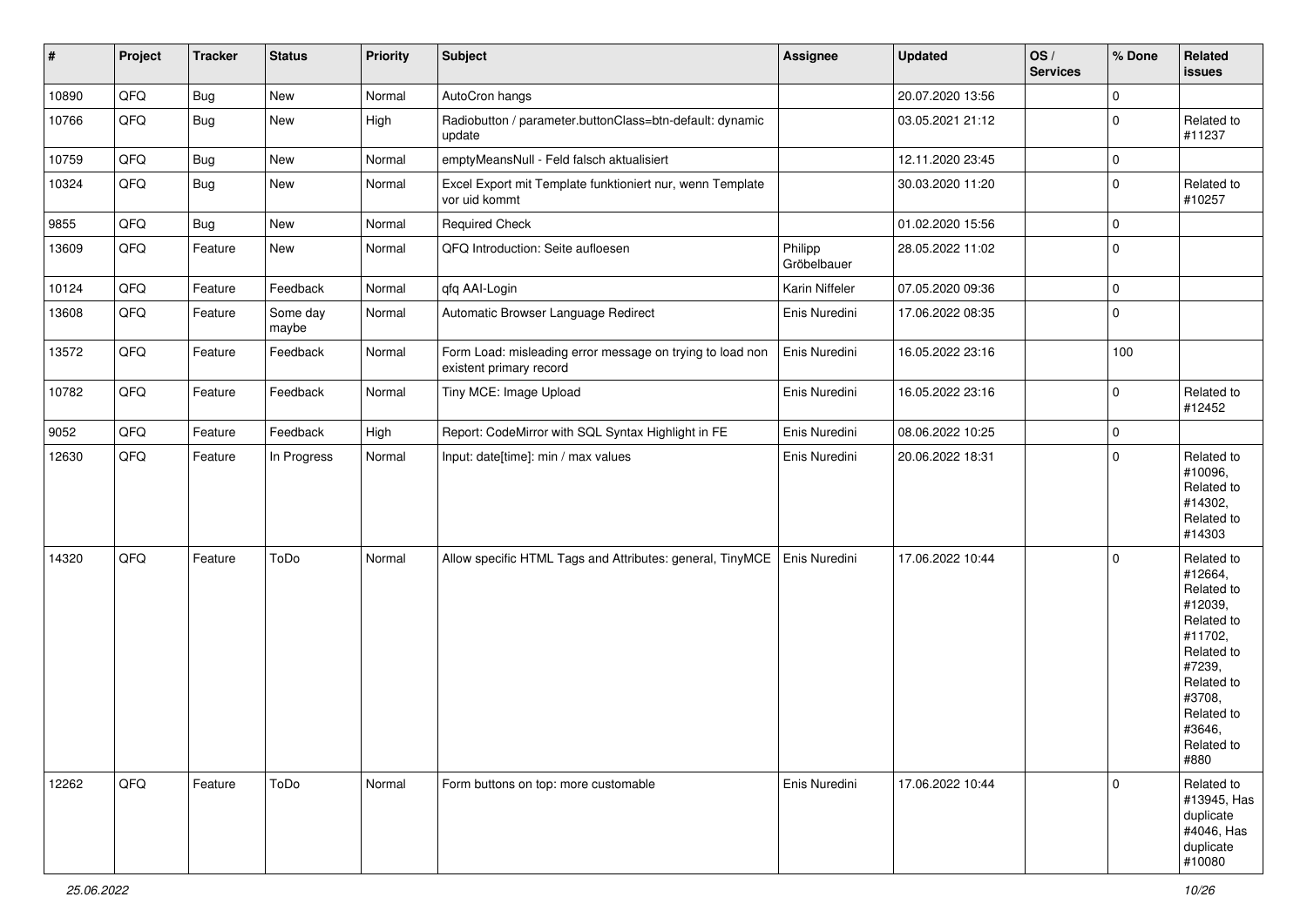| $\vert$ # | <b>Project</b> | <b>Tracker</b> | <b>Status</b>     | <b>Priority</b> | <b>Subject</b>                                                                        | Assignee            | <b>Updated</b>   | OS/<br><b>Services</b> | % Done      | Related<br>issues                                                     |
|-----------|----------------|----------------|-------------------|-----------------|---------------------------------------------------------------------------------------|---------------------|------------------|------------------------|-------------|-----------------------------------------------------------------------|
| 13900     | QFQ            | Feature        | Priorize          | Normal          | Selenium: Check das Cookie/PDF funktioniert                                           | Enis Nuredini       | 25.03.2022 12:45 |                        | 0           |                                                                       |
| 10569     | QFQ            | Feature        | Priorize          | Normal          | link blank more safe                                                                  | Enis Nuredini       | 25.03.2022 12:44 |                        | $\pmb{0}$   |                                                                       |
| 14376     | QFQ            | Feature        | <b>New</b>        | Normal          | QFQ Bootstrap: if missing, create stored procedures                                   | Enis Nuredini       | 19.06.2022 16:37 |                        | $\mathbf 0$ |                                                                       |
| 14227     | QFQ            | Feature        | <b>New</b>        | Normal          | Selenium Konkurrenz: cypress.io                                                       | Enis Nuredini       | 28.05.2022 11:02 |                        | $\mathbf 0$ |                                                                       |
| 14028     | QFQ            | Feature        | <b>New</b>        | Normal          | Required notification: visual nicer                                                   | Enis Nuredini       | 28.05.2022 11:01 |                        | $\pmb{0}$   |                                                                       |
| 13945     | QFG            | Feature        | <b>New</b>        | Normal          | As _link: content before/after link                                                   | Enis Nuredini       | 28.05.2022 11:01 |                        | $\pmb{0}$   | Related to<br>#12262                                                  |
| 13757     | QFQ            | Feature        | New               | High            | QR / Bar-Code Plugin                                                                  | Enis Nuredini       | 19.03.2022 17:43 |                        | $\pmb{0}$   |                                                                       |
| 11892     | QFQ            | Feature        | <b>New</b>        | Normal          | tablesorter: columns with links are hard to order - new<br>qualifier 'Y: <ord>'</ord> | Enis Nuredini       | 23.03.2022 09:22 |                        | $\pmb{0}$   |                                                                       |
| 10463     | QFQ            | Feature        | <b>New</b>        | Normal          | Report _link: expliztes setzen von HTML Tags (Bedarf fuer<br>data-selenium' & 'id')   | Enis Nuredini       | 23.03.2022 09:23 |                        | $\pmb{0}$   | Related to<br>#7648                                                   |
| 12611     | QFQ            | Feature        | Some day<br>maybe | Normal          | Refactoring: Bootstrap with Lazy Loading                                              | <b>Carsten Rose</b> | 08.06.2022 10:37 |                        | $\mathbf 0$ | Related to<br>#12490,<br>Related to<br>#10013,<br>Related to<br>#7732 |
| 12337     | QFQ            | Feature        | Some day<br>maybe | Normal          | Database.php: better caching                                                          | Carsten Rose        | 16.09.2021 15:10 |                        | $\mathbf 0$ |                                                                       |
| 12315     | QFQ            | Feature        | Some day<br>maybe | Normal          | Form History (Diffs) / Backups                                                        | Carsten Rose        | 16.09.2021 15:10 |                        | $\mathbf 0$ |                                                                       |
| 11323     | QFQ            | Feature        | Some day<br>maybe | Normal          | Report Frontend Editor Modal + Codemirror                                             | Carsten Rose        | 16.09.2021 15:10 |                        | $\pmb{0}$   | Related to<br>#11036                                                  |
| 11322     | QFQ            | Feature        | Some day<br>maybe | Normal          | Form Element JSON - (multiline parameter field)                                       | Carsten Rose        | 16.09.2021 15:10 |                        | $\pmb{0}$   |                                                                       |
| 11217     | QFQ            | Feature        | Some day<br>maybe | Normal          | <b>Extend Script Functionality</b>                                                    | Carsten Rose        | 16.09.2021 15:10 |                        | $\mathbf 0$ |                                                                       |
| 11036     | QFQ            | Feature        | Some day<br>maybe | Normal          | inline report editor permissions                                                      | Carsten Rose        | 16.09.2021 15:09 |                        | $\pmb{0}$   | Related to<br>#11323                                                  |
| 10745     | QFQ            | Feature        | Some day<br>maybe | Normal          | <b>Tablesorter Excel Export</b>                                                       | Carsten Rose        | 16.09.2021 15:09 |                        | $\pmb{0}$   |                                                                       |
| 10716     | QFQ            | Feature        | Some day<br>maybe | Normal          | Business Logic mit Externen Skripten                                                  | <b>Carsten Rose</b> | 16.09.2021 15:10 |                        | $\mathbf 0$ | Related to<br>#10713,<br>Related to<br>#8217                          |
| 10116     | QFQ            | Feature        | Some day<br>maybe | Normal          | TypeAhead: Tag - show inside 'input' element                                          | <b>Carsten Rose</b> | 16.09.2021 15:09 |                        | $\pmb{0}$   |                                                                       |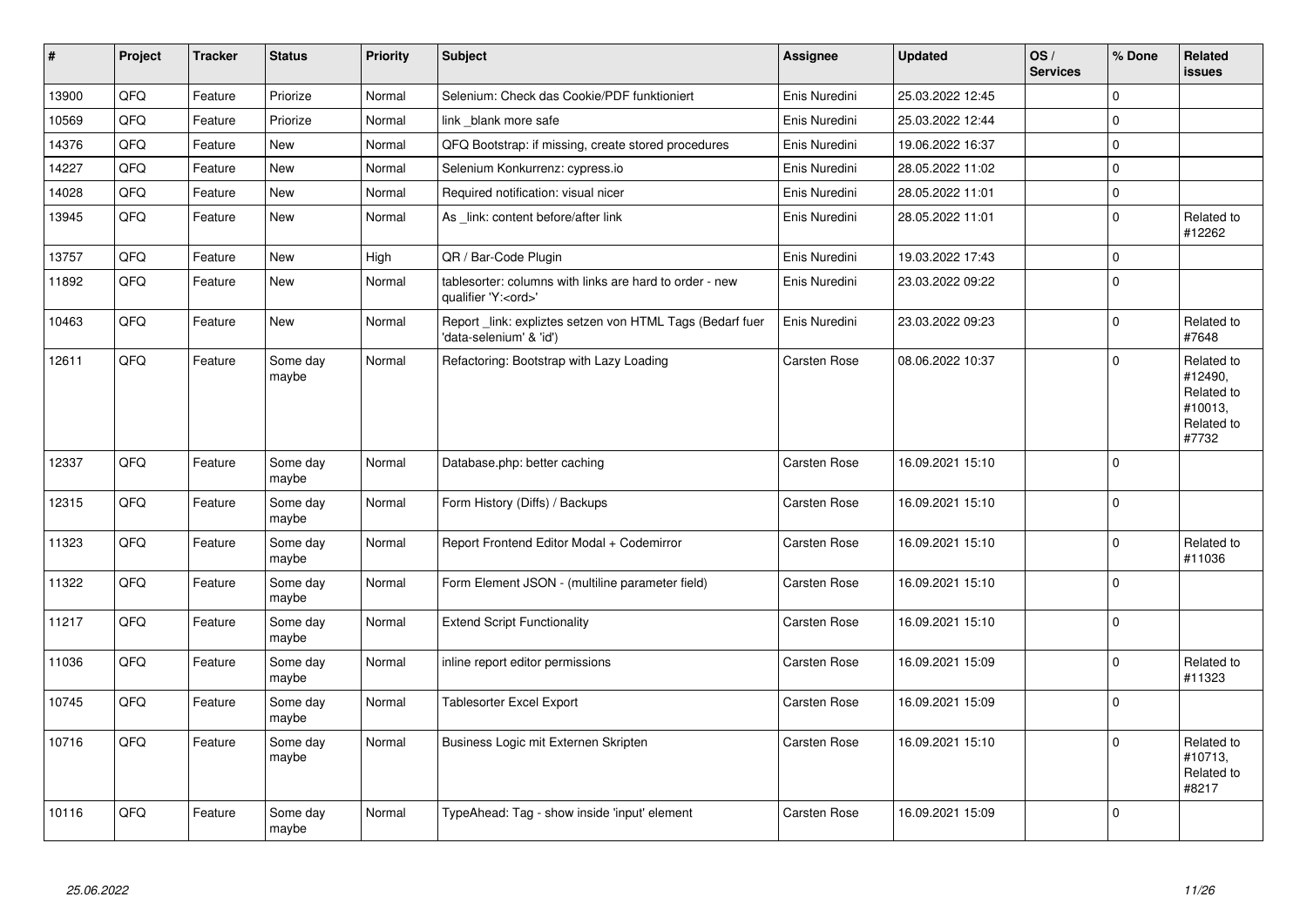| ∦     | Project | <b>Tracker</b> | <b>Status</b>     | <b>Priority</b> | <b>Subject</b>                                                                                 | Assignee            | <b>Updated</b>   | OS/<br><b>Services</b> | % Done      | <b>Related</b><br><b>issues</b>                                       |
|-------|---------|----------------|-------------------|-----------------|------------------------------------------------------------------------------------------------|---------------------|------------------|------------------------|-------------|-----------------------------------------------------------------------|
| 10095 | QFQ     | Feature        | Some day<br>maybe | Normal          | Generic Gitlab Integration into QFQ                                                            | Carsten Rose        | 16.09.2021 15:10 |                        | $\Omega$    |                                                                       |
| 10013 | QFQ     | Feature        | Some day<br>maybe | Normal          | FE.typ=editor: CodeMirror                                                                      | Carsten Rose        | 08.06.2022 10:37 |                        | $\Omega$    | Related to<br>#12611,<br>Related to<br>#12490,<br>Related to<br>#7732 |
| 9704  | QFQ     | Feature        | Some day<br>maybe | Normal          | Thumbnails Generieren beim Splitten von PDF Files                                              | <b>Carsten Rose</b> | 11.12.2019 16:01 |                        | $\Omega$    |                                                                       |
| 9579  | QFQ     | Feature        | Some day<br>maybe | Normal          | Multiform with Process Row                                                                     | Carsten Rose        | 11.12.2019 16:01 |                        | $\Omega$    |                                                                       |
| 8894  | QFQ     | Feature        | Some day<br>maybe | Normal          | Documentation Tags Usable in QFQ Application                                                   | Carsten Rose        | 11.12.2019 16:01 |                        | $\Omega$    |                                                                       |
| 8892  | QFQ     | Feature        | Some day<br>maybe | Normal          | Display and Edit SQL Comments in Form Editor                                                   | Carsten Rose        | 11.12.2019 16:01 |                        | $\mathbf 0$ |                                                                       |
| 8586  | QFQ     | Feature        | Some day<br>maybe | Normal          | QFQ: Enhance Error message for 'record not found'                                              | Carsten Rose        | 16.09.2021 15:10 |                        | $\Omega$    |                                                                       |
| 8520  | QFO     | Feature        | Some day<br>maybe | Normal          | Bring QFQ to Composer                                                                          | Carsten Rose        | 16.09.2021 15:10 |                        | $\mathbf 0$ |                                                                       |
| 8101  | QFQ     | Feature        | Some day<br>maybe | Normal          | Password hash: support further hashing methods                                                 | Carsten Rose        | 16.09.2021 15:10 |                        | $\Omega$    |                                                                       |
| 7453  | QFQ     | Feature        | Some day<br>maybe | Normal          | import / export forms QFQ                                                                      | Carsten Rose        | 16.09.2021 15:10 |                        | $\mathbf 0$ |                                                                       |
| 7452  | QFQ     | Feature        | Some day<br>maybe | Normal          | automate deployment new QFQ version                                                            | Carsten Rose        | 16.09.2021 15:10 |                        | $\mathbf 0$ |                                                                       |
| 7336  | QFQ     | Feature        | Some day<br>maybe | Normal          | PDF Upload: disallow PDFs with specific Meta information                                       | <b>Carsten Rose</b> | 11.12.2019 16:01 |                        | $\Omega$    |                                                                       |
| 7107  | QFQ     | Feature        | Some day<br>maybe | Normal          | Showcase Registration Tool: Anmeldung / Administration :<br>Liste Anmeldungen / Emaileinaldung | Carsten Rose        | 11.12.2019 16:01 |                        | $\mathbf 0$ |                                                                       |
| 6715  | QFQ     | Feature        | Some day<br>maybe | Normal          | Code-Refactoring: dbArray vereinheitlichen                                                     | Carsten Rose        | 11.12.2019 16:02 |                        | $\mathbf 0$ |                                                                       |
| 5983  | QFQ     | Feature        | Some day<br>maybe | Normal          | Form Submit (save & update): normalize date/-time FE                                           | Carsten Rose        | 01.02.2020 23:19 |                        | $\Omega$    |                                                                       |
| 5852  | QFQ     | Feature        | Some day<br>maybe | Normal          | Logging: mail.log / sql.log - im FE anzeigen und via AJAX<br>aktualisieren                     | Carsten Rose        | 01.02.2020 23:19 |                        | $\Omega$    | Related to<br>#5885                                                   |
| 5665  | QFQ     | Feature        | Some day<br>maybe | Normal          | Versuch das '{{!' nicht mehr noetig ist.                                                       | Carsten Rose        | 01.02.2020 23:20 |                        | $\Omega$    | Related to<br>#7432,<br>Related to<br>#7434                           |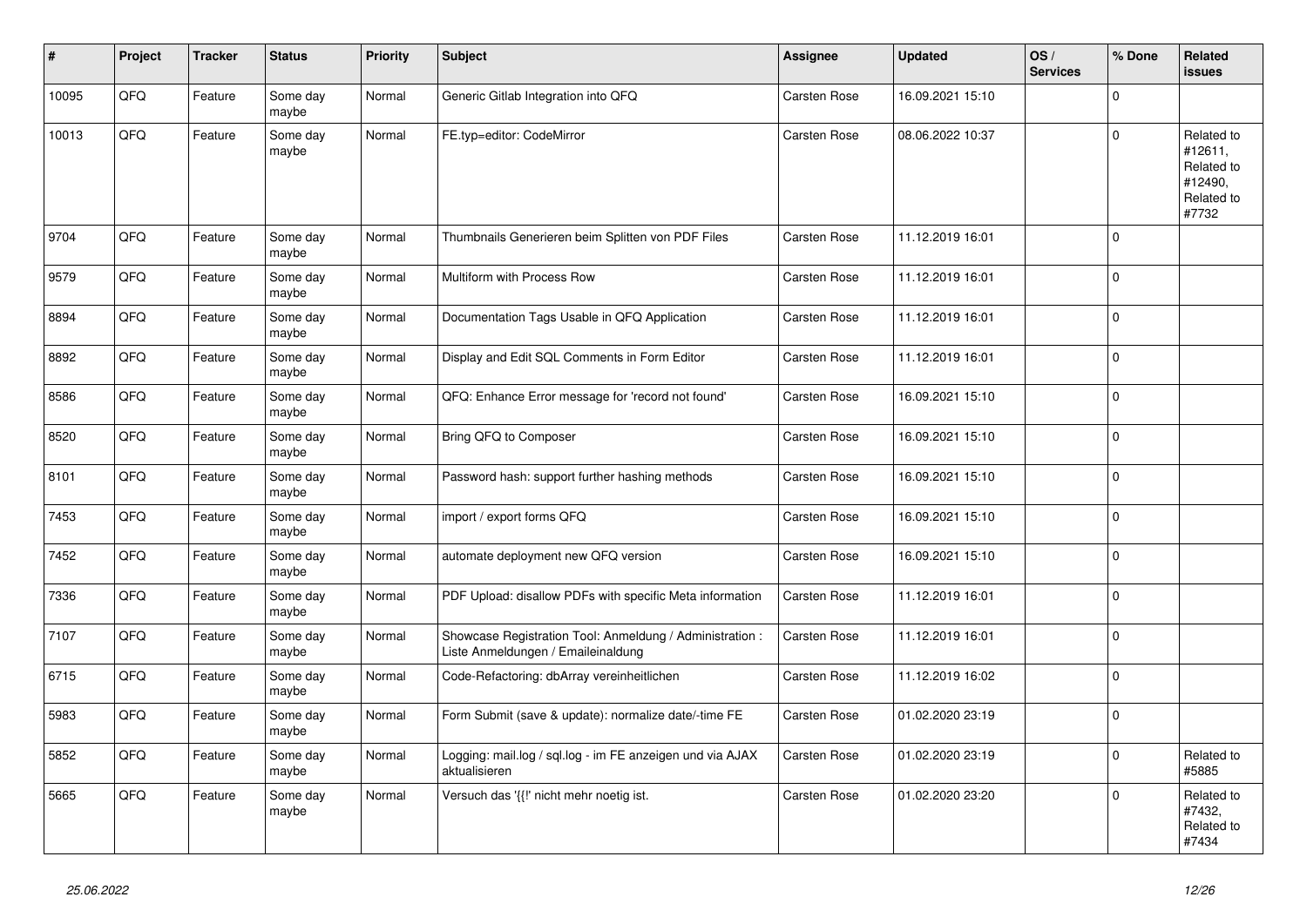| #    | Project | <b>Tracker</b> | <b>Status</b>     | <b>Priority</b> | <b>Subject</b>                                                                                                          | <b>Assignee</b>     | <b>Updated</b>   | OS/<br><b>Services</b> | % Done      | Related<br><b>issues</b> |
|------|---------|----------------|-------------------|-----------------|-------------------------------------------------------------------------------------------------------------------------|---------------------|------------------|------------------------|-------------|--------------------------|
| 5579 | QFQ     | Feature        | Some day<br>maybe | Normal          | Enhance Doc / Presentation: variable type 'link column type'                                                            | Carsten Rose        | 01.02.2020 23:19 |                        | $\mathbf 0$ |                          |
| 5548 | QFQ     | Feature        | Some day<br>maybe | Normal          | 801 Textfiles/Scriptfiles als Thumbnail                                                                                 | Carsten Rose        | 07.03.2022 16:26 |                        | $\mathbf 0$ |                          |
| 5480 | QFQ     | Feature        | Some day<br>maybe | Normal          | QFQ: Dokumentation mit Screenshots versehen                                                                             | Carsten Rose        | 01.02.2020 23:20 |                        | $\mathbf 0$ | Related to<br>#9879      |
| 5428 | QFQ     | Feature        | Some day<br>maybe | Normal          | secure thumbnail: late render on access.                                                                                | Carsten Rose        | 01.02.2020 23:20 |                        | $\mathbf 0$ |                          |
| 5132 | QFQ     | Feature        | Some day<br>maybe | Normal          | Error Message sendmail missing attachment: more details                                                                 | Carsten Rose        | 01.02.2020 23:19 |                        | $\mathbf 0$ |                          |
| 4956 | QFQ     | Feature        | Some day<br>maybe | Normal          | Sendmail: Benutzerdefinierte Headers                                                                                    | Carsten Rose        | 11.12.2019 16:02 |                        | $\pmb{0}$   |                          |
| 4872 | QFQ     | Feature        | Some day<br>maybe | Normal          | Fields of Typo3 page available in STORE_TYPO3                                                                           | Carsten Rose        | 01.02.2020 23:19 |                        | $\mathbf 0$ |                          |
| 4869 | QFQ     | Feature        | Some day<br>maybe | Normal          | Dynamic Update (show, hide, readonly?, required?) for<br><b>Template Group Elements</b>                                 | Carsten Rose        | 01.02.2020 23:19 |                        | $\mathbf 0$ | Related to<br>#4865      |
| 4839 | QFQ     | Feature        | Some day<br>maybe | Normal          | qfq-handle in <head> Abschnitt</head>                                                                                   | Carsten Rose        | 11.12.2019 16:02 |                        | $\pmb{0}$   |                          |
| 4757 | QFQ     | Feature        | Some day<br>maybe | Normal          | Test subrecord: download links ok? Links ok?                                                                            | Carsten Rose        | 01.02.2020 23:20 |                        | $\mathbf 0$ |                          |
| 4652 | QFQ     | Feature        | Some day<br>maybe | Normal          | UZH CD: Weiterleitung auf benutzerdefinierte 403/404 Seite                                                              | Carsten Rose        | 01.02.2020 23:20 |                        | $\mathbf 0$ |                          |
| 4650 | QFQ     | Feature        | Some day<br>maybe | Normal          | Convert html to doc/rtf                                                                                                 | Carsten Rose        | 01.02.2020 23:20 |                        | $\mathbf 0$ | Related to<br>#10704     |
| 4606 | QFQ     | Feature        | Some day<br>maybe | Normal          | link: qualifier to render bootstrap button                                                                              | Carsten Rose        | 01.02.2020 23:19 |                        | $\mathbf 0$ |                          |
| 4365 | QFQ     | Feature        | Some day<br>maybe | Normal          | Multi Language: new way of config                                                                                       | Carsten Rose        | 01.02.2020 23:20 |                        | $\mathbf 0$ |                          |
| 4349 | QFQ     | Feature        | Some day<br>maybe | Normal          | link download: downloaded external URL to<br>deliver/concatenate - check mimetipe and handle it correctly               | Carsten Rose        | 11.12.2019 16:02 |                        | $\pmb{0}$   |                          |
| 4343 | QFQ     | Feature        | Some day<br>maybe | Normal          | Link: Classifier to add 'attributes'                                                                                    | Carsten Rose        | 01.02.2020 23:20 |                        | $\mathbf 0$ | Related to<br>#14077     |
| 4330 | QFQ     | Feature        | Some day<br>maybe | Normal          | Error Message: report missing {{ / }} in sqlUpdate, sqlInsert,<br>sqlDelete, sqlAfter, sqlBefore in FE action elements. | Carsten Rose        | 01.02.2020 23:20 |                        | $\mathbf 0$ |                          |
| 4259 | QFG     | Feature        | Some day<br>maybe | Normal          | Instant trigger a cron job                                                                                              | Carsten Rose        | 11.12.2019 16:03 |                        | $\pmb{0}$   |                          |
| 4258 | QFQ     | Feature        | Some day<br>maybe | High            | System Defaults: Forms                                                                                                  | <b>Carsten Rose</b> | 03.05.2021 21:14 |                        | $\Omega$    |                          |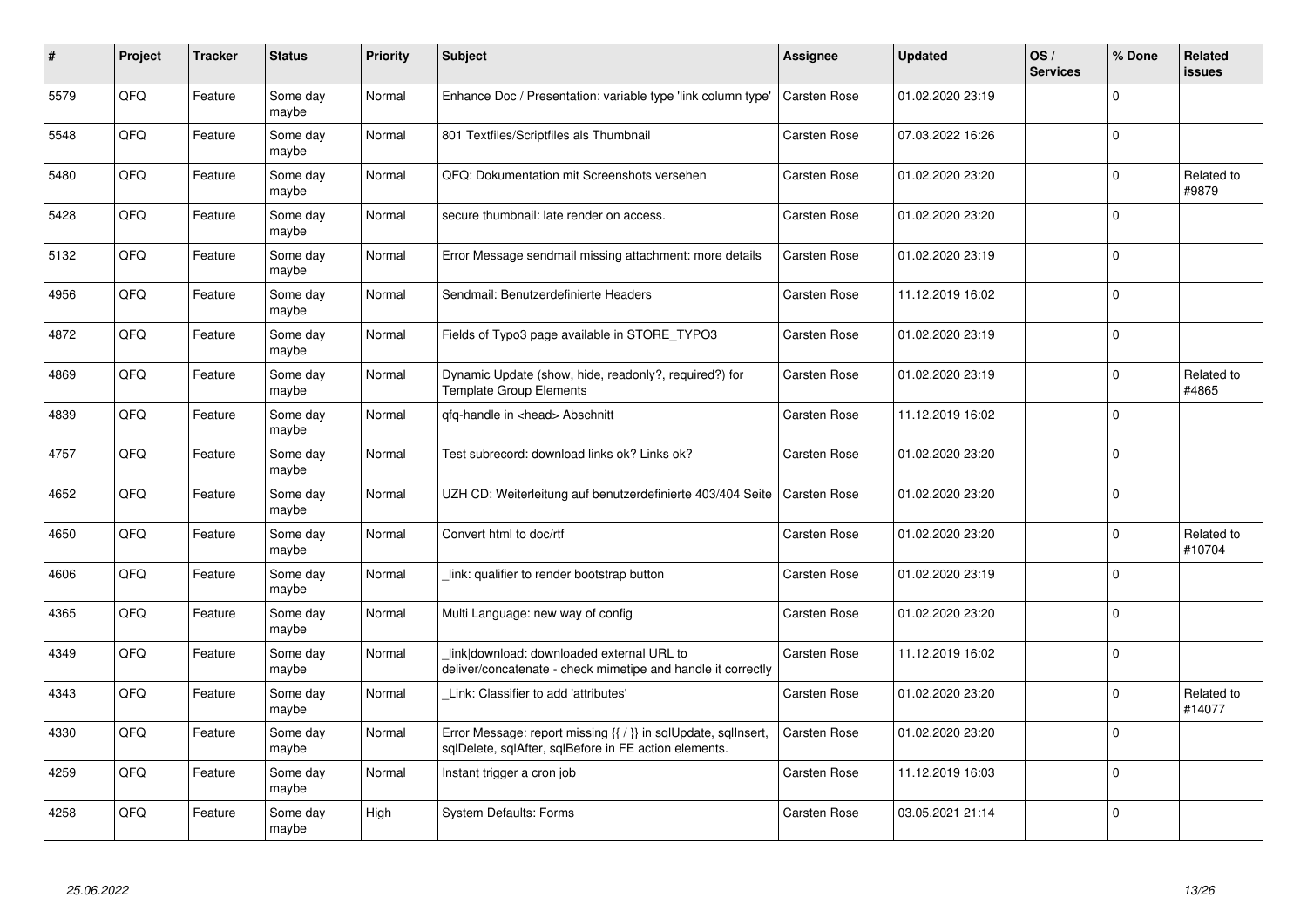| $\#$ | Project | <b>Tracker</b> | <b>Status</b>     | <b>Priority</b> | <b>Subject</b>                                                                                                                               | <b>Assignee</b>     | <b>Updated</b>   | OS/<br><b>Services</b> | % Done       | <b>Related</b><br><b>issues</b>             |
|------|---------|----------------|-------------------|-----------------|----------------------------------------------------------------------------------------------------------------------------------------------|---------------------|------------------|------------------------|--------------|---------------------------------------------|
| 4197 | QFQ     | Feature        | Some day<br>maybe | Normal          | Unit Test fuer JSON Stream von QuickFormQuery.php ><br>doForm()                                                                              | Carsten Rose        | 11.12.2019 16:03 |                        | $\Omega$     |                                             |
| 4026 | QFQ     | Feature        | Some day<br>maybe | Normal          | sqlLog.sql: log number of FE.id                                                                                                              | Carsten Rose        | 11.12.2019 16:03 |                        | $\mathbf 0$  | Related to<br>#5458                         |
| 4018 | QFQ     | Feature        | Some day<br>maybe | Normal          | typeahead: solve problem with potential long query<br>parameter                                                                              | <b>Carsten Rose</b> | 11.12.2019 16:03 |                        | $\mathbf 0$  |                                             |
| 3991 | QFQ     | Feature        | Some day<br>maybe | Normal          | report: Columnname '_skipWrap' skips 'fbeg', 'fend'                                                                                          | Carsten Rose        | 11.12.2019 16:03 |                        | $\mathbf 0$  |                                             |
| 3990 | QFQ     | Feature        | Some day<br>maybe | High            | custom class definition: add space automatically                                                                                             | Carsten Rose        | 03.05.2021 21:14 |                        | $\mathbf 0$  |                                             |
| 3967 | QFQ     | Feature        | Some day<br>maybe | High            | Report: Checkbox, Radio, Dropdown, Input welches ohne<br>Submit funktioniert - 'Inline-Form'                                                 | Carsten Rose        | 03.05.2021 21:14 |                        | $\mathbf 0$  |                                             |
| 3947 | QFQ     | Feature        | Some day<br>maybe | Normal          | Attack detectect: logout current user                                                                                                        | Carsten Rose        | 11.12.2019 16:03 |                        | $\mathbf 0$  | Related to<br>#5458,<br>Related to<br>#6299 |
| 3942 | QFQ     | Feature        | Some day<br>maybe | Normal          | Action Elemente: neu generierte IDs via FE weitergeben                                                                                       | <b>Carsten Rose</b> | 11.12.2019 16:03 |                        | $\mathbf 0$  | Related to<br>#3941                         |
| 3941 | QFQ     | Feature        | Some day<br>maybe | Normal          | sqlAfter: es sollten mehrere moeglich sein                                                                                                   | Carsten Rose        | 11.12.2019 16:03 |                        | $\mathbf 0$  | Related to<br>#3942                         |
| 3905 | QFQ     | Feature        | Some day<br>maybe | Normal          | Documentation: Best Practice anhand eines Online<br>Bewerbungstools                                                                          | Carsten Rose        | 11.12.2019 16:03 |                        | $\mathbf 0$  |                                             |
| 3900 | QFQ     | Feature        | Some day<br>maybe | Normal          | Extend documentation of 'Copy / Paste'                                                                                                       | Carsten Rose        | 11.12.2019 16:03 |                        | $\mathbf 0$  | Related to<br>#3899                         |
| 3877 | QFQ     | Feature        | Some day<br>maybe | Normal          | FormEditor: die Felder die aktuell nicht gebraucht werden<br>nur auf readonly/disabled setzen (nicht ausblenden > das<br>irritiert.          | Carsten Rose        | 11.12.2019 16:03 |                        | $\mathbf 0$  |                                             |
| 3848 | QFQ     | Feature        | Some day<br>maybe | High            | Antivirus check fuer Upload files in qfq?                                                                                                    | Carsten Rose        | 03.05.2021 21:14 |                        | $\mathbf 0$  | Related to<br>#4131                         |
| 3708 | QFQ     | Feature        | Some day<br>maybe | Normal          | Form: input - 'specialchars', 'none'  gewisse tags<br>erlauben, andere verbieten                                                             | <b>Carsten Rose</b> | 11.12.2019 16:02 |                        | $\mathbf 0$  | Related to<br>#14320                        |
| 3677 | QFQ     | Feature        | Some day<br>maybe | Normal          | wkhtmltopdf: FE User access prohibited, if client IP changes<br><b>\$TYPO3 CONF VARS[FE][lockIP]</b>                                         | Carsten Rose        | 11.12.2019 16:02 |                        | $\mathbf 0$  |                                             |
| 3666 | QFQ     | Feature        | Some day<br>maybe | Normal          | a) Performance Messung: mysql_real_escape_string() im<br>Vergleich zu str_replace(), b) doppeltes Aufrufen von<br>mysql real escape string() | Carsten Rose        | 11.12.2019 16:02 |                        | $\pmb{0}$    |                                             |
| 3537 | QFQ     | Feature        | Some day<br>maybe | Low             | SHOW COLUMNS FROM tableName - Extend '{{!'<br>definition                                                                                     | Carsten Rose        | 11.12.2019 16:02 |                        | $\mathbf{0}$ |                                             |
| 3458 | QFQ     | Feature        | Some day<br>maybe | Normal          | Display 'Edit Form Element'-Checkbox on form: should<br>depend on FE Group                                                                   | Carsten Rose        | 11.12.2019 16:02 |                        | $\mathbf 0$  | Related to<br>#3447                         |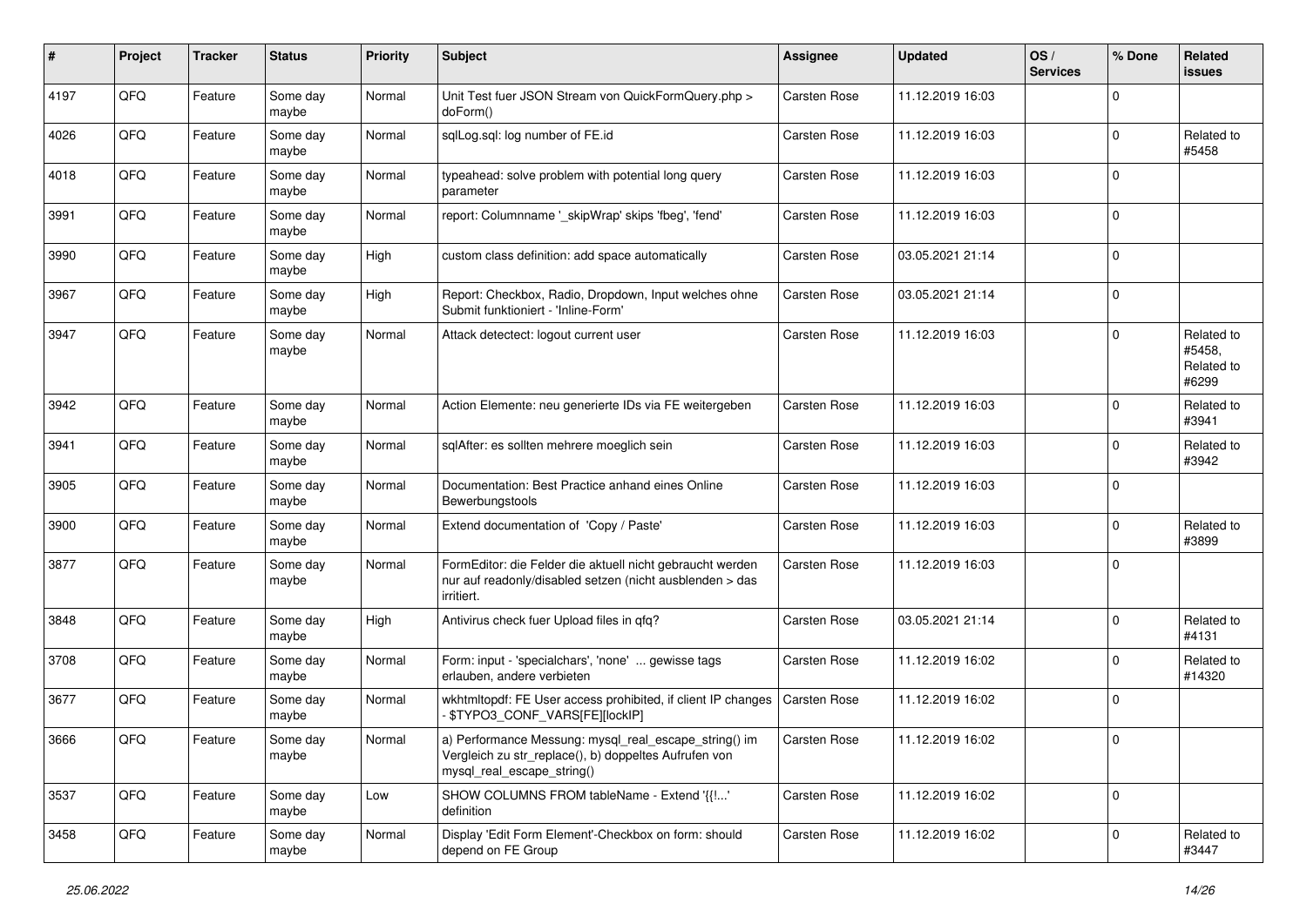| #     | Project | <b>Tracker</b> | <b>Status</b>              | <b>Priority</b> | <b>Subject</b>                                                                                                     | <b>Assignee</b>     | <b>Updated</b>   | OS/<br><b>Services</b> | % Done      | Related<br><b>issues</b>                    |
|-------|---------|----------------|----------------------------|-----------------|--------------------------------------------------------------------------------------------------------------------|---------------------|------------------|------------------------|-------------|---------------------------------------------|
| 3457  | QFQ     | Feature        | Some day<br>maybe          | Normal          | LDAP: concat multi values to one single entry                                                                      | Carsten Rose        | 11.12.2019 16:02 |                        | $\mathbf 0$ |                                             |
| 3402  | QFQ     | Feature        | Some day<br>maybe          | Normal          | Syntax Highlighting via CodeMirror                                                                                 | Carsten Rose        | 11.12.2019 16:02 |                        | 100         | Related to<br>#3207                         |
| 3385  | QFQ     | Feature        | Some day<br>maybe          | Normal          | templateGroup: insert/update/delete non primary records                                                            | Carsten Rose        | 11.12.2019 16:02 |                        | $\mathbf 0$ |                                             |
| 3350  | QFQ     | Feature        | Some day<br>maybe          | Normal          | FormEditor: Hilfetext hinter 'checktype'                                                                           | Carsten Rose        | 11.12.2019 16:02 |                        | $\mathbf 0$ |                                             |
| 3332  | QFQ     | Feature        | Some day<br>maybe          | Normal          | Uploads: Thumbnails, Details zum hochgeladenen File                                                                | <b>Carsten Rose</b> | 11.12.2019 16:02 |                        | $\mathbf 0$ | Related to<br>#3264,<br>Related to<br>#5333 |
| 3331  | QFQ     | Feature        | Some day<br>maybe          | Normal          | Default Tooltip fuer _page? Links: mit Form und Record ID                                                          | <b>Carsten Rose</b> | 11.12.2019 16:02 |                        | $\mathbf 0$ |                                             |
| 3291  | QFQ     | Feature        | Some day<br>maybe          | Normal          | AutoCron websiteToken                                                                                              | Carsten Rose        | 11.12.2019 16:02 |                        | $\mathbf 0$ | Related to<br>#4250                         |
| 3285  | QFQ     | Feature        | Some day<br>maybe          | Normal          | Zeichenlimit pro Feld: textarea / editor                                                                           | Carsten Rose        | 11.12.2019 16:02 |                        | $\mathbf 0$ |                                             |
| 3273  | QFQ     | Feature        | Some day<br>maybe          | Low             | Dirty Flag in Form                                                                                                 | <b>Carsten Rose</b> | 11.12.2019 16:02 |                        | $\pmb{0}$   |                                             |
| 3267  | QFQ     | Feature        | Some day<br>maybe          | Normal          | 2 Forms auf einer Seite: real + Read only                                                                          | Carsten Rose        | 11.12.2019 16:03 |                        | $\mathbf 0$ |                                             |
| 3216  | QFQ     | Feature        | Some day<br>maybe          | Normal          | dynamic update für checkbox label2                                                                                 | Carsten Rose        | 11.12.2019 16:03 |                        | $\mathbf 0$ | Related to<br>#2081                         |
| 2995  | QFQ     | Feature        | Some day<br>maybe          | Normal          | Dropdown JQuery Plugin: 'chosen' - Moeglichkeit um Select<br>Listen mehr Funktion zu geben. Kein Bootstrap noetig. | Carsten Rose        | 11.12.2019 16:03 |                        | $\mathbf 0$ |                                             |
| 2084  | QFQ     | Feature        | Some day<br>maybe          | Normal          | Mailto mit encryption: Subrecord                                                                                   | Carsten Rose        | 11.12.2019 16:03 |                        | $\mathbf 0$ | Related to<br>#2082                         |
| 1946  | QFQ     | Feature        | Some day<br>maybe          | Normal          | Kontrolle ob der ReadOnly Modus bei den<br>Formularelementen korrekt implementiert ist                             | Carsten Rose        | 11.12.2019 16:03 |                        | $\mathbf 0$ |                                             |
| 1635  | QFQ     | Feature        | Some day<br>maybe          | Normal          | QFQ Extension content record: weitere Optionen<br>einblenden.                                                      | <b>Carsten Rose</b> | 11.12.2019 16:03 |                        | $\pmb{0}$   |                                             |
| 12584 | QFQ     | Feature        | Feedback                   | Normal          | T3 v10 migration script: replace alias-patterns (v11)                                                              | Carsten Rose        | 28.05.2022 11:12 |                        | 100         |                                             |
| 5894  | QFQ     | Feature        | Feedback                   | Normal          | Typeahead in Report: show/hide rows dynamically                                                                    | Carsten Rose        | 18.02.2022 08:50 |                        | $\mathbf 0$ | Related to<br>#5893,<br>Related to<br>#5885 |
| 13566 | QFQ     | Feature        | Ready to sync<br>(develop) | Normal          | Delete config-example.qfq.php file                                                                                 | <b>Carsten Rose</b> | 23.12.2021 09:25 |                        | $\mathbf 0$ |                                             |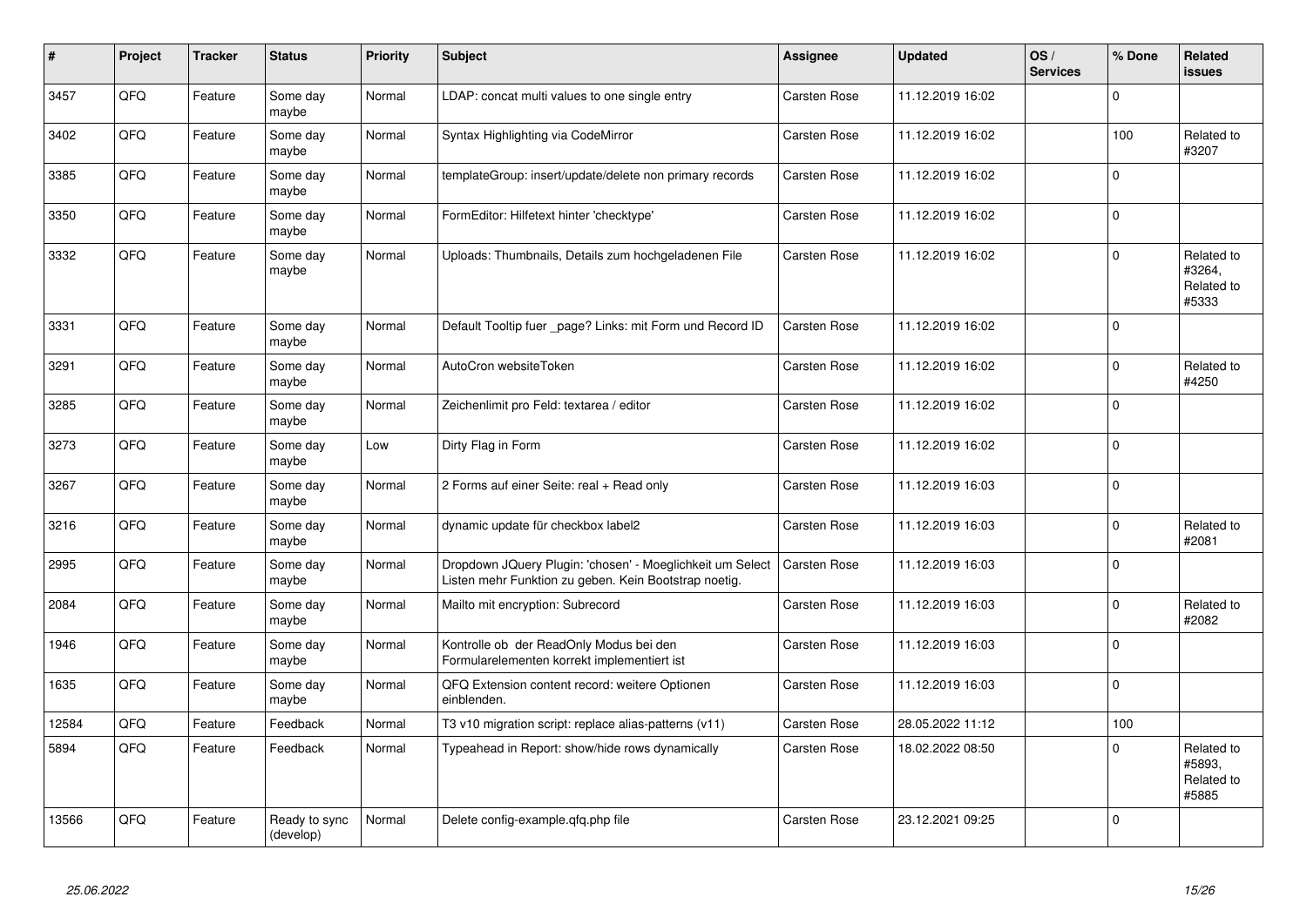| #     | Project | <b>Tracker</b> | <b>Status</b> | <b>Priority</b> | <b>Subject</b>                                       | Assignee            | <b>Updated</b>   | OS/<br><b>Services</b> | % Done      | Related<br><b>issues</b>                                               |
|-------|---------|----------------|---------------|-----------------|------------------------------------------------------|---------------------|------------------|------------------------|-------------|------------------------------------------------------------------------|
| 13330 | QFQ     | Feature        | In Progress   | Normal          | Multi Form: Upload                                   | Carsten Rose        | 07.11.2021 12:40 |                        | 50          | Related to<br>#9706                                                    |
| 12440 | QFQ     | Feature        | In Progress   | Normal          | Typo3 V10 upgrade (durchfuehren und testen)          | Carsten Rose        | 21.03.2022 09:53 |                        | 50          | Related to<br>#12357,<br>Related to<br>#12067,<br>Related to<br>#10661 |
| 12439 | QFQ     | Feature        | In Progress   | Normal          | TinyMCE Paste from Word & Character Count/Limit      | Carsten Rose        | 05.05.2021 22:15 |                        | $\mathbf 0$ |                                                                        |
| 11980 | QFQ     | Feature        | In Progress   | Normal          | protected verzeichnis MUSS geschützt werden          | Carsten Rose        | 07.09.2021 13:30 |                        | $\mathbf 0$ |                                                                        |
| 11076 | QFQ     | Feature        | In Progress   | Normal          | SELECT  AS _websocket                                | Carsten Rose        | 30.08.2020 17:49 |                        | $\mathbf 0$ |                                                                        |
| 10793 | QFQ     | Feature        | In Progress   | Normal          | <b>Update NPM Packages</b>                           | Carsten Rose        | 07.09.2021 13:25 |                        | 30          |                                                                        |
| 10443 | QFQ     | Feature        | In Progress   | Normal          | Konzept_api / _live                                  | Carsten Rose        | 07.05.2020 09:39 |                        | $\mathbf 0$ |                                                                        |
| 9517  | QFQ     | Feature        | In Progress   | High            | Input multiple tags with typeahead                   | Carsten Rose        | 03.05.2021 21:14 |                        | 40          | Related to<br>#10150                                                   |
| 6250  | QFQ     | Feature        | In Progress   | Normal          | Enhance layout: a) Subrecord, b) Subrecord-Title     | Carsten Rose        | 01.02.2020 23:22 |                        | $\mathbf 0$ | Related to<br>#5391                                                    |
| 5695  | QFQ     | Feature        | In Progress   | Normal          | Multiform                                            | Carsten Rose        | 02.01.2021 18:38 |                        | $\mathbf 0$ |                                                                        |
| 14371 | QFQ     | Feature        | Priorize      | Normal          | LDAP via REPORT                                      | Carsten Rose        | 19.06.2022 16:37 |                        | $\mathbf 0$ |                                                                        |
| 14290 | QFQ     | Feature        | Priorize      | Normal          | FormEditor: Show Table Definition                    | Carsten Rose        | 19.06.2022 16:37 |                        | $\mathbf 0$ |                                                                        |
| 12504 | QFQ     | Feature        | Priorize      | Normal          | sgl.log: report fe.id                                | Carsten Rose        | 05.05.2021 22:09 |                        | $\mathbf 0$ |                                                                        |
| 12503 | QFQ     | Feature        | Priorize      | Normal          | Detect dangerous UPDATE statement with missing WHERE | <b>Carsten Rose</b> | 05.05.2021 22:09 |                        | $\mathbf 0$ |                                                                        |
| 12452 | QFQ     | Feature        | Priorize      | Normal          | BaseURL: alsways with '/' at the end                 | Carsten Rose        | 19.06.2022 13:45 |                        | $\mathbf 0$ | Related to<br>#10782                                                   |
| 11320 | QFQ     | Feature        | Priorize      | Normal          | Typo3 Version 10 support                             | Carsten Rose        | 05.05.2021 22:09 |                        | $\mathbf 0$ |                                                                        |
| 10015 | QFQ     | Feature        | Priorize      | Normal          | Monospace in Textarea                                | Carsten Rose        | 03.02.2020 13:40 |                        | $\pmb{0}$   |                                                                        |
| 10012 | QFQ     | Feature        | Priorize      | Normal          | redirectAllMailTo: {{beEmail:T}}                     | Carsten Rose        | 08.05.2021 09:54 |                        | $\mathbf 0$ | Related to<br>#12412,<br>Related to<br>#12413,<br>Related to<br>#10011 |
| 10011 | QFQ     | Feature        | Priorize      | Normal          | Offer new STORE_TYPO3 Variable 'beUser', 'beEmail'   | Carsten Rose        | 08.05.2021 09:51 |                        | $\mathbf 0$ | Related to<br>#10012,<br>Related to<br>#12511                          |
| 10005 | QFQ     | Feature        | Priorize      | Normal          | Report / special column name:  AS calendar           | <b>Carsten Rose</b> | 03.06.2020 17:28 |                        | $\mathbf 0$ |                                                                        |
| 9968  | QFQ     | Feature        | Priorize      | Normal          | Tooltip in Links for Developer                       | Carsten Rose        | 01.02.2020 23:17 |                        | $\mathbf 0$ |                                                                        |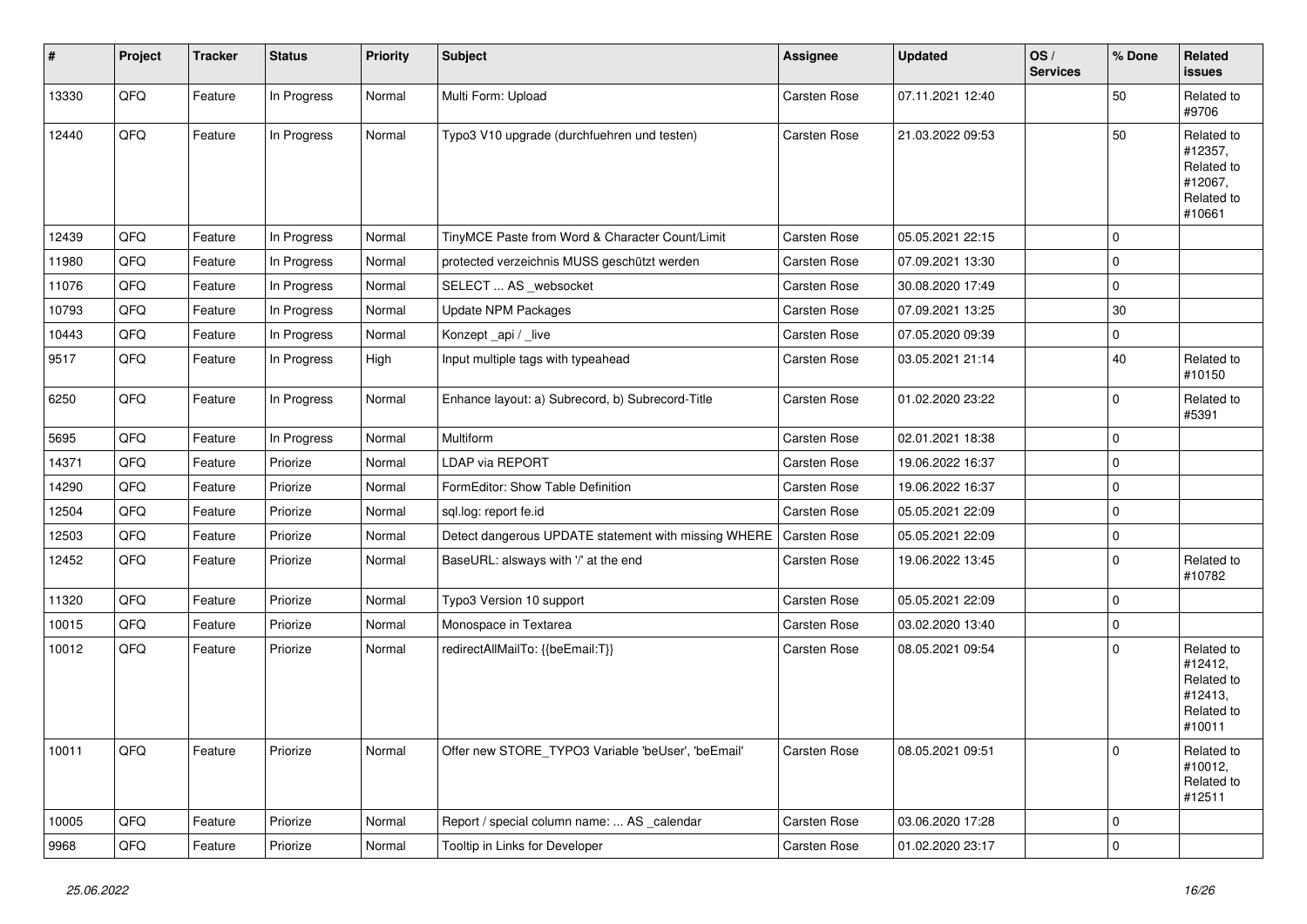| $\sharp$ | <b>Project</b> | <b>Tracker</b> | <b>Status</b> | <b>Priority</b> | <b>Subject</b>                                                                                   | <b>Assignee</b>     | <b>Updated</b>   | OS/<br><b>Services</b> | % Done              | <b>Related</b><br><b>issues</b>                 |
|----------|----------------|----------------|---------------|-----------------|--------------------------------------------------------------------------------------------------|---------------------|------------------|------------------------|---------------------|-------------------------------------------------|
| 9928     | QFQ            | Feature        | Priorize      | Normal          | SpecialColumnName: a) Deprecated: ' AS "_+tag "', b)<br>New: ' AS "_ <tag1><tag2>"</tag2></tag1> | Carsten Rose        | 01.02.2020 23:17 |                        | $\mathbf 0$         | Related to<br>#9929                             |
| 9900     | QFQ            | Feature        | Priorize      | Normal          | Generic API Call: tt-content record >> JSON                                                      | Carsten Rose        | 01.02.2020 10:13 |                        | $\mathsf{O}\xspace$ |                                                 |
| 9668     | QFQ            | Feature        | Priorize      | Normal          | Form.mode: rename 'hidden' to 'hide'                                                             | Carsten Rose        | 05.05.2021 22:14 |                        | $\mathbf 0$         | Related to<br>#6437                             |
| 9394     | QFQ            | Feature        | Priorize      | Normal          | REST: allow for non numerical ids in get requests                                                | Carsten Rose        | 05.05.2021 22:10 |                        | $\mathbf 0$         |                                                 |
| 9346     | QFQ            | Feature        | Priorize      | Normal          | beforeSave: check if an upload is given                                                          | Carsten Rose        | 11.06.2021 21:18 |                        | $\mathbf 0$         |                                                 |
| 8963     | QFQ            | Feature        | Priorize      | Normal          | Setting values in a store: flexible way                                                          | Carsten Rose        | 05.05.2021 22:10 |                        | $\mathbf 0$         | Related to<br>#8975                             |
| 8585     | QFQ            | Feature        | Priorize      | Normal          | Enhance Error message for 'unknown form'                                                         | Carsten Rose        | 01.02.2020 10:13 |                        | $\mathsf 0$         |                                                 |
| 8584     | QFQ            | Feature        | Priorize      | Normal          | FE 'Action' - never assign to Container (except Template<br>Group)                               | Carsten Rose        | 01.02.2020 10:13 |                        | $\Omega$            |                                                 |
| 8277     | QFQ            | Feature        | Priorize      | Normal          | fe.parameter.default=                                                                            | Carsten Rose        | 01.02.2020 23:17 |                        | $\mathbf 0$         | Related to<br>#8113                             |
| 8204     | QFQ            | Feature        | Priorize      | High            | Position 'required mark'                                                                         | Carsten Rose        | 16.06.2021 13:44 |                        | $\mathbf{0}$        |                                                 |
| 8082     | QFQ            | Feature        | Priorize      | High            | Contact form without saving record                                                               | Carsten Rose        | 07.12.2021 15:20 |                        | $\mathbf 0$         | Related to<br>#8587,<br><b>Blocks</b><br>#11850 |
| 8044     | QFQ            | Feature        | Priorize      | Normal          | Transaction: a) Form, b) Report                                                                  | Carsten Rose        | 05.05.2021 22:14 |                        | $\mathbf 0$         | Related to<br>#8043                             |
| 8034     | QFQ            | Feature        | Priorize      | Normal          | FormElement 'data': 22.22.2222 should not be accepted                                            | Carsten Rose        | 01.02.2020 10:13 |                        | $\mathbf 0$         |                                                 |
| 7630     | QFQ            | Feature        | Priorize      | Normal          | detailed error message for simple upload                                                         | Carsten Rose        | 01.02.2020 10:13 |                        | $\mathbf 0$         |                                                 |
| 7522     | QFQ            | Feature        | Priorize      | Normal          | Inserting default index.html to folder (Avoid Apache<br>Indexing)                                | Carsten Rose        | 01.02.2020 10:13 |                        | $\mathsf 0$         |                                                 |
| 7290     | QFQ            | Feature        | Priorize      | Normal          | FormEditor: title as textarea if LEN(title)>60                                                   | Carsten Rose        | 01.02.2020 10:13 |                        | $\mathbf 0$         | Blocked by<br>#7682                             |
| 7217     | QFQ            | Feature        | Priorize      | Normal          | Download: notice User if `_sip=?` is missing                                                     | <b>Carsten Rose</b> | 01.02.2020 10:13 |                        | $\mathbf 0$         |                                                 |
| 6998     | QFQ            | Feature        | Priorize      | Normal          | Form: with debug=on show column information as tooltip of<br>column label                        | Carsten Rose        | 01.02.2020 10:13 |                        | $\mathbf 0$         |                                                 |
| 5942     | QFQ            | Feature        | Priorize      | Normal          | 'L' and 'type': append to links, generate via '_link' by using<br>'u:' .                         | Carsten Rose        | 01.02.2020 10:13 |                        | $\Omega$            |                                                 |
| 3867     | QFQ            | Feature        | Priorize      | Normal          | Readonly Formular: Template Groups add/delete<br>ausbeldnen                                      | Carsten Rose        | 05.05.2021 22:12 |                        | $\mathbf 0$         |                                                 |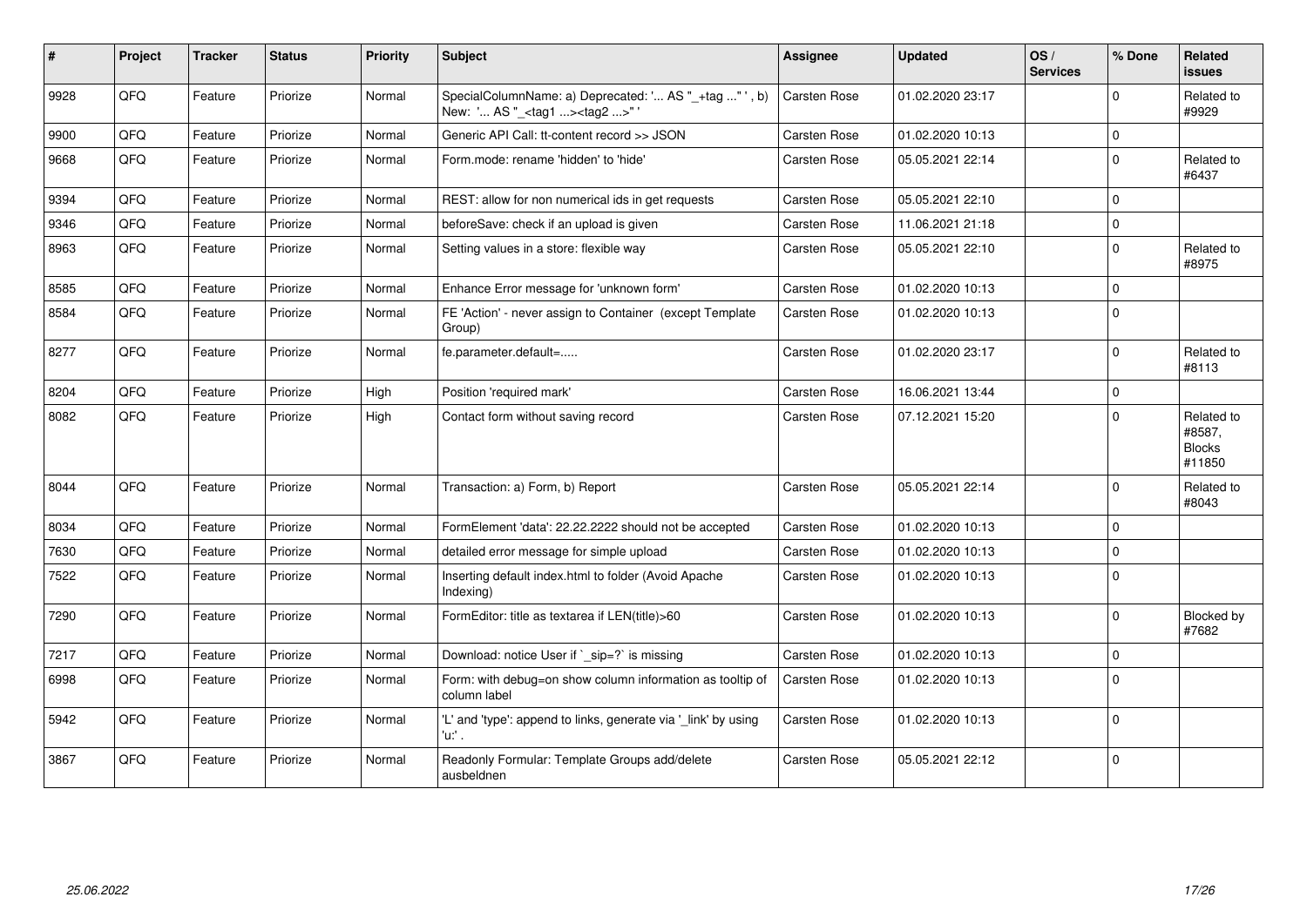| #     | Project | <b>Tracker</b> | <b>Status</b> | <b>Priority</b> | Subject                                                                                                                               | Assignee            | <b>Updated</b>   | OS/<br><b>Services</b> | % Done       | Related<br><b>issues</b>                                               |
|-------|---------|----------------|---------------|-----------------|---------------------------------------------------------------------------------------------------------------------------------------|---------------------|------------------|------------------------|--------------|------------------------------------------------------------------------|
| 14187 | QFQ     | Feature        | New           | High            | qfq.log: show current URL                                                                                                             | Carsten Rose        | 28.05.2022 11:02 |                        | $\Omega$     | Related to<br>#13933,<br>Related to<br>#12532,<br>Related to<br>#11893 |
| 14090 | QFQ     | Feature        | <b>New</b>    | Normal          | Nützliche script funktionen                                                                                                           | <b>Carsten Rose</b> | 28.05.2022 11:03 |                        | $\mathbf 0$  |                                                                        |
| 13843 | QFQ     | Feature        | <b>New</b>    | Normal          | Create JWT via QFQ                                                                                                                    | Carsten Rose        | 19.03.2022 17:42 |                        | $\mathbf 0$  |                                                                        |
| 13841 | QFQ     | Feature        | <b>New</b>    | Normal          | Create PDF via iText - evaluate                                                                                                       | Carsten Rose        | 19.03.2022 17:42 |                        | $\Omega$     |                                                                        |
| 13700 | QFQ     | Feature        | New           | Normal          | Redesign gfg.io Seite                                                                                                                 | <b>Carsten Rose</b> | 19.03.2022 17:43 |                        | $\pmb{0}$    |                                                                        |
| 13467 | QFQ     | Feature        | New           | Normal          | ChangeLog Generator                                                                                                                   | Carsten Rose        | 19.03.2022 17:46 |                        | $\pmb{0}$    | Related to<br>#11460                                                   |
| 13354 | QFQ     | Feature        | New           | Normal          | Using Websocket in QFQ                                                                                                                | Carsten Rose        | 10.11.2021 15:47 |                        | $\Omega$     |                                                                        |
| 12679 | QFQ     | Feature        | <b>New</b>    | Normal          | tablesorter: custom column width                                                                                                      | Carsten Rose        | 16.06.2021 11:10 |                        | $\mathbf{0}$ |                                                                        |
| 12664 | QFQ     | Feature        | New           | Normal          | TinyMCE: report/remove malicous HTML/JS Code                                                                                          | Carsten Rose        | 19.03.2022 17:47 |                        | $\mathbf 0$  | Related to<br>#14320                                                   |
| 12632 | QFQ     | Feature        | New           | Normal          | TinyMCE: Prepare CSS classes for images                                                                                               | Carsten Rose        | 04.06.2021 14:35 |                        | 100          | Blocked by<br>#12186                                                   |
| 12603 | QFQ     | Feature        | <b>New</b>    | Normal          | Dropdown (Select), Radio, checkbox:<br>itemListAlways={{!SELECT key, value}}                                                          | Carsten Rose        | 19.03.2022 17:47 |                        | $\mathbf 0$  |                                                                        |
| 12544 | QFQ     | Feature        | New           | High            | a) ' AS _link' new also as ' AS _format', b) sortierung via<br>'display: none;', c) '_format' benoeitgt nicht zwingend<br>u/U/p/m/z/d | Carsten Rose        | 14.12.2021 16:03 |                        | $\mathbf 0$  |                                                                        |
| 12532 | QFQ     | Feature        | <b>New</b>    | High            | SIP-Parameter bei Seitenaufruf in Browser-Console<br>anzeigen                                                                         | Carsten Rose        | 07.12.2021 17:19 |                        | $\mathbf 0$  | Related to<br>#11893.<br>Related to<br>#14187                          |
| 12480 | QFQ     | Feature        | <b>New</b>    | Normal          | If QFQ upgrade is running, block further request                                                                                      | <b>Carsten Rose</b> | 03.05.2021 20:45 |                        | $\mathbf 0$  |                                                                        |
| 12477 | QFQ     | Feature        | <b>New</b>    | Normal          | Support for refactoring: Form, FormElement, diverse<br>Tabellen/Spalten, tt-content Records                                           | Carsten Rose        | 03.05.2021 20:45 |                        | $\Omega$     |                                                                        |
| 12474 | QFQ     | Feature        | New           | Normal          | Check BaseConfigURL if it is given and the the last char is                                                                           | Carsten Rose        | 03.05.2021 20:45 |                        | $\mathbf 0$  |                                                                        |
| 12465 | QFQ     | Feature        | New           | Normal          | QFQ Function: use in FE to fill StoreRecord                                                                                           | Carsten Rose        | 05.05.2021 21:58 |                        | $\pmb{0}$    |                                                                        |
| 12413 | QFQ     | Feature        | <b>New</b>    | Normal          | STORE_TYPO3: enhance for {{be_users.email:T}},<br>{{fe users.email:T}}                                                                | <b>Carsten Rose</b> | 03.05.2021 20:45 |                        | $\mathbf 0$  | Related to<br>#12412,<br>Related to<br>#10012                          |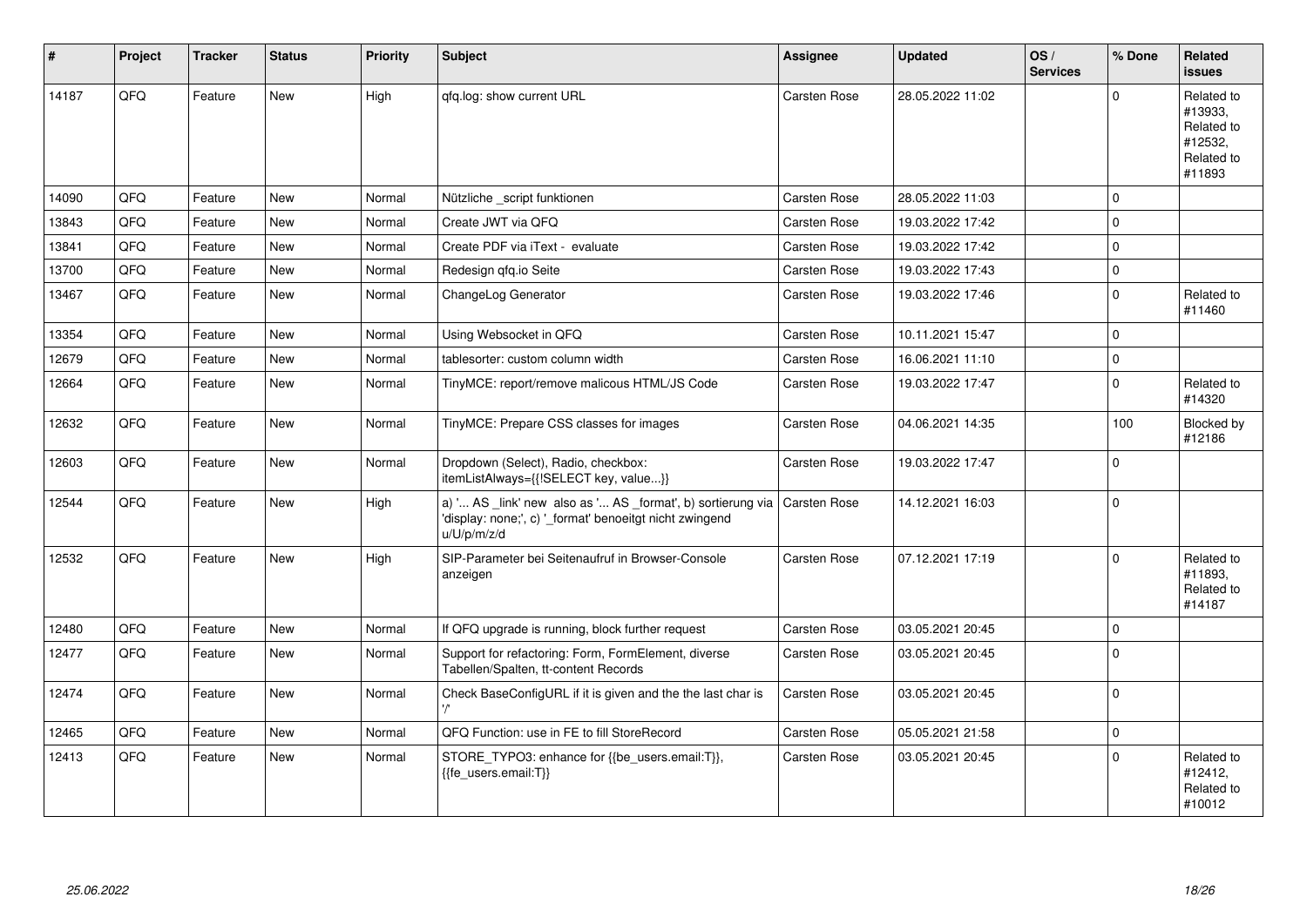| #     | Project | <b>Tracker</b> | <b>Status</b> | <b>Priority</b> | <b>Subject</b>                                                                                                 | <b>Assignee</b>                                        | <b>Updated</b>   | OS/<br><b>Services</b> | % Done      | Related<br><b>issues</b>                      |                      |
|-------|---------|----------------|---------------|-----------------|----------------------------------------------------------------------------------------------------------------|--------------------------------------------------------|------------------|------------------------|-------------|-----------------------------------------------|----------------------|
| 12412 | QFQ     | Feature        | New           | Normal          | Action/Escape qualifier 'e' (empty), '0': if given, an empty<br>string (or '0') will be treated as 'not found' | Carsten Rose                                           | 08.05.2021 09:40 |                        | $\Omega$    | Related to<br>#12413,<br>Related to<br>#10012 |                      |
| 12400 | QFQ     | Feature        | <b>New</b>    | Normal          | Tutorial ist in QFQ Doku, Wird in der Suche gefunden, es<br>gibt aber kein Menupunkt - Inhalt ueberpruefen     | Carsten Rose                                           | 03.05.2021 20:45 |                        | $\mathbf 0$ |                                               |                      |
| 12330 | QFQ     | Feature        | <b>New</b>    | Normal          | Copy to input field / text area / TinyMCE                                                                      | Carsten Rose                                           | 07.04.2021 09:01 |                        | $\mathbf 0$ |                                               |                      |
| 12269 | QFQ     | Feature        | New           | Normal          | 2FA - Login                                                                                                    | Carsten Rose                                           | 03.05.2021 20:45 |                        | $\mathbf 0$ |                                               |                      |
| 12186 | QFQ     | Feature        | New           | High            | TinyMCE Config für Objekte                                                                                     | Carsten Rose                                           | 07.12.2021 17:19 |                        | $\mathbf 0$ | <b>Blocks</b><br>#12632                       |                      |
| 12163 | QFQ     | Feature        | New           | Normal          | Checkbox: table wrap                                                                                           | Carsten Rose                                           | 03.05.2021 20:51 |                        | $\mathbf 0$ |                                               |                      |
| 12162 | QFQ     | Feature        | New           | Normal          | FE.type=sendmail: personalized mailing (several mails) via<br>template                                         | Carsten Rose                                           | 03.05.2021 20:45 |                        | $\mathbf 0$ |                                               |                      |
| 12146 | QFQ     | Feature        | New           | Normal          | Autocron Job: Anzeigen wann der naechste Job<br>ausgefuehrt wird, resp das er nicht ausgefuehrt wird           | Carsten Rose                                           | 15.03.2021 15:23 |                        | $\mathbf 0$ |                                               |                      |
| 12119 | QFQ     | Feature        | New           | Normal          | AS paged: error message missing if there ist no 'r'<br>argument.                                               | Carsten Rose                                           | 03.05.2021 20:51 |                        | $\mathbf 0$ |                                               |                      |
| 12109 | QFQ     | Feature        | <b>New</b>    | Normal          | Donwload Link: Plain, SIP, Persistent Link, Peristent SIP -<br>new notation                                    | Carsten Rose                                           | 03.05.2021 20:45 |                        | $\mathbf 0$ | Related to<br>#12085                          |                      |
| 12024 | QFQ     | Feature        | New           | Normal          | Excel Export: text columns by default decode<br>htmlspeciachar()                                               | Carsten Rose                                           | 17.02.2021 23:55 |                        | $\mathbf 0$ | Related to<br>#12022                          |                      |
| 12023 | QFQ     | Feature        | New           | Normal          | MySQL Stored Precdure: QDECODESPECIALCHAR()                                                                    | Carsten Rose                                           | 16.02.2021 11:16 |                        | $\mathbf 0$ | Related to<br>#12022                          |                      |
| 11955 | QFQ     | Feature        | New           | Normal          | subrecord: new title option to set <th> attributes - e.g. to<br/>customize tablesorter options.</th>           | attributes - e.g. to<br>customize tablesorter options. | Carsten Rose     | 03.05.2021 20:47       |             | $\mathbf 0$                                   | Related to<br>#11775 |
| 11893 | QFQ     | Feature        | New           | High            | Broken SIP: a) only report one time, b) only report in main<br>column                                          | Carsten Rose                                           | 12.05.2021 12:13 |                        | $\mathbf 0$ | Related to<br>#12532,<br>Related to<br>#14187 |                      |
| 11775 | QFQ     | Feature        | <b>New</b>    | Normal          | Subrecord Tooltip pro Feld                                                                                     | Carsten Rose                                           | 18.12.2020 15:22 |                        | $\mathbf 0$ | Related to<br>#11955                          |                      |
| 11747 | QFQ     | Feature        | <b>New</b>    | Normal          | Maintenance Page with Redirect                                                                                 | Carsten Rose                                           | 03.05.2021 20:47 |                        | $\mathbf 0$ | Related to<br>#11741                          |                      |
| 11702 | QFG     | Feature        | New           | Normal          | HTML Special Char makes no sense for 'allbut' if '&' is<br>forbidden                                           | Carsten Rose                                           | 07.12.2021 16:35 |                        | $\pmb{0}$   | Related to<br>#5112,<br>Related to<br>#14320  |                      |
| 11523 | QFQ     | Feature        | New           | Normal          | Mit dynamic Update erkennen, ob Upload gemacht wurde                                                           | Carsten Rose                                           | 13.11.2020 15:07 |                        | 0           | Related to<br>#9533                           |                      |
| 11516 | QFQ     | Feature        | New           | Normal          | Multi Page Form (Previous/Next Buttons)                                                                        | Carsten Rose                                           | 16.03.2021 17:52 |                        | $\pmb{0}$   |                                               |                      |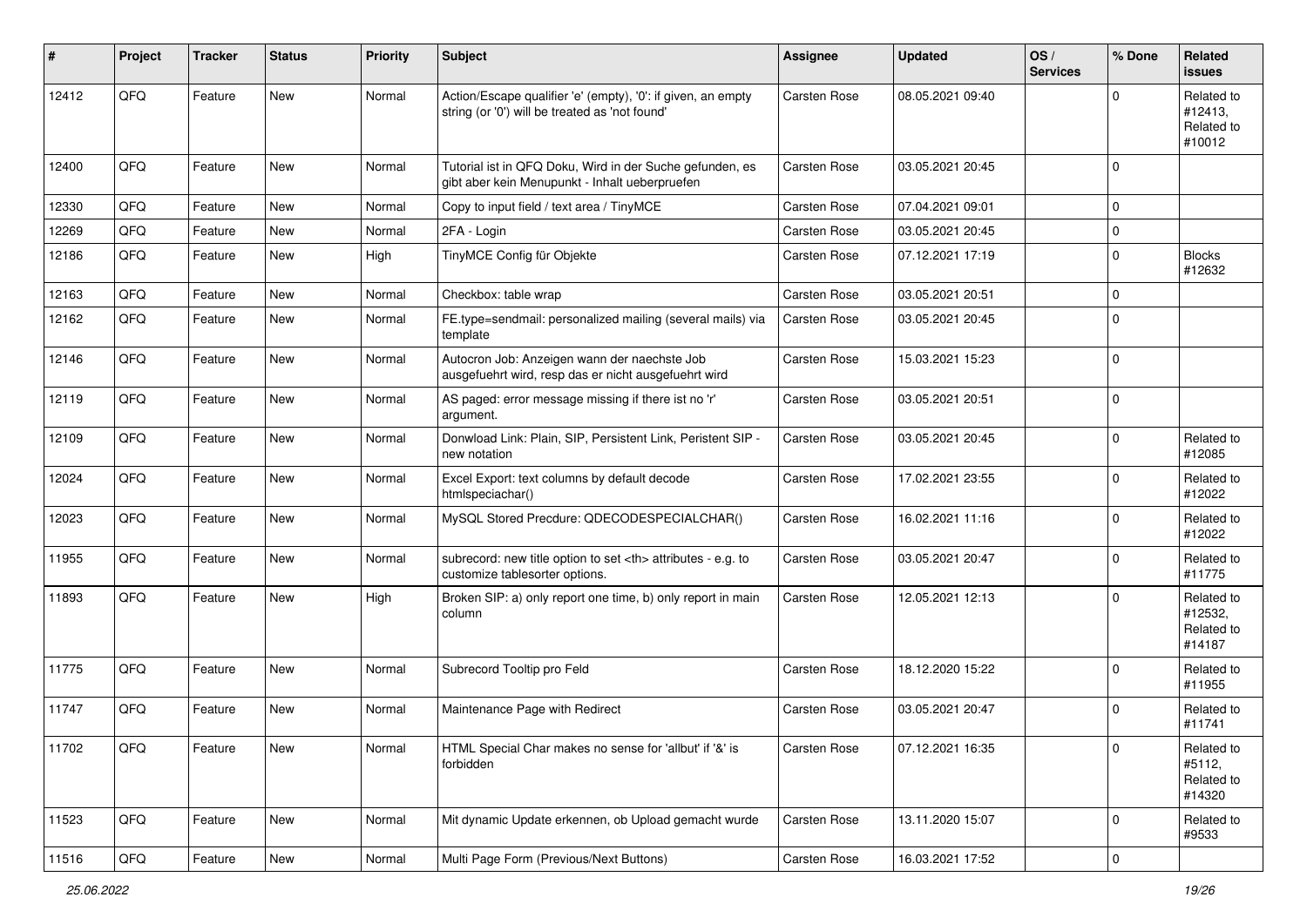| ∦     | Project | <b>Tracker</b> | <b>Status</b> | <b>Priority</b> | <b>Subject</b>                                                                                                                        | <b>Assignee</b> | <b>Updated</b>   | OS/<br><b>Services</b> | % Done              | Related<br><b>issues</b>                                             |
|-------|---------|----------------|---------------|-----------------|---------------------------------------------------------------------------------------------------------------------------------------|-----------------|------------------|------------------------|---------------------|----------------------------------------------------------------------|
| 11504 | QFQ     | Feature        | <b>New</b>    | Normal          | Dynamic Update: Button text update for 'Save',' Close' &<br>'Delete'                                                                  | Carsten Rose    | 12.11.2020 23:44 |                        | $\mathbf 0$         |                                                                      |
| 11460 | QFQ     | Feature        | <b>New</b>    | Normal          | Easier creation of changelog: gitchangelog                                                                                            | Carsten Rose    | 12.06.2021 10:20 |                        | $\mathbf 0$         | Related to<br>#13467                                                 |
| 11080 | QFQ     | Feature        | New           | Normal          | Send MQTT messages                                                                                                                    | Carsten Rose    | 29.08.2020 19:49 |                        | $\mathbf 0$         |                                                                      |
| 10996 | QFQ     | Feature        | <b>New</b>    | Normal          | Download video via sip: no seek                                                                                                       | Carsten Rose    | 12.08.2020 14:18 |                        | $\mathbf 0$         |                                                                      |
| 10979 | QFQ     | Feature        | New           | Normal          | Ajax Calls an API - dataReport                                                                                                        | Carsten Rose    | 11.05.2022 12:15 |                        | $\mathbf 0$         |                                                                      |
| 10976 | QFQ     | Feature        | New           | Normal          | Excel Export Verbesserungen                                                                                                           | Carsten Rose    | 06.08.2020 10:56 |                        | $\mathbf 0$         |                                                                      |
| 10819 | QFQ     | Feature        | <b>New</b>    | Normal          | Persistent SIP - second try                                                                                                           | Carsten Rose    | 29.06.2020 23:02 |                        | $\mathbf 0$         | Related to<br>#6261                                                  |
| 10714 | QFQ     | Feature        | <b>New</b>    | Normal          | multi Table Form                                                                                                                      | Carsten Rose    | 16.03.2021 18:44 |                        | $\mathbf 0$         |                                                                      |
| 10593 | QFQ     | Feature        | <b>New</b>    | Normal          | label2: text behind input element                                                                                                     | Carsten Rose    | 16.05.2020 10:57 |                        | $\mathbf 0$         |                                                                      |
| 10119 | QFQ     | Feature        | New           | Normal          | Dropdown (selectlist) & Type Ahead: format and catagorize<br>list                                                                     | Carsten Rose    | 07.05.2020 09:36 |                        | $\mathbf 0$         |                                                                      |
| 10115 | QFQ     | Feature        | New           | Normal          | <b>TypeAhead: static list</b>                                                                                                         | Carsten Rose    | 26.02.2020 16:42 |                        | 100                 |                                                                      |
| 10080 | QFQ     | Feature        | New           | Normal          | Popup on 'save' / 'close': configure dialog (answer<br>yes/no/cancle/)                                                                | Carsten Rose    | 28.03.2021 20:52 |                        | $\mathbf 0$         | Is duplicate<br>of #12262                                            |
| 10014 | QFQ     | Feature        | New           | Normal          | Manual.rst: describe behaviour and process order of<br>fillStoreVar, slaveld, sglBefore,                                              | Carsten Rose    | 01.02.2020 22:31 |                        | $\mathbf 0$         |                                                                      |
| 9983  | QFQ     | Feature        | <b>New</b>    | Normal          | Report Notation: new keyword 'range'                                                                                                  | Carsten Rose    | 01.02.2020 15:55 |                        | $\mathbf 0$         |                                                                      |
| 9927  | QFQ     | Feature        | New           | Normal          | QFQ Update: a) Update nur machen wenn BE User<br>eingeloggt ist., b) Bei Fehler genaue Meldung welcher<br>Updateschritt Probleme hat. | Carsten Rose    | 22.01.2020 12:59 |                        | $\mathbf 0$         |                                                                      |
| 9811  | QFQ     | Feature        | New           | Normal          | Report: tag every n'th row                                                                                                            | Carsten Rose    | 01.02.2020 23:22 |                        | $\mathbf 0$         |                                                                      |
| 9781  | QFQ     | Feature        | <b>New</b>    | Normal          | Button: CSS class to make buttons smaller                                                                                             | Carsten Rose    | 01.02.2020 23:22 |                        | $\mathbf 0$         |                                                                      |
| 9777  | QFQ     | Feature        | New           | Normal          | Logging QFQ Variables                                                                                                                 | Carsten Rose    | 16.12.2019 17:17 |                        | $\mathbf 0$         |                                                                      |
| 9707  | QFQ     | Feature        | New           | Normal          | SIP security: encode pageld and check pageld on decode                                                                                | Carsten Rose    | 01.02.2020 23:22 |                        | $\mathbf 0$         |                                                                      |
| 9706  | QFQ     | Feature        | New           | Normal          | Multi File Upload (hidden template group)                                                                                             | Carsten Rose    | 01.02.2020 23:22 |                        | $\mathbf 0$         | Related to<br>#7521,<br>Related to<br>#5562,<br>Related to<br>#13330 |
| 9602  | QFQ     | Feature        | New           | Normal          | Form definition as JSON                                                                                                               | Carsten Rose    | 01.02.2020 23:21 |                        | $\mathbf 0$         | Related to<br>#9600                                                  |
| 9537  | QFQ     | Feature        | New           | Normal          | FormEditor: Edit fieldset in FrontEnd                                                                                                 | Carsten Rose    | 01.02.2020 23:22 |                        | $\mathbf 0$         |                                                                      |
| 9352  | QFG     | Feature        | New           | Normal          | FE 'Native' fire slaveld, sqlAfter, sqlIns                                                                                            | Carsten Rose    | 01.02.2020 23:22 |                        | $\mathsf{O}\xspace$ |                                                                      |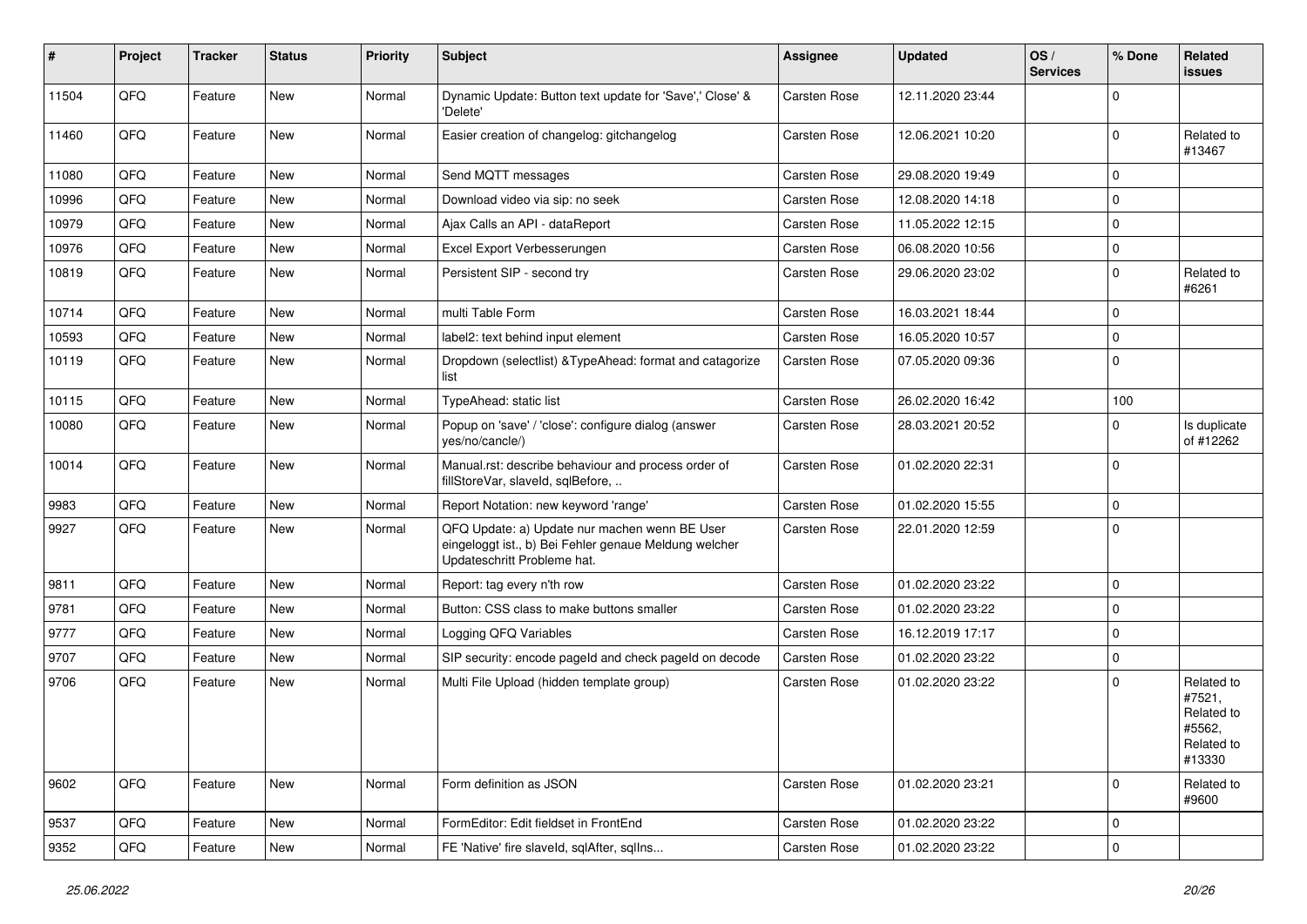| #    | Project | <b>Tracker</b> | <b>Status</b> | <b>Priority</b> | <b>Subject</b>                                                                                         | <b>Assignee</b> | <b>Updated</b>   | OS/<br><b>Services</b> | % Done      | Related<br><b>issues</b> |
|------|---------|----------------|---------------|-----------------|--------------------------------------------------------------------------------------------------------|-----------------|------------------|------------------------|-------------|--------------------------|
| 9348 | QFQ     | Feature        | <b>New</b>    | Normal          | defaultThumbnailSize: pre render thumbnails                                                            | Carsten Rose    | 12.06.2021 09:05 |                        | $\mathbf 0$ |                          |
| 9221 | QFQ     | Feature        | New           | Normal          | typeAhead: Zeichenlimite ausschalten                                                                   | Carsten Rose    | 08.05.2021 17:06 |                        | $\mathbf 0$ |                          |
| 9208 | QFQ     | Feature        | <b>New</b>    | Normal          | Manage 'recent' records                                                                                | Carsten Rose    | 01.02.2020 23:22 |                        | $\mathbf 0$ |                          |
| 9136 | QFQ     | Feature        | <b>New</b>    | Normal          | Create ZIP files with dynamic PDFs                                                                     | Carsten Rose    | 01.02.2020 23:22 |                        | $\mathbf 0$ |                          |
| 9129 | QFQ     | Feature        | New           | Normal          | sqlValidate: Message as notification, not as error                                                     | Carsten Rose    | 01.02.2020 23:22 |                        | $\mathbf 0$ | Related to<br>#9128      |
| 9128 | QFQ     | Feature        | <b>New</b>    | Normal          | Error Message: not replaced variables- a) replace back to<br>'{{', b) underline                        | Carsten Rose    | 01.02.2020 23:22 |                        | $\mathbf 0$ | Related to<br>#9129      |
| 8975 | QFQ     | Feature        | <b>New</b>    | Normal          | Report Notation: 2.0                                                                                   | Carsten Rose    | 01.02.2020 23:22 |                        | $\mathbf 0$ | Related to<br>#8963      |
| 8962 | QFQ     | Feature        | <b>New</b>    | High            | allow for form fields with identical names                                                             | Carsten Rose    | 03.05.2021 21:14 |                        | $\mathbf 0$ |                          |
| 8806 | QFQ     | Feature        | <b>New</b>    | Normal          | SQL Function nl2br                                                                                     | Carsten Rose    | 01.02.2020 23:22 |                        | $\mathbf 0$ |                          |
| 8719 | QFQ     | Feature        | New           | Normal          | extraButtonLock: add support for 0/1                                                                   | Carsten Rose    | 01.02.2020 23:22 |                        | $\mathbf 0$ |                          |
| 8702 | QFQ     | Feature        | New           | Normal          | Load Record which is locked: missing user info                                                         | Carsten Rose    | 11.12.2019 16:16 |                        | $\mathbf 0$ | Related to<br>#9789      |
| 8336 | QFQ     | Feature        | <b>New</b>    | Normal          | Form > modified > Close New: a) Optional disable popup, b)<br>custom text, c) mode on save: close stay | Carsten Rose    | 01.02.2020 23:22 |                        | $\mathbf 0$ | Related to<br>#8335      |
| 8217 | QFQ     | Feature        | <b>New</b>    | Normal          | if-elseif-else construct                                                                               | Carsten Rose    | 16.03.2021 18:41 |                        | $\mathbf 0$ | Related to<br>#10716     |
| 8187 | QFQ     | Feature        | <b>New</b>    | Normal          | Subrecord: enable/hide new button - make new/edit/delete<br>customizeable.                             | Carsten Rose    | 06.03.2021 18:44 |                        | $\mathbf 0$ | Related to<br>#11326     |
| 8089 | QFQ     | Feature        | <b>New</b>    | Normal          | Copy/Paste for FormElements                                                                            | Carsten Rose    | 01.02.2020 23:22 |                        | $\mathbf 0$ |                          |
| 7924 | QFQ     | Feature        | <b>New</b>    | Normal          | Radio/Checkbox with Tooltip                                                                            | Carsten Rose    | 01.02.2020 23:22 |                        | $\mathbf 0$ |                          |
| 7920 | QFQ     | Feature        | New           | Normal          | FE: Syntax Highlight, Zeinlenumbruch                                                                   | Carsten Rose    | 01.02.2020 10:03 |                        | $\mathbf 0$ |                          |
| 7850 | QFQ     | Feature        | New           | High            | Upload records: non 'pathFileName' column                                                              | Carsten Rose    | 03.05.2021 21:14 |                        | $\mathbf 0$ |                          |
| 7812 | QFQ     | Feature        | New           | Normal          | FE 'Subrecord' - new option 'subrecordShowFilter',<br>'subrecordPaging'                                | Carsten Rose    | 01.02.2020 23:22 |                        | $\mathbf 0$ |                          |
| 7683 | QFQ     | Feature        | <b>New</b>    | Normal          | Special column names in '{{ SELECT  AS _link }}' should<br>be detected                                 | Carsten Rose    | 01.02.2020 23:21 |                        | $\mathbf 0$ |                          |
| 7681 | QFQ     | Feature        | New           | Normal          | Optional switch off 'check for modified record'                                                        | Carsten Rose    | 01.02.2020 23:21 |                        | $\mathbf 0$ |                          |
| 7660 | QFQ     | Feature        | New           | Normal          | IMAP: import mails to DB, move / delete mails                                                          | Carsten Rose    | 01.02.2020 09:52 |                        | $\mathbf 0$ |                          |
| 7521 | QFQ     | Feature        | New           | Normal          | TemplateGroup: fe.type=upload                                                                          | Carsten Rose    | 01.02.2020 23:21 |                        | $\mathbf 0$ | Related to<br>#9706      |
| 7520 | QFQ     | Feature        | New           | Normal          | QR Code:  AS _qr ( AS _link)                                                                           | Carsten Rose    | 01.02.2020 23:22 |                        | $\pmb{0}$   |                          |
| 7519 | QFQ     | Feature        | New           | Normal          | Select: Multi                                                                                          | Carsten Rose    | 01.02.2020 23:22 |                        | $\mathbf 0$ |                          |
| 7481 | QFQ     | Feature        | New           | Normal          | Detect 'BaseUrl' automatically                                                                         | Carsten Rose    | 01.02.2020 23:21 |                        | $\mathbf 0$ |                          |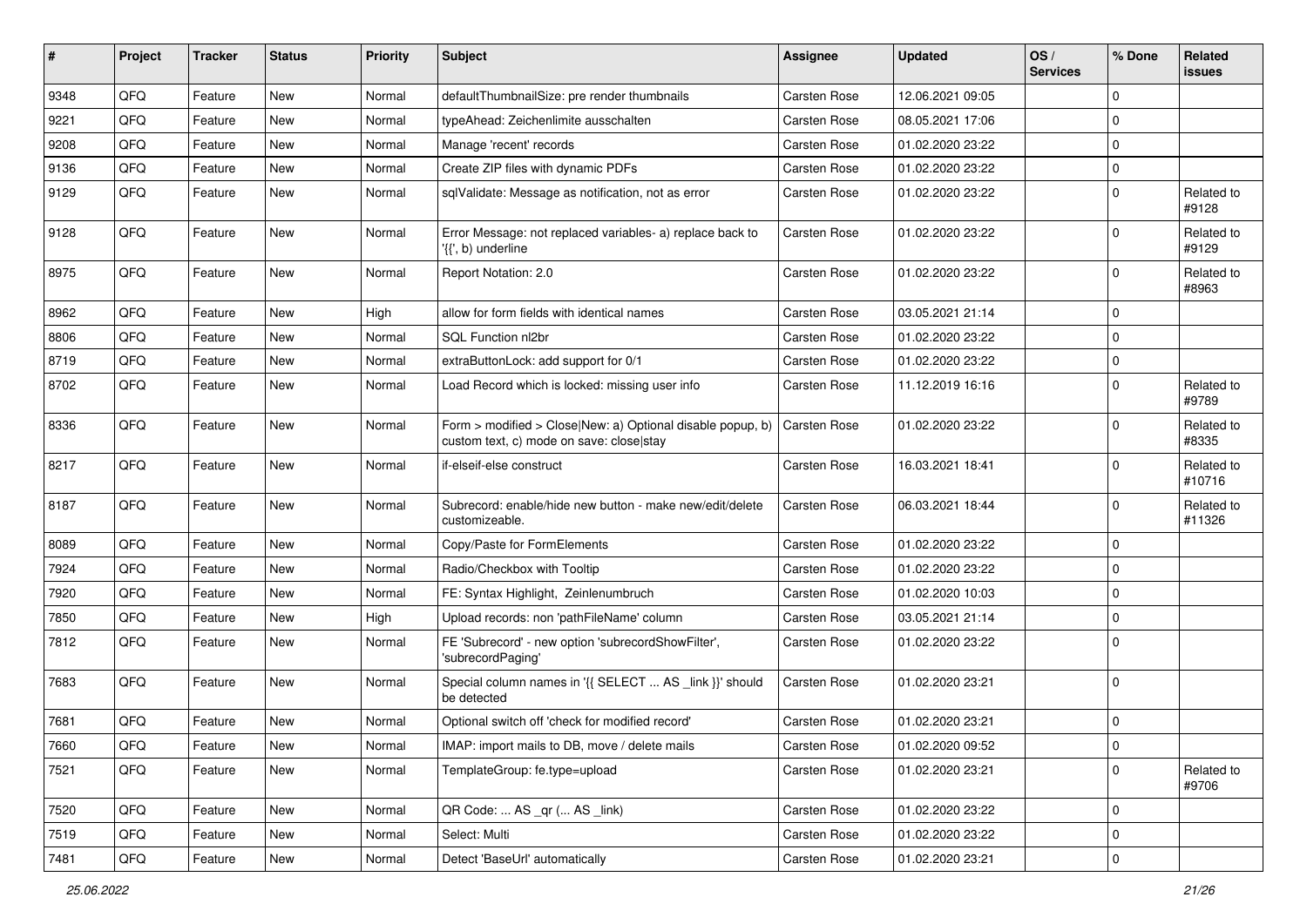| #    | Project | <b>Tracker</b> | <b>Status</b> | <b>Priority</b> | <b>Subject</b>                                                                                                               | <b>Assignee</b> | <b>Updated</b>   | OS/<br><b>Services</b> | % Done      | Related<br><b>issues</b>                    |
|------|---------|----------------|---------------|-----------------|------------------------------------------------------------------------------------------------------------------------------|-----------------|------------------|------------------------|-------------|---------------------------------------------|
| 7480 | QFQ     | Feature        | <b>New</b>    | Normal          | Record History (Undo / Redo)                                                                                                 | Carsten Rose    | 11.12.2019 16:16 |                        | $\mathbf 0$ | Related to<br>#2361                         |
| 7342 | QFQ     | Feature        | New           | Normal          | add content $=$ hide this                                                                                                    | Carsten Rose    | 01.02.2020 23:21 |                        | $\mathbf 0$ |                                             |
| 7280 | QFQ     | Feature        | <b>New</b>    | Normal          | recently used table                                                                                                          | Carsten Rose    | 01.02.2020 23:21 |                        | $\mathbf 0$ |                                             |
| 7239 | QFQ     | Feature        | New           | Normal          | TinyMCE: html tag whitelist                                                                                                  | Carsten Rose    | 01.02.2020 23:21 |                        | $\mathbf 0$ | Related to<br>#14320                        |
| 7175 | QFQ     | Feature        | <b>New</b>    | Normal          | Upload: md5 hash as filename                                                                                                 | Carsten Rose    | 01.02.2020 23:21 |                        | $\mathbf 0$ |                                             |
| 7119 | QFQ     | Feature        | New           | Normal          | Upload: scaleDownWidth, scaleDownHeight                                                                                      | Carsten Rose    | 01.02.2020 23:21 |                        | $\mathbf 0$ |                                             |
| 7109 | QFQ     | Feature        | New           | Normal          | Dynamic Updates: row/element hide                                                                                            | Carsten Rose    | 01.02.2020 23:22 |                        | $\mathbf 0$ | Has<br>duplicate<br>#4081                   |
| 7102 | QFQ     | Feature        | <b>New</b>    | Normal          | Comment sign in report: '#' and '--'                                                                                         | Carsten Rose    | 01.02.2020 23:21 |                        | $\mathbf 0$ |                                             |
| 7099 | QFQ     | Feature        | New           | Normal          | Redesign FormEditor                                                                                                          | Carsten Rose    | 01.02.2020 23:21 |                        | $\mathbf 0$ |                                             |
| 6855 | QFQ     | Feature        | New           | Normal          | With {{feUser:U}}!={{feUser:T}}: Save / Delete: only<br>possible with {{feUserSave:U}}='yes' and<br>'{feUserDelete:U}}='yes' | Carsten Rose    | 01.02.2020 23:21 |                        | $\pmb{0}$   |                                             |
| 6765 | QFQ     | Feature        | <b>New</b>    | Normal          | Moeglichkeit via QFQ eigene Logs zu schreiben                                                                                | Carsten Rose    | 01.02.2020 23:21 |                        | $\pmb{0}$   |                                             |
| 6723 | QFQ     | Feature        | New           | Normal          | Report QFQ Installation and Version                                                                                          | Carsten Rose    | 12.06.2021 09:07 |                        | $\mathbf 0$ |                                             |
| 6609 | QFQ     | Feature        | New           | Normal          | Formlet: JSON API erweitern                                                                                                  | Carsten Rose    | 01.02.2020 23:21 |                        | 50          |                                             |
| 6602 | QFQ     | Feature        | New           | Normal          | Formlet: in Report auf Mausklick ein mini-form oeffnen                                                                       | Carsten Rose    | 11.12.2019 16:16 |                        | $\mathbf 0$ |                                             |
| 6594 | QFQ     | Feature        | New           | Normal          | Excel: on download, check if there is a valid sip                                                                            | Carsten Rose    | 01.02.2020 23:21 |                        | $\mathbf 0$ |                                             |
| 6437 | QFQ     | Feature        | New           | Normal          | Neuer Mode Button bei FormElementen                                                                                          | Carsten Rose    | 01.02.2020 23:21 |                        | $\mathbf 0$ | Related to<br>#9668,<br>Blocked by<br>#9678 |
| 6292 | QFQ     | Feature        | New           | Normal          | Download: File speichern mit Hash aber original Filename in<br>der Datenbank vermerken fuer Downloads                        | Carsten Rose    | 01.02.2020 23:21 |                        | $\mathbf 0$ |                                             |
| 6289 | QFQ     | Feature        | New           | Normal          | Form: Log                                                                                                                    | Carsten Rose    | 01.02.2020 23:21 |                        | $\pmb{0}$   |                                             |
| 6261 | QFQ     | Feature        | New           | Normal          | Persistent SIP                                                                                                               | Carsten Rose    | 12.06.2021 09:07 |                        | $\mathbf 0$ | Related to<br>#10819                        |
| 5782 | QFQ     | Feature        | New           | Normal          | NextCloud API                                                                                                                | Carsten Rose    | 01.02.2020 10:02 |                        | $\mathbf 0$ |                                             |
| 5715 | QFQ     | Feature        | New           | High            | PDF Caching                                                                                                                  | Carsten Rose    | 03.05.2021 21:14 |                        | $\mathbf 0$ | Related to<br>#5851,<br>Related to<br>#6357 |
| 5345 | QFQ     | Feature        | New           | Normal          | Report: UPDATE / INSERT / DELETE statements should<br>trigger subqueries, depending on the result.                           | Carsten Rose    | 27.05.2020 16:11 |                        | $\mathbf 0$ |                                             |
| 5131 | QFQ     | Feature        | New           | Normal          | Activate Spin Gear ('wait/busy' indicator) via LINK attribute                                                                | Carsten Rose    | 01.02.2020 23:21 |                        | $\pmb{0}$   |                                             |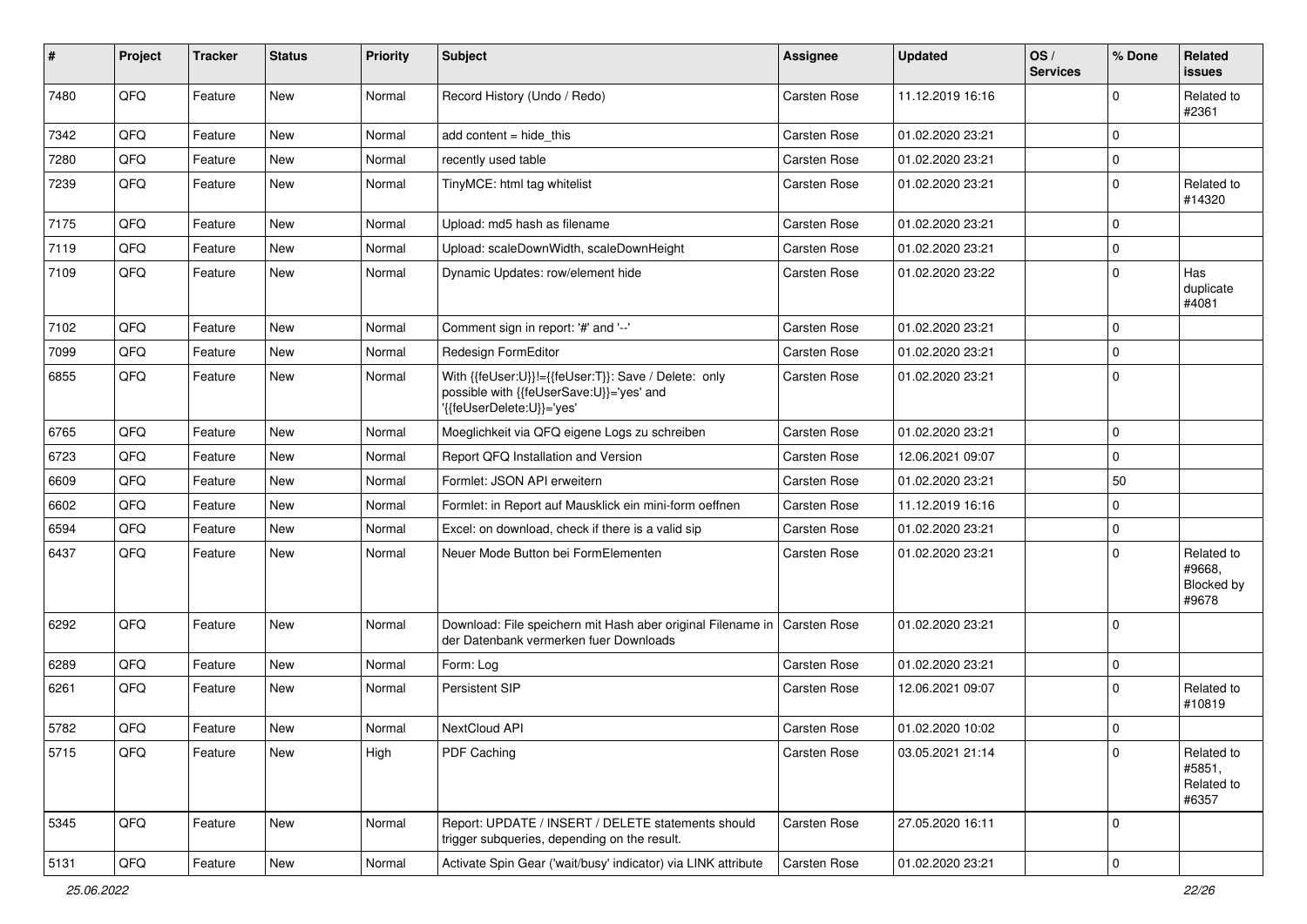| #    | Project | <b>Tracker</b> | <b>Status</b>     | <b>Priority</b> | <b>Subject</b>                                                                                    | Assignee            | <b>Updated</b>   | OS/<br><b>Services</b> | % Done       | Related<br><b>issues</b>                                               |
|------|---------|----------------|-------------------|-----------------|---------------------------------------------------------------------------------------------------|---------------------|------------------|------------------------|--------------|------------------------------------------------------------------------|
| 4413 | QFQ     | Feature        | <b>New</b>        | Normal          | fieldset: show/hidden, modeSql, dynamicUpdate                                                     | Carsten Rose        | 09.02.2022 15:19 |                        | $\mathbf{0}$ |                                                                        |
| 4250 | QFQ     | Feature        | <b>New</b>        | Normal          | AutoCron in QFQ via PHP                                                                           | Carsten Rose        | 01.02.2020 23:21 |                        | $\mathbf 0$  | Related to<br>#3292.<br>Related to<br>#3291                            |
| 4082 | QFQ     | Feature        | <b>New</b>        | Normal          | Dynamic Update: modeSql - useful default                                                          | <b>Carsten Rose</b> | 01.02.2020 23:22 |                        | $\Omega$     |                                                                        |
| 4050 | QFQ     | Feature        | New               | Normal          | sql.log: 1) FormElement ID which causes a specific action,<br>2) Result in the same row.          | Carsten Rose        | 15.04.2020 11:35 |                        | $\Omega$     | Related to<br>#5458                                                    |
| 4023 | QFQ     | Feature        | <b>New</b>        | Normal          | prepared statements - FE action: salveld, sqllnsert,<br>sqlUpdate, sqlDelete, sqlBefore, sqlAfter | Carsten Rose        | 11.12.2019 16:15 |                        | $\mathbf 0$  |                                                                        |
| 3864 | QFQ     | Feature        | <b>New</b>        | Normal          | Encrypt / decrypt field                                                                           | Carsten Rose        | 08.03.2021 18:08 |                        | $\mathbf 0$  |                                                                        |
| 3727 | QFQ     | Feature        | <b>New</b>        | High            | Security: Session Hijacking erschweren                                                            | Carsten Rose        | 03.05.2021 21:14 |                        | $\pmb{0}$    |                                                                        |
| 3504 | QFQ     | Feature        | New               | Normal          | Logging: welche Action FEs werden wann wie ausgefuehrt                                            | <b>Carsten Rose</b> | 01.02.2020 23:21 |                        | $\Omega$     | Related to<br>#5458.<br>Related to<br>#4092                            |
| 3432 | QFQ     | Feature        | <b>New</b>        | Normal          | subrecord: dynamicUpdate                                                                          | Carsten Rose        | 11.06.2020 21:10 |                        | $\Omega$     | Related to<br>#5691                                                    |
| 2361 | QFQ     | Feature        | <b>New</b>        | Normal          | Logging wer/wann/wo welches Formular aufgerufen hat                                               | Carsten Rose        | 11.12.2019 16:15 |                        | $\mathbf 0$  | Related to<br>#4432,<br>Related to<br>#7480                            |
| 9130 | QFQ     | Feature        | Some day<br>maybe | Normal          | tablesorter: Automatic Row numbering / Zeilenummer                                                | Benjamin Baer       | 01.02.2020 23:22 |                        | $\Omega$     |                                                                        |
| 8522 | QFQ     | Feature        | Some day<br>maybe | Normal          | build QFQ - npm warnings                                                                          | Benjamin Baer       | 01.02.2020 23:19 |                        | 50           |                                                                        |
| 7732 | QFQ     | Feature        | Some day<br>maybe | Normal          | Javascript: Lazy Loading der add on libs                                                          | Benjamin Baer       | 08.06.2022 10:38 |                        | $\mathbf 0$  | Related to<br>#12611,<br>Related to<br>#12490,<br>Related to<br>#10013 |
| 6972 | QFQ     | Feature        | Some day<br>maybe | Normal          | Fabric Clipboard / cross browser tab                                                              | Benjamin Baer       | 01.02.2020 23:21 |                        | $\Omega$     |                                                                        |
| 6970 | QFQ     | Feature        | Some day<br>maybe | Normal          | tablesorter: default fuer 'sortReset' aendern von 'Ctrl' zu 'Alt'                                 | Benjamin Baer       | 01.02.2020 23:21 |                        | $\Omega$     |                                                                        |
| 5389 | QFQ     | Feature        | Some day<br>maybe | Normal          | QFQ Design: Multline label / note                                                                 | Benjamin Baer       | 01.02.2020 23:19 |                        | $\Omega$     |                                                                        |
| 5024 | QFQ     | Feature        | Some day<br>maybe | Normal          | Fabric: Generate PDF with edits                                                                   | Benjamin Baer       | 01.02.2020 23:20 |                        | 0            | Related to<br>#10704                                                   |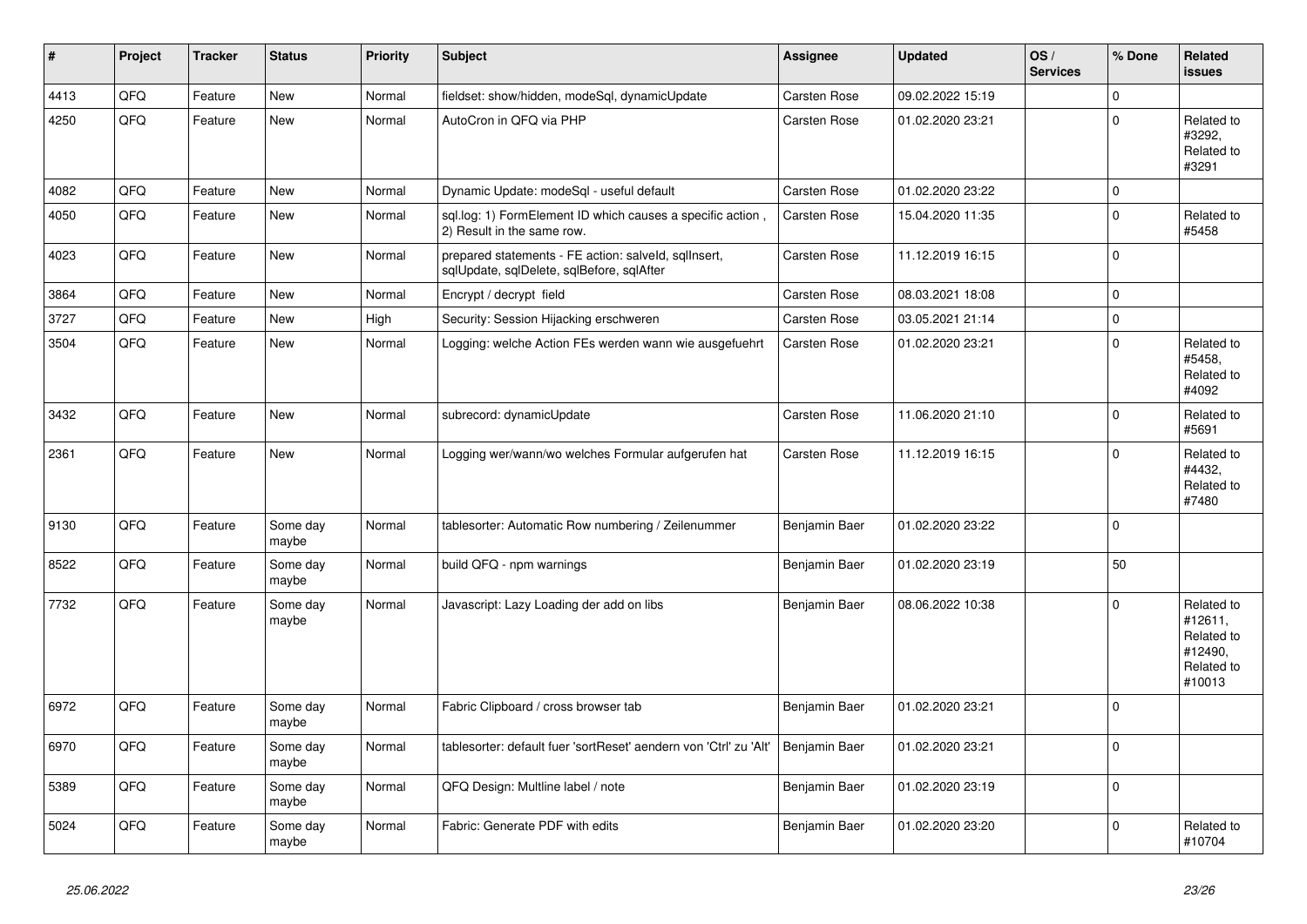| #     | Project | <b>Tracker</b> | <b>Status</b>     | <b>Priority</b> | <b>Subject</b>                                                                | <b>Assignee</b> | <b>Updated</b>   | OS/<br><b>Services</b> | % Done      | Related<br><b>issues</b>                                              |
|-------|---------|----------------|-------------------|-----------------|-------------------------------------------------------------------------------|-----------------|------------------|------------------------|-------------|-----------------------------------------------------------------------|
| 4420  | QFQ     | Feature        | Some day<br>maybe | Normal          | Client: Local Storage - store the changes of a form, local in<br>the browser. | Benjamin Baer   | 11.12.2019 16:02 |                        | $\mathbf 0$ |                                                                       |
| 3692  | QFQ     | Feature        | Some day<br>maybe | Normal          | QFQ Webseite                                                                  | Benjamin Baer   | 11.12.2019 16:02 |                        | $\mathbf 0$ | Related to<br>#5033                                                   |
| 3415  | QFQ     | Feature        | Some day<br>maybe | Normal          | FE Login Box Templatefile                                                     | Benjamin Baer   | 11.12.2019 16:02 |                        | $\mathbf 0$ |                                                                       |
| 9548  | QFQ     | Feature        | Feedback          | High            | FormElement: Pattern mismatch - optional report only on<br>focus lost         | Benjamin Baer   | 03.05.2021 21:14 |                        | $\mathbf 0$ |                                                                       |
| 7602  | QFQ     | Feature        | ToDo              | High            | Multi Select: with checkboxes                                                 | Benjamin Baer   | 22.03.2022 09:07 |                        | $\mathbf 0$ |                                                                       |
| 10003 | QFQ     | Feature        | Priorize          | Normal          | fieldset: stronger visualize group                                            | Benjamin Baer   | 12.02.2020 08:13 |                        | $\mathsf 0$ |                                                                       |
| 9135  | QFQ     | Feature        | Priorize          | Normal          | Progress Bar generic / replace old hourglass download<br>popup                | Benjamin Baer   | 03.01.2022 07:43 |                        | $\mathbf 0$ |                                                                       |
| 7965  | QFQ     | Feature        | Priorize          | Normal          | Input type 'text' with visual format - currency                               | Benjamin Baer   | 03.01.2022 07:45 |                        | $\mathbf 0$ |                                                                       |
| 7730  | QFQ     | Feature        | Priorize          | Normal          | SELECT Box: title in between                                                  | Benjamin Baer   | 01.02.2020 23:22 |                        | $\mathbf 0$ |                                                                       |
| 6870  | QFQ     | Feature        | Priorize          | Normal          | Click on '_link' triggers an API call                                         | Benjamin Baer   | 03.01.2022 08:25 |                        | $\mathbf 0$ |                                                                       |
| 6801  | QFQ     | Feature        | Priorize          | Normal          | Fabric: Maximize / FullIscreen                                                | Benjamin Baer   | 21.03.2022 09:56 |                        | 0           |                                                                       |
| 6224  | QFQ     | Feature        | Priorize          | Normal          | Dynamic update: fade in/out fields                                            | Benjamin Baer   | 21.03.2022 09:50 |                        | $\mathbf 0$ |                                                                       |
| 5562  | QFQ     | Feature        | Priorize          | Normal          | Drag'n'Drop fuer Uploads                                                      | Benjamin Baer   | 21.03.2022 09:52 |                        | $\mathbf 0$ | Related to<br>#9706                                                   |
| 5366  | QFQ     | Feature        | Priorize          | Normal          | Saving with keyboard shortcuts                                                | Benjamin Baer   | 21.03.2022 09:47 |                        | $\mathbf 0$ |                                                                       |
| 12556 | QFQ     | Feature        | New               | Normal          | Pills Title: colored = static or dynamic on allrequiredgiven                  | Benjamin Baer   | 19.03.2022 17:49 |                        | $\mathbf 0$ |                                                                       |
| 12490 | QFQ     | Feature        | New               | Normal          | Loading Plugins in QFQ - see what tinymce does. (lazy<br>loading)             | Benjamin Baer   | 08.06.2022 10:37 |                        | $\mathbf 0$ | Related to<br>#12611,<br>Related to<br>#10013,<br>Related to<br>#7732 |
| 12476 | QFQ     | Feature        | <b>New</b>        | Normal          | clearMe: a) should trigger 'dirty', b) sticky on textarea resize              | Benjamin Baer   | 04.01.2022 08:40 |                        | $\mathbf 0$ | Related to<br>#9528                                                   |
| 14185 | QFQ     | Feature        | New               | Normal          | External/Autocron.php - better suitable directory                             | Support: System | 28.05.2022 11:03 |                        | $\mathbf 0$ |                                                                       |
| 10738 | QFQ     | Feature        | Some day<br>maybe | Normal          | CORS headers for external API requests                                        |                 | 10.06.2020 14:00 |                        | $\mathbf 0$ |                                                                       |
| 8056  | QFQ     | Feature        | Some day<br>maybe | Normal          | Termin Organisation (Reservation)                                             |                 | 01.02.2020 23:19 |                        | $\mathbf 0$ | Related to<br>#8658                                                   |
| 7921  | QFQ     | Feature        | Some day<br>maybe | Normal          | Rest API Export: URL kuerzer machen                                           |                 | 01.02.2020 23:19 |                        | $\mathbf 0$ |                                                                       |
| 7278  | QFG     | Feature        | Some day<br>maybe | Normal          | Form: Wert vordefinieren der immer gesetzt wird                               |                 | 02.05.2021 09:27 |                        | $\mathbf 0$ |                                                                       |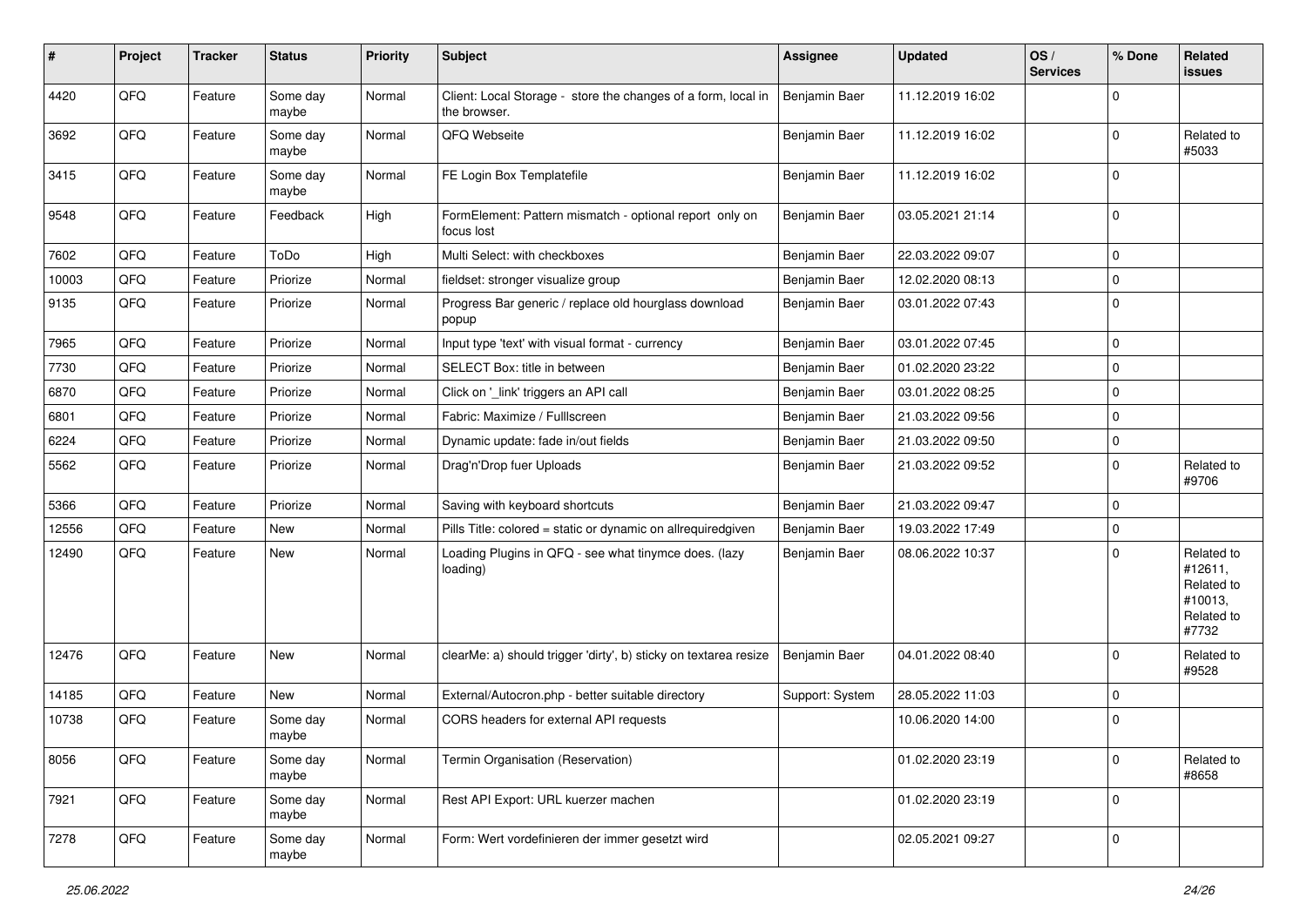| #    | Project | <b>Tracker</b> | <b>Status</b>     | <b>Priority</b> | <b>Subject</b>                                                                    | <b>Assignee</b> | <b>Updated</b>   | OS/<br><b>Services</b> | % Done              | Related<br><b>issues</b> |
|------|---------|----------------|-------------------|-----------------|-----------------------------------------------------------------------------------|-----------------|------------------|------------------------|---------------------|--------------------------|
| 7229 | QFQ     | Feature        | Some day<br>maybe | Normal          | New FormElement.type: Button                                                      |                 | 01.02.2021 12:32 |                        | $\mathbf 0$         |                          |
| 7108 | QFQ     | Feature        | Some day<br>maybe | Normal          | QFQ Wrap Elements                                                                 |                 | 11.12.2019 16:01 |                        | $\mathbf 0$         |                          |
| 7106 | QFQ     | Feature        | Some day<br>maybe | Normal          | Beispiel Nummerierung von Rows in Report                                          |                 | 11.12.2019 16:01 |                        | $\mathbf 0$         |                          |
| 7105 | QFQ     | Feature        | Some day<br>maybe | Normal          | Beispiel wie man in einer zweiten Tabelle speichert.                              |                 | 11.12.2019 16:01 |                        | $\mathbf 0$         |                          |
| 7104 | QFQ     | Feature        | Some day<br>maybe | Normal          | Manual: hint about escaping if '\r' appears in mail body                          |                 | 11.12.2019 16:01 |                        | $\mathbf 0$         |                          |
| 7100 | QFQ     | Feature        | Some day<br>maybe | Normal          | Download: log access, max downloads, time limit                                   |                 | 01.02.2020 23:19 |                        | $\mathsf{O}\xspace$ |                          |
| 6992 | QFQ     | Feature        | Some day<br>maybe | Normal          | DB exception: Syntax Highlight                                                    |                 | 11.12.2019 16:01 |                        | $\mathsf 0$         | Related to<br>#5450      |
| 6704 | QFQ     | Feature        | Some day<br>maybe | Normal          | Upload Mode: Bilder in Notizen rechts sollen aktuellen<br>Upload repräsentieren.  |                 | 01.02.2020 23:19 |                        | $\mathbf 0$         | Related to<br>#3264      |
| 6515 | QFQ     | Feature        | Some day<br>maybe | Normal          | Formular: Felder dynamisch ein/ausblenden                                         |                 | 11.12.2019 16:02 |                        | $\mathbf 0$         |                          |
| 6299 | QFQ     | Feature        | Some day<br>maybe | Normal          | Attack detection: log table with invalid SIP access                               |                 | 11.12.2019 16:02 |                        | $\mathsf 0$         | Related to<br>#3947      |
| 6288 | QFQ     | Feature        | Some day<br>maybe | Normal          | Best Practice: Erklaeren wie man ein Formular ganz in<br>'weiss' erstellen kann   |                 | 11.12.2019 16:02 |                        | $\mathbf 0$         |                          |
| 6084 | QFQ     | Feature        | Some day<br>maybe | Normal          | New escape type: 'D' - convert date                                               |                 | 01.02.2020 23:19 |                        | $\mathbf 0$         |                          |
| 6083 | QFQ     | Feature        | Some day<br>maybe | Normal          | Dynamic Update: Value Check via SQL                                               |                 | 11.12.2019 16:02 |                        | $\pmb{0}$           |                          |
| 5923 | QFQ     | Feature        | Some day<br>maybe | Normal          | fillStoreSystemBySqlLate                                                          |                 | 01.02.2020 23:19 |                        | $\mathsf 0$         |                          |
| 5895 | QFQ     | Feature        | Some day<br>maybe | Normal          | Tutorial: List of all QFQ Features                                                |                 | 01.02.2020 23:19 |                        | $\mathbf 0$         |                          |
| 5893 | QFQ     | Feature        | Some day<br>maybe | Normal          | Edit on double-click                                                              |                 | 01.02.2020 23:19 |                        | $\mathbf 0$         | Related to<br>#5894      |
| 5892 | QFQ     | Feature        | Some day<br>maybe | Normal          | QFQ should use T3 API to manipulate FE GROUP<br>membership                        |                 | 01.02.2020 23:20 |                        | $\mathbf 0$         |                          |
| 5851 | QFQ     | Feature        | Some day<br>maybe | Normal          | Queue System implementieren: MQTT, RabbitMQ                                       |                 | 01.02.2020 23:20 |                        | $\mathsf 0$         | Related to<br>#5715      |
| 5850 | QFQ     | Feature        | Some day<br>maybe | Normal          | Deployment: In QFQ Doc best practice fuer zeitgemaesses<br>Deployment beschreiben |                 | 01.02.2020 23:20 |                        | $\mathbf 0$         |                          |